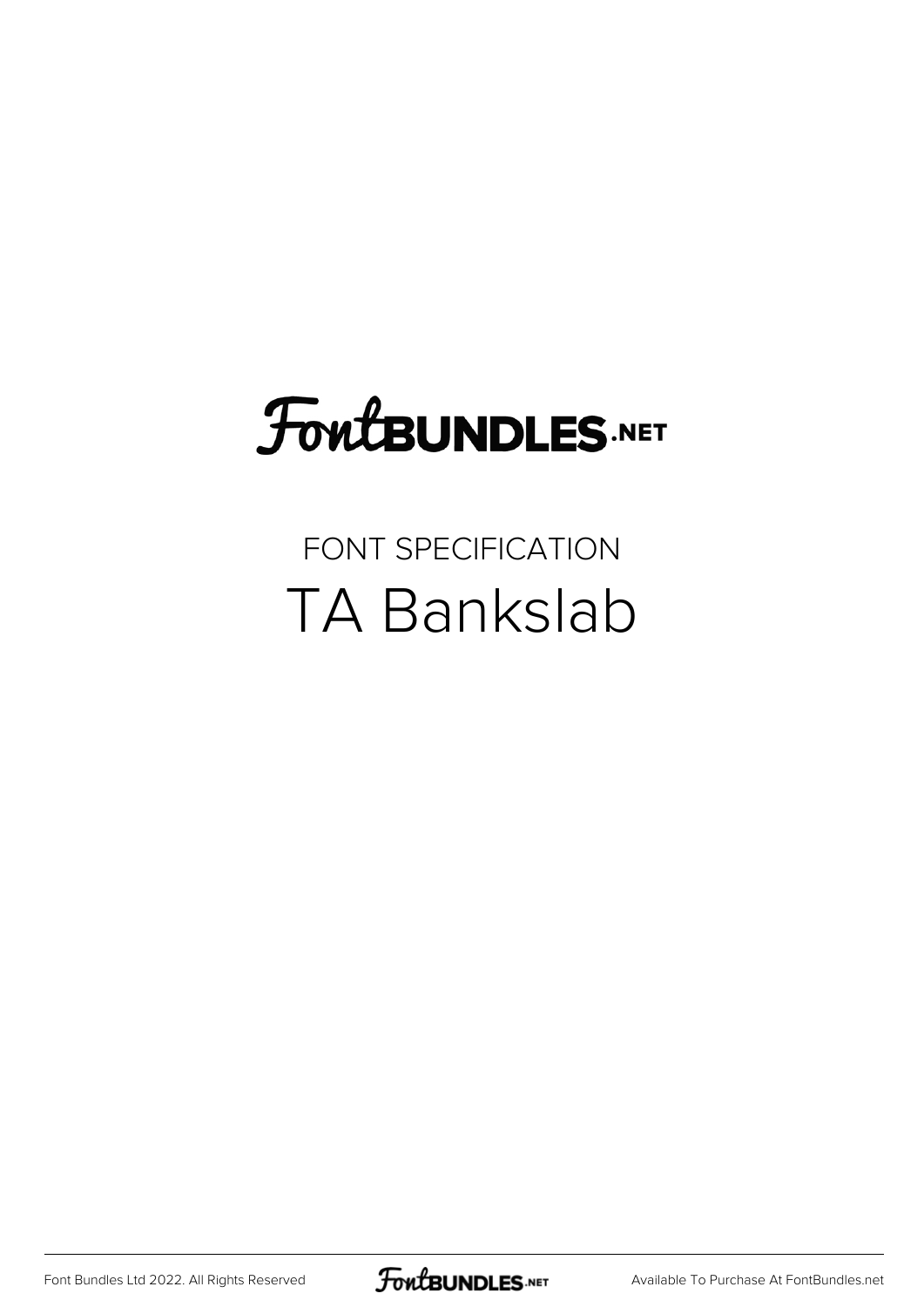#### TA Bankslab - Regular

**Uppercase Characters** 

#### ABCDEFGHIJKLMNOPQRST UVWXYZ

Lowercase Characters

## abcdefghijklmnopqrstu **VWXYZ**

**Numbers** 

#### 0123456789

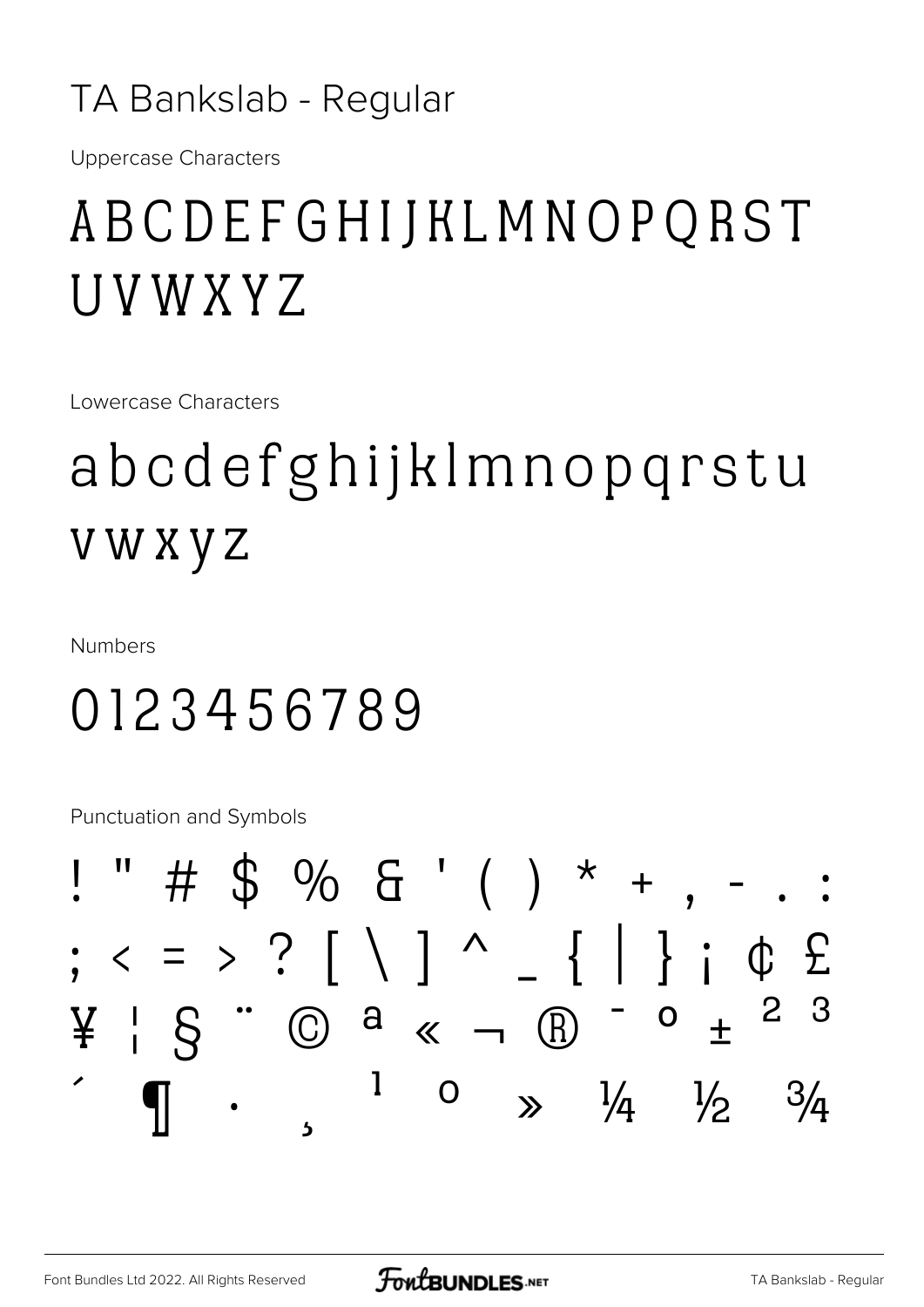|  |  |  | $\tilde{A}$ $\tilde{A}$ $\tilde{A}$ $\tilde{A}$ $\tilde{A}$ $\tilde{A}$ $\tilde{E}$ $C$ $\tilde{E}$            |  |
|--|--|--|----------------------------------------------------------------------------------------------------------------|--|
|  |  |  | É Ê Ë I Í Ï Đ Ñ                                                                                                |  |
|  |  |  | $\begin{matrix} \dot O & \dot O & \dot O & \ddot O & \ddot O & \times & \cal O & \dot U & \dot U \end{matrix}$ |  |
|  |  |  | Û Ü Ý Þ ß à á â ã                                                                                              |  |
|  |  |  | äåæçèéêëì                                                                                                      |  |
|  |  |  | í î ï ð ñ ò ó ô õ                                                                                              |  |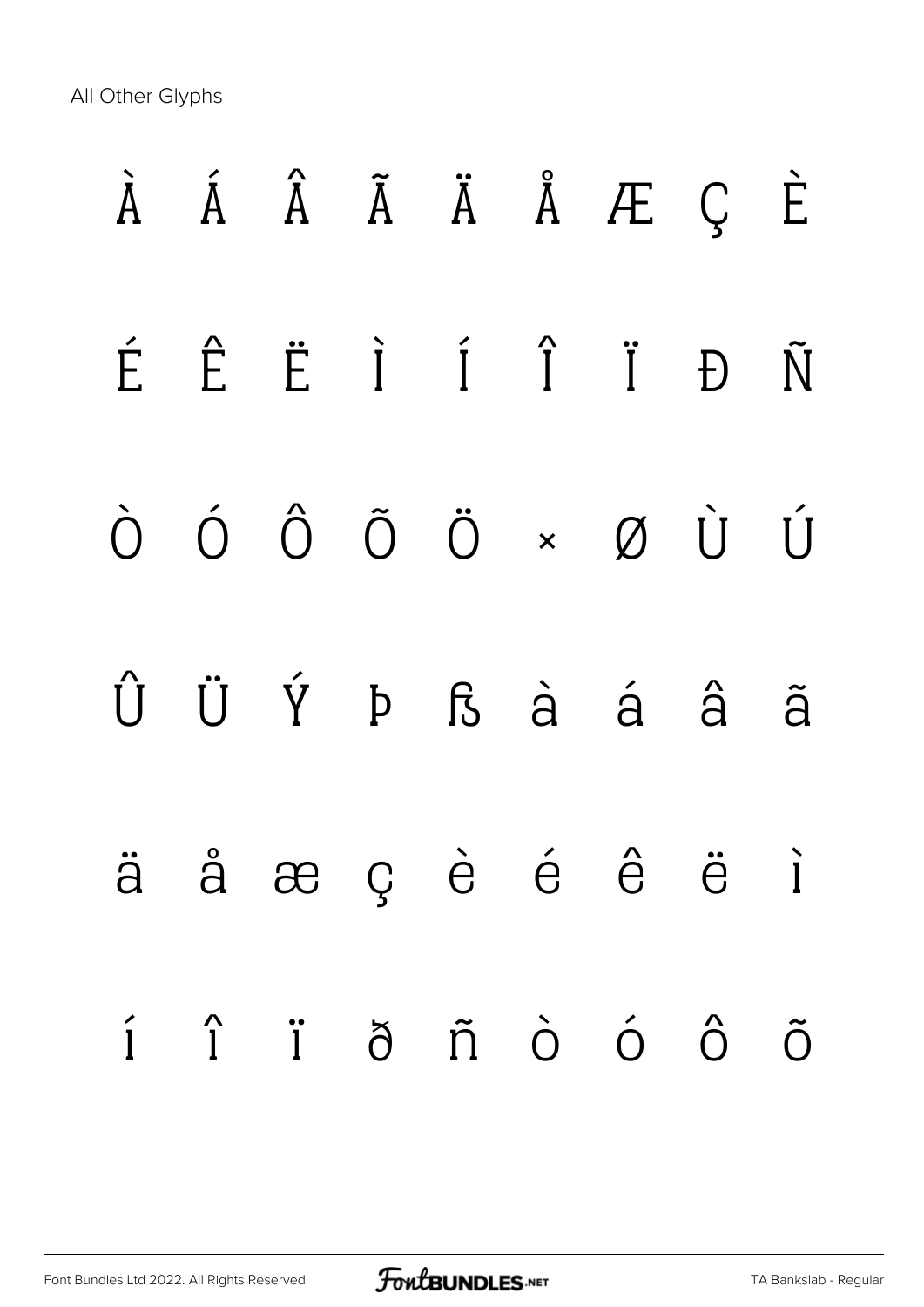|  |  |  | Ĭ ĭ Į į İ ı IJ ij Ĵ                                                                   |  |
|--|--|--|---------------------------------------------------------------------------------------|--|
|  |  |  | $\dot{g}$ $\hat{H}$ $\hat{h}$ $\dot{H}$ $\dot{h}$ $\tilde{I}$ $\tilde{I}$ $\tilde{I}$ |  |
|  |  |  | Ěě Ĝĝ Ğ ğ Ġ ġ Ģ                                                                       |  |
|  |  |  | d Ē ē Ĕ ĕ Ė ė Ę ę                                                                     |  |
|  |  |  | Ĉ ĉ Ċ ċ Č č Ď ď Đ                                                                     |  |
|  |  |  | ÿ Ā ā Ă ă Ą ą Ć ć                                                                     |  |
|  |  |  | ö ÷ ø ù ú û ü ý þ                                                                     |  |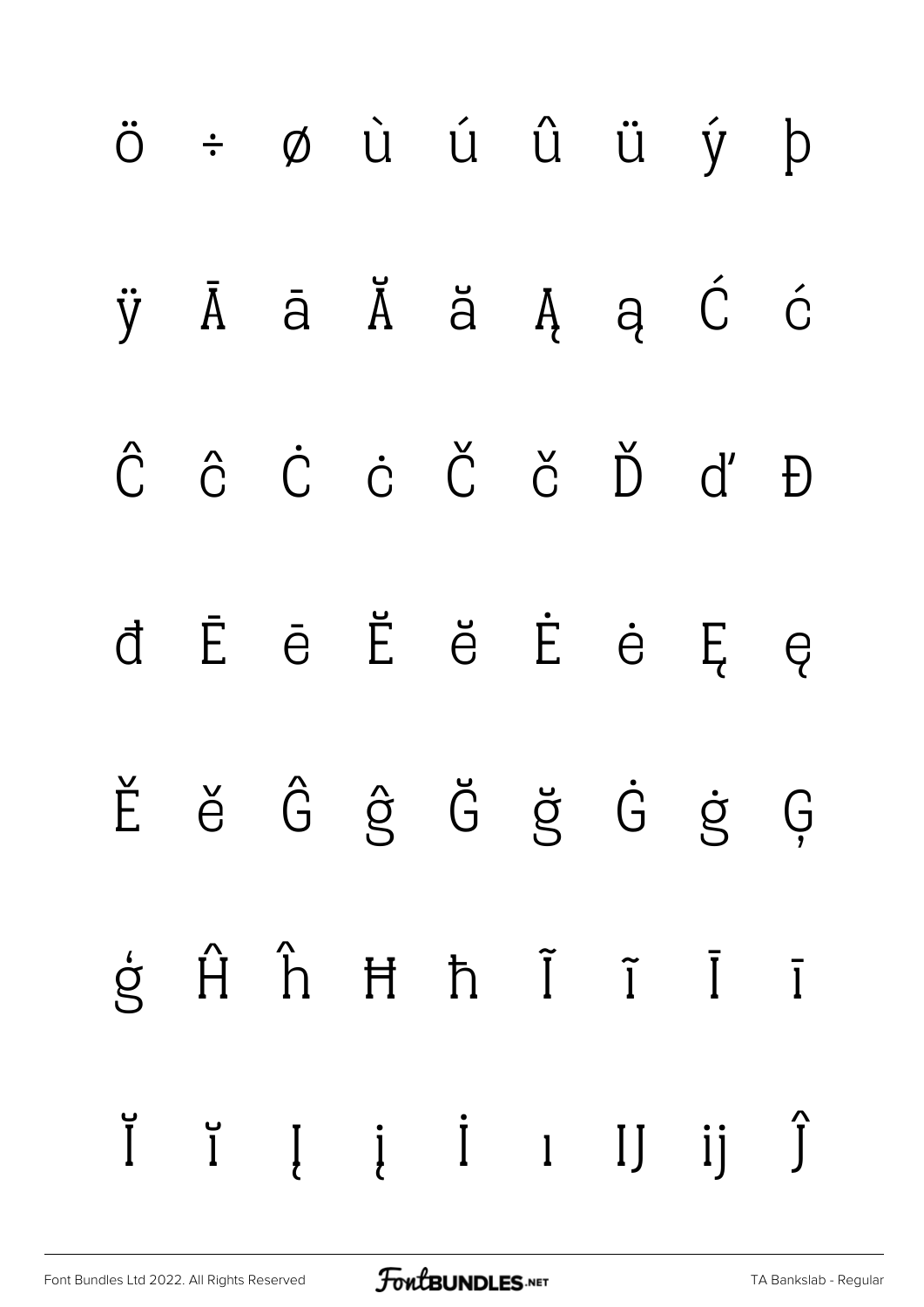|  | ĵĶķ k Ĺ ĺ Ļ ļ Ľ                                                                                           |  |  |  |
|--|-----------------------------------------------------------------------------------------------------------|--|--|--|
|  | l' L· L· Ł ł Ń ń Ņ ņ                                                                                      |  |  |  |
|  | Ň ň 'n Ŋ ŋ Ō ō Ŏ ŏ                                                                                        |  |  |  |
|  | Ő ő Œ œ Ŕ ŕ Ŗ ŗ Ř                                                                                         |  |  |  |
|  | $\check{r}$ $\acute{S}$ $\acute{S}$ $\hat{S}$ $\acute{S}$ $\acute{S}$ $\acute{S}$ $\acute{S}$ $\acute{S}$ |  |  |  |
|  | ŢţŤťŦŧŨũŪ                                                                                                 |  |  |  |
|  | ū Ŭ ŭ Ů ů Ű ű Ų ų                                                                                         |  |  |  |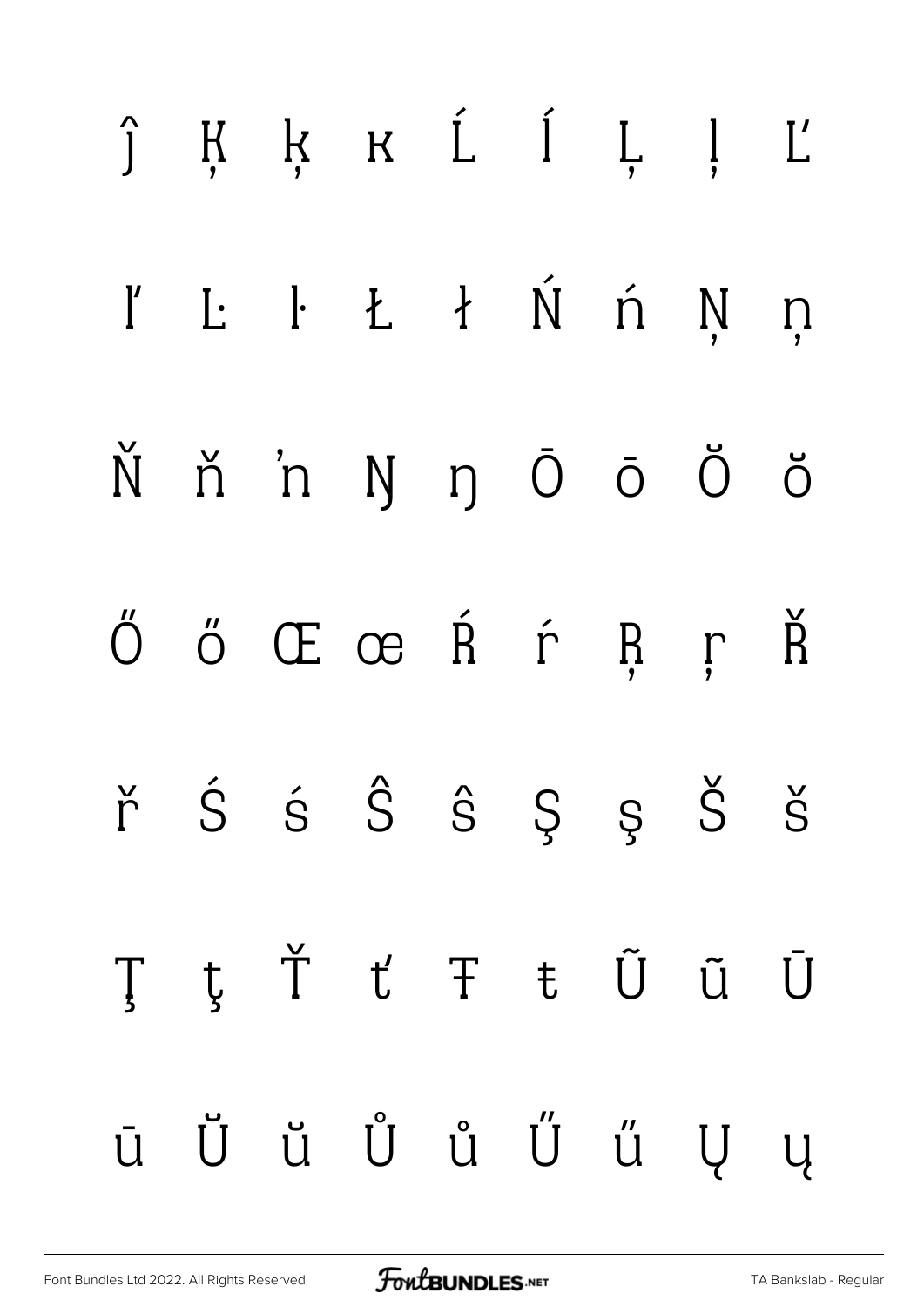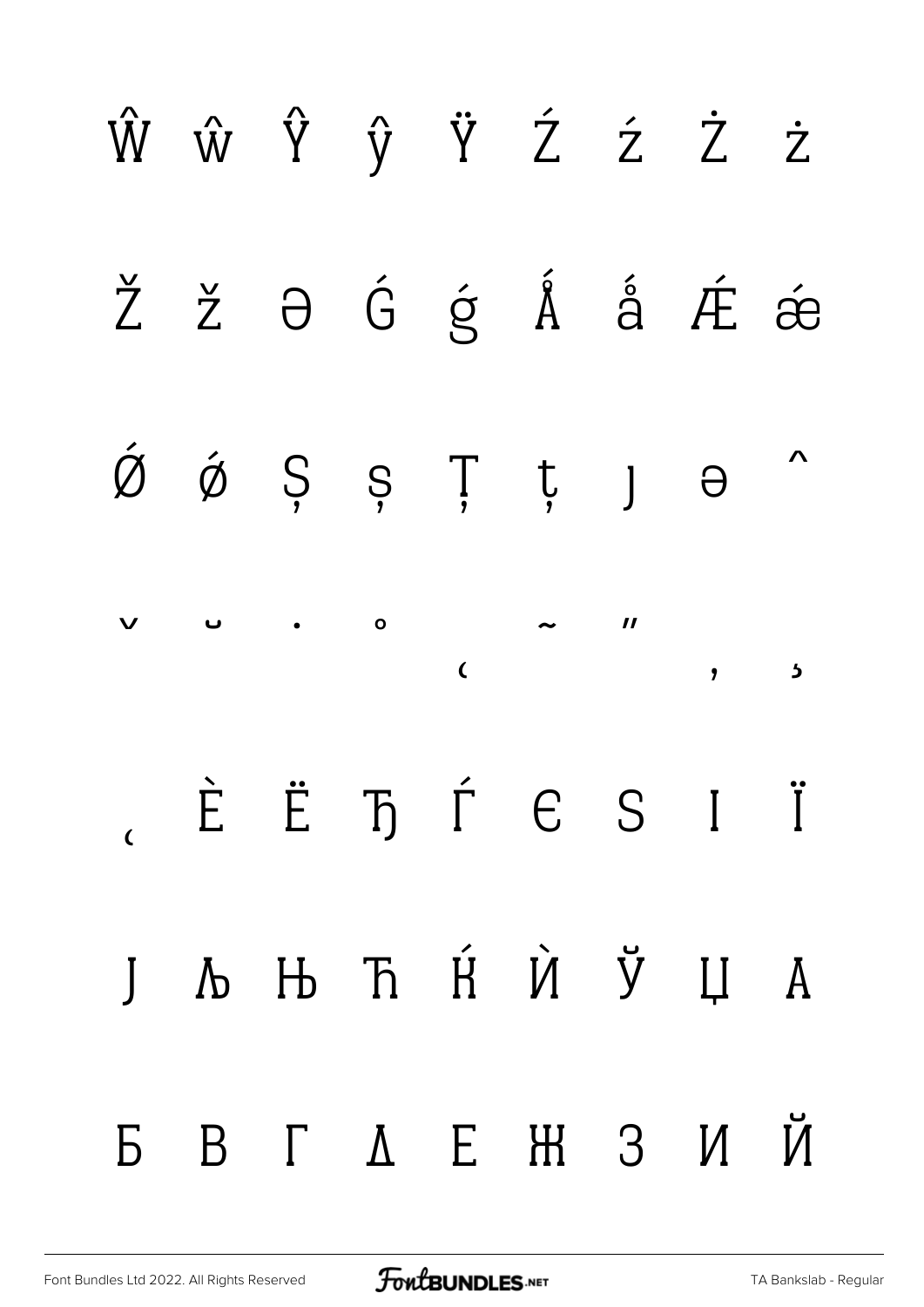|          | H A M H O N P C T |  |  |  |
|----------|-------------------|--|--|--|
|          | УФХЦЧШЩЪЫ         |  |  |  |
|          | Ь ЭЮЯ абвгд       |  |  |  |
| $\Theta$ | $H$ 3 И Й Н Л М Н |  |  |  |
|          | опрстуфхц         |  |  |  |
|          | ЧШЩЪЫ ЬЭЮЯ        |  |  |  |
|          | è ë ħ ŕ e s i ï j |  |  |  |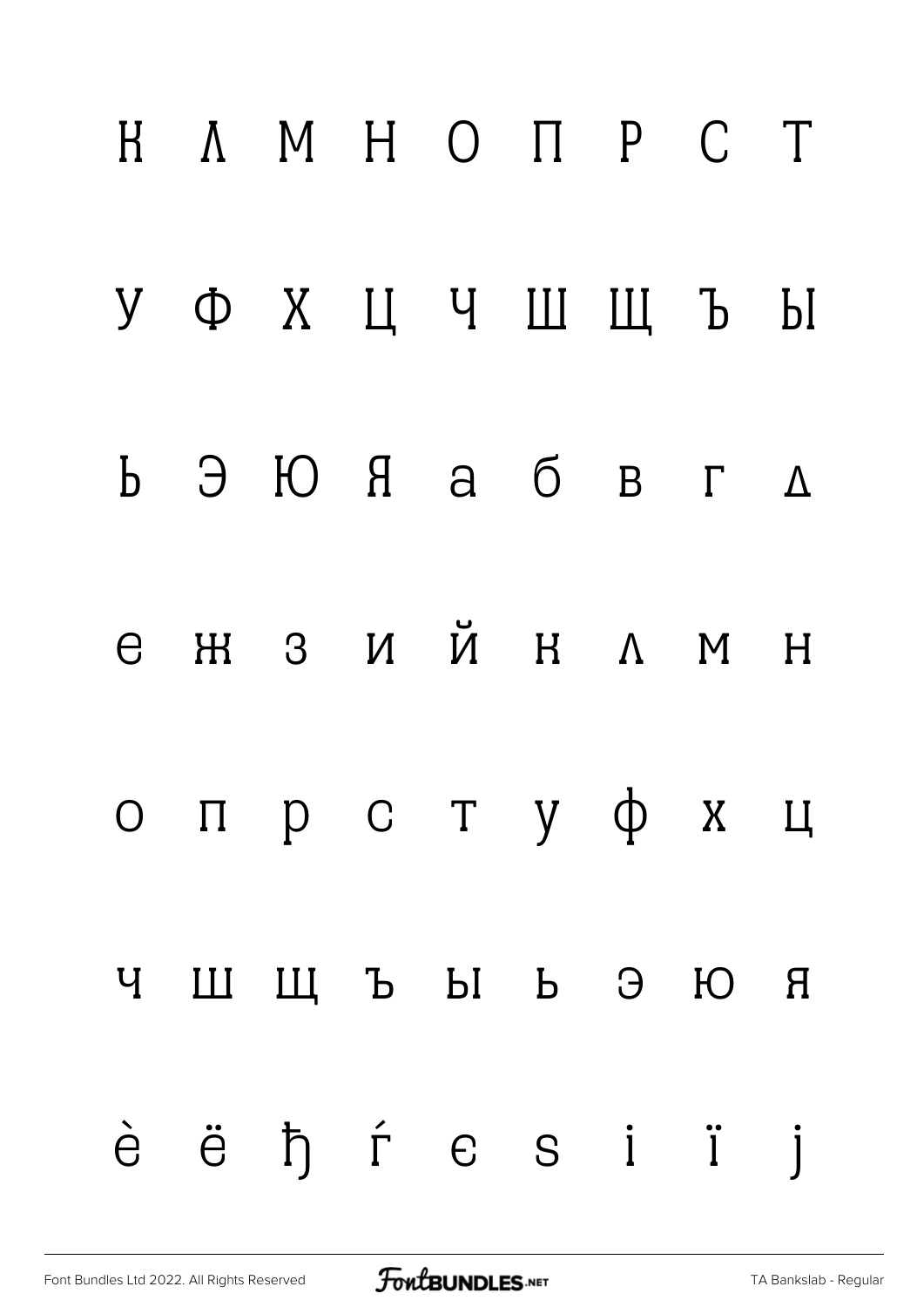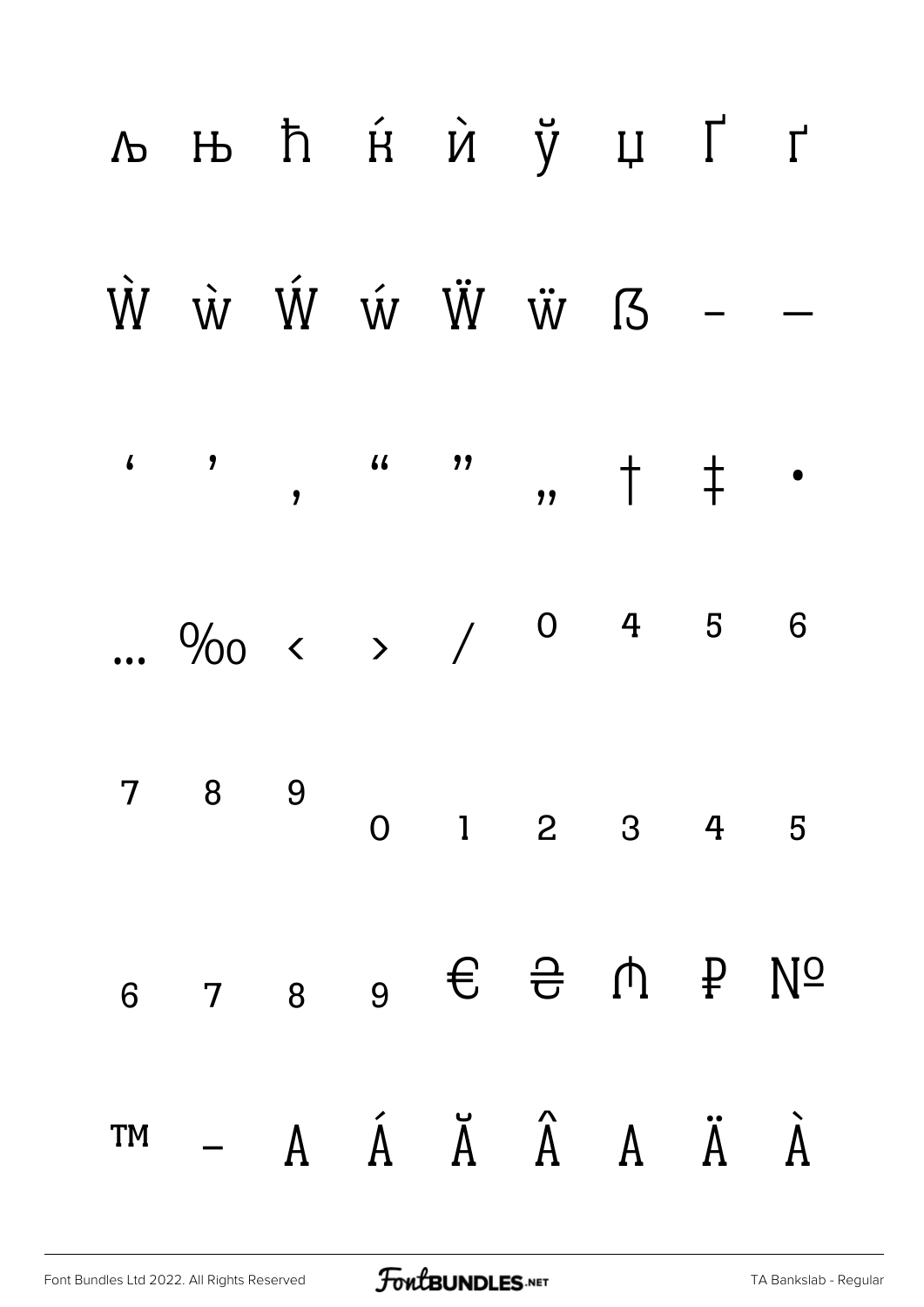|  |         | $\bar{A}$ $A$ $\hat{A}$ $\tilde{A}$ $\tilde{A}$ $\tilde{A}$ $\tilde{A}$ $\tilde{A}$ $\tilde{A}$                |                          |                    |
|--|---------|----------------------------------------------------------------------------------------------------------------|--------------------------|--------------------|
|  |         | $M \quad Jb \quad \Lambda \quad M \quad V \quad W \quad \hat{W} \quad \hat{W} \quad \hat{W}$                   |                          |                    |
|  |         | $\dot{W}$ a á ä â a ä æ                                                                                        |                          |                    |
|  |         | $\phi$ à $\bar{a}$ $\theta$ $\phi$ $\dot{a}$ $\ddot{a}$ $\ddot{a}$                                             |                          |                    |
|  |         | $\left[\begin{array}{ccc} 1 & 1 & 1 \end{array}\right]$ of $\left[\begin{array}{ccc} 1 & 1 \end{array}\right]$ |                          | $\mathbf{\Lambda}$ |
|  |         | , д п ј д з $8$ 8 $\pi$                                                                                        |                          |                    |
|  | $- i 5$ |                                                                                                                | $5\quad 5\quad 4\quad 4$ |                    |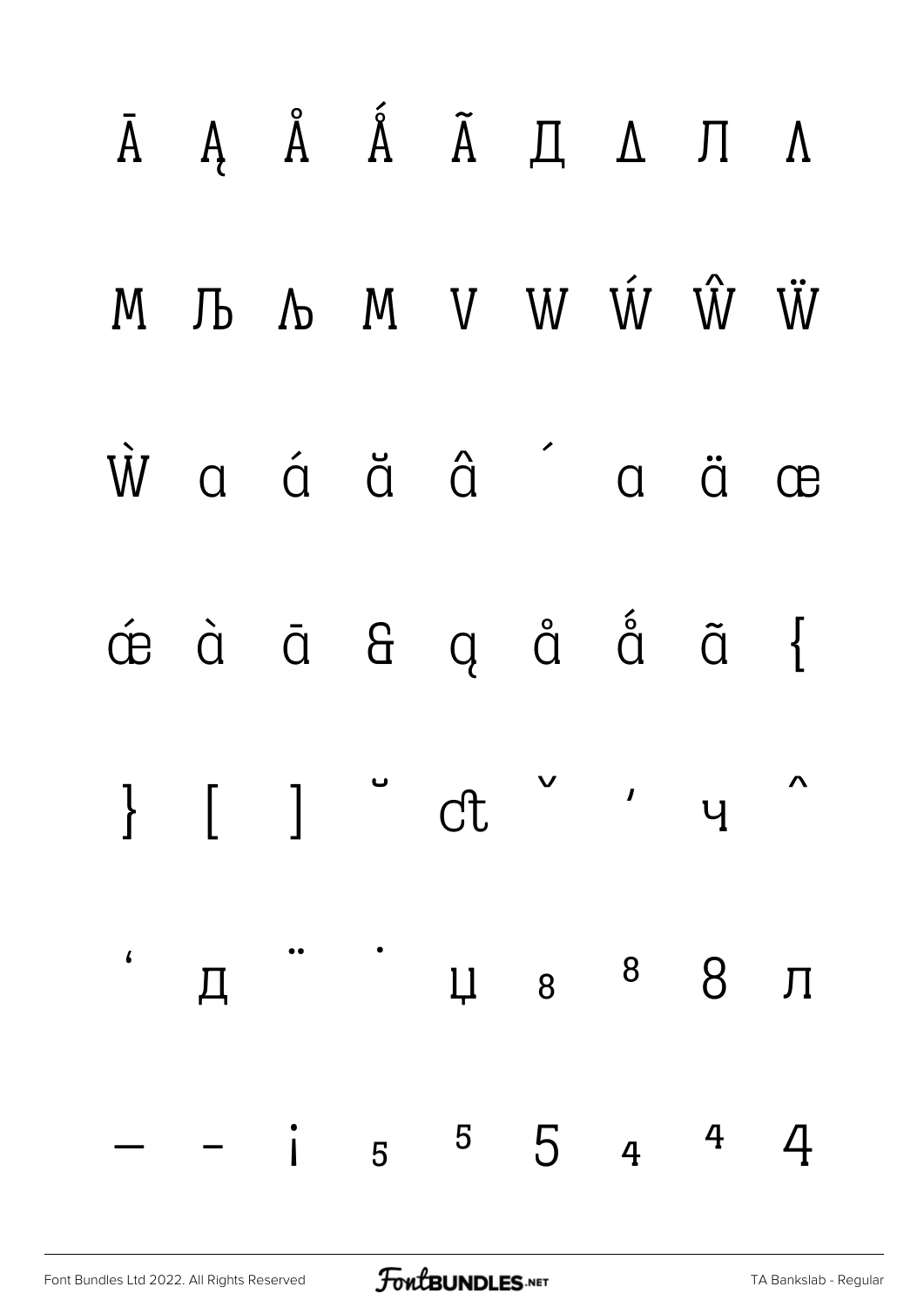|  |  | $g \circ g \circ g \circ g \circ g$ > «                       |  |  |
|--|--|---------------------------------------------------------------|--|--|
|  |  | $\gg$ < > " - < $\sqrt{D}$ 9                                  |  |  |
|  |  | $99111$ () i                                                  |  |  |
|  |  | sp 7 7 11 11 6 6 6                                            |  |  |
|  |  | 3 3 3 <sup>3</sup> 3 3 3 $3\frac{1}{4}$ 3                     |  |  |
|  |  | 3 4 2 <sup>2</sup> 2 y y y                                    |  |  |
|  |  | $\acute{y}$ $\acute{y}$ $\ddot{y}$ $\circ$ $\circ$ 0 ff fi fl |  |  |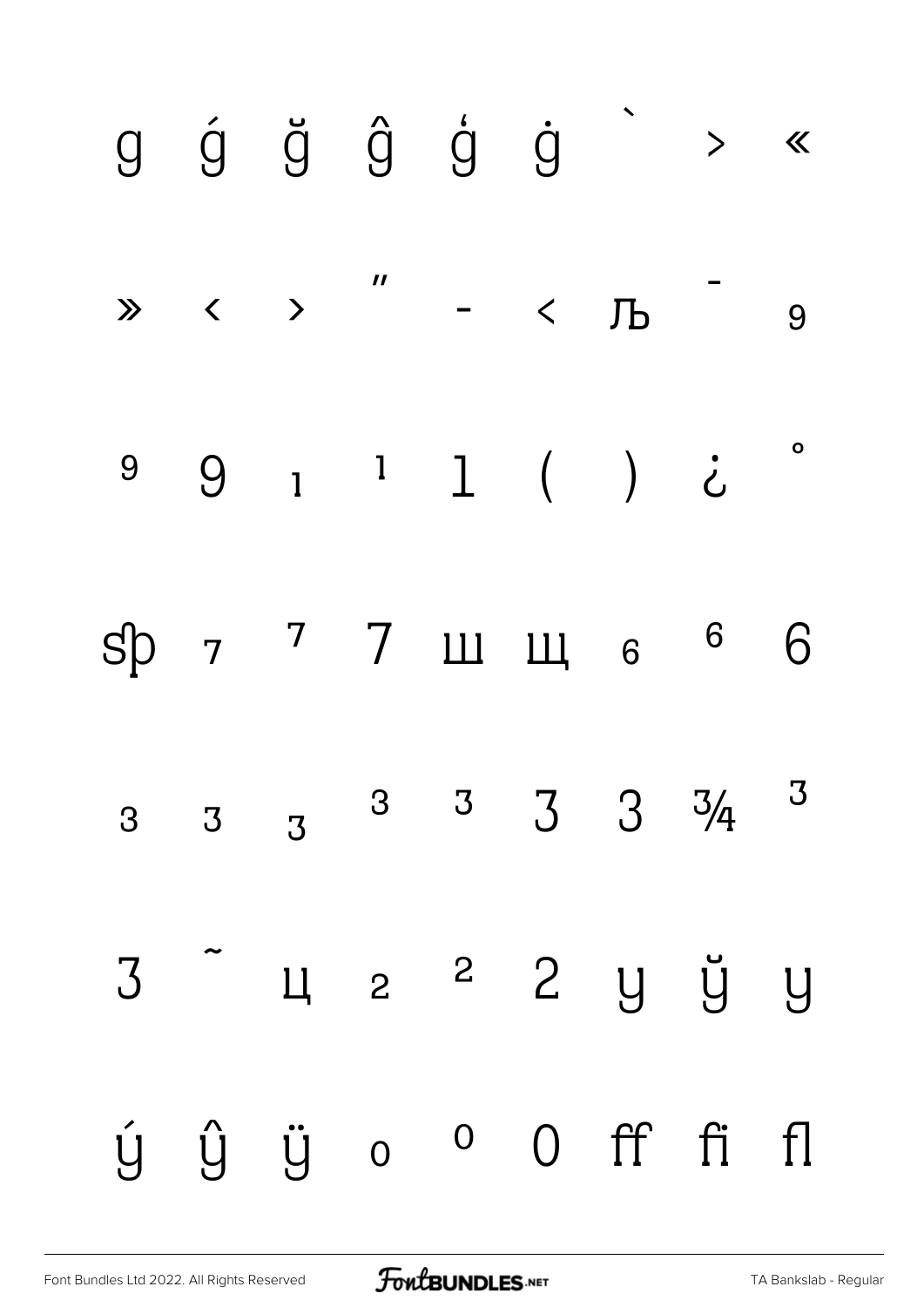#### ffi ffl st

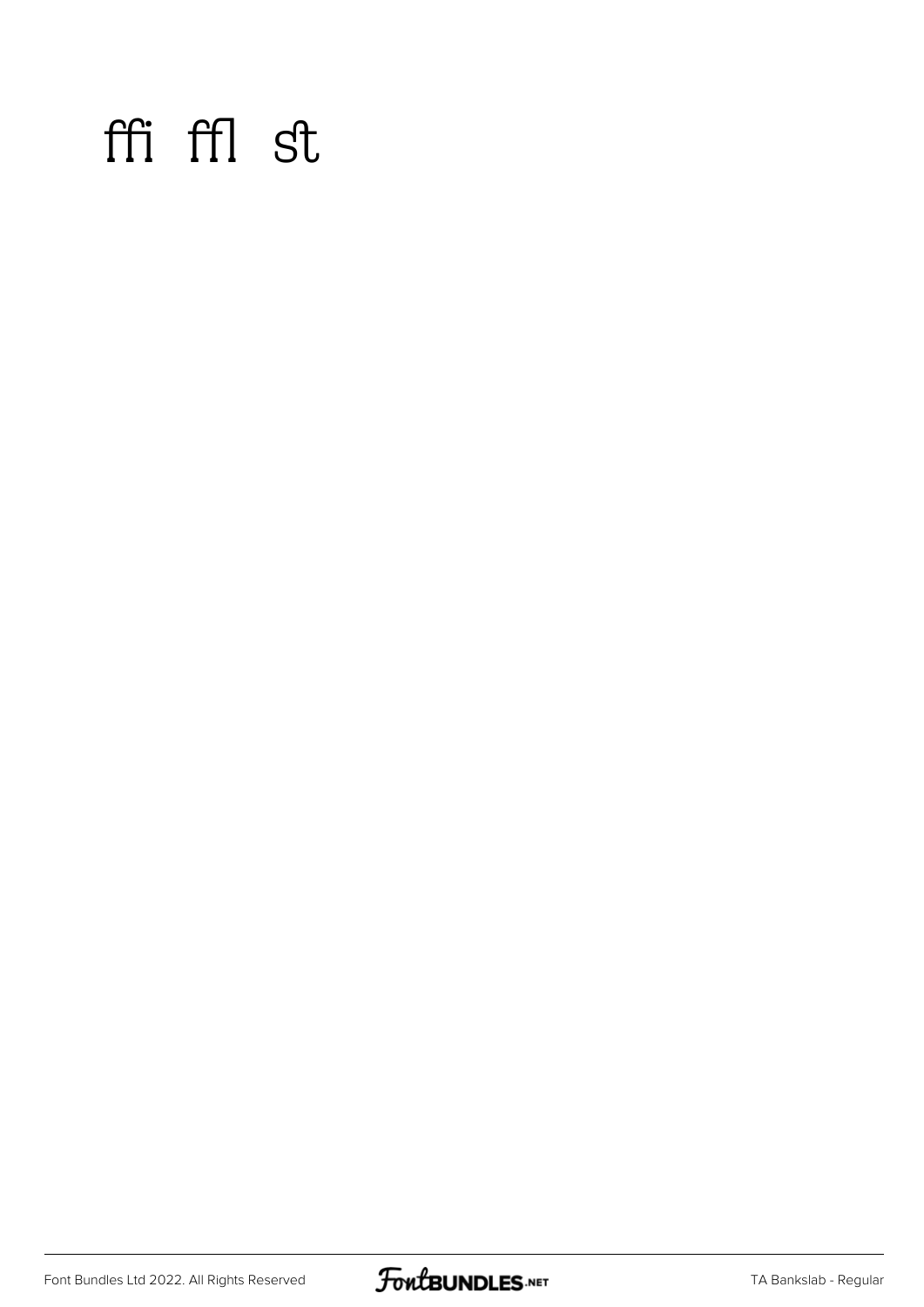#### TA Bankslab Light - Regular

**Uppercase Characters** 

### ABCDEFGHIJKLMNOPQRST U V W X Y Z

Lowercase Characters

## abcdefghijklmnopgrstuv W X Y Z

**Numbers** 

#### 0123456789

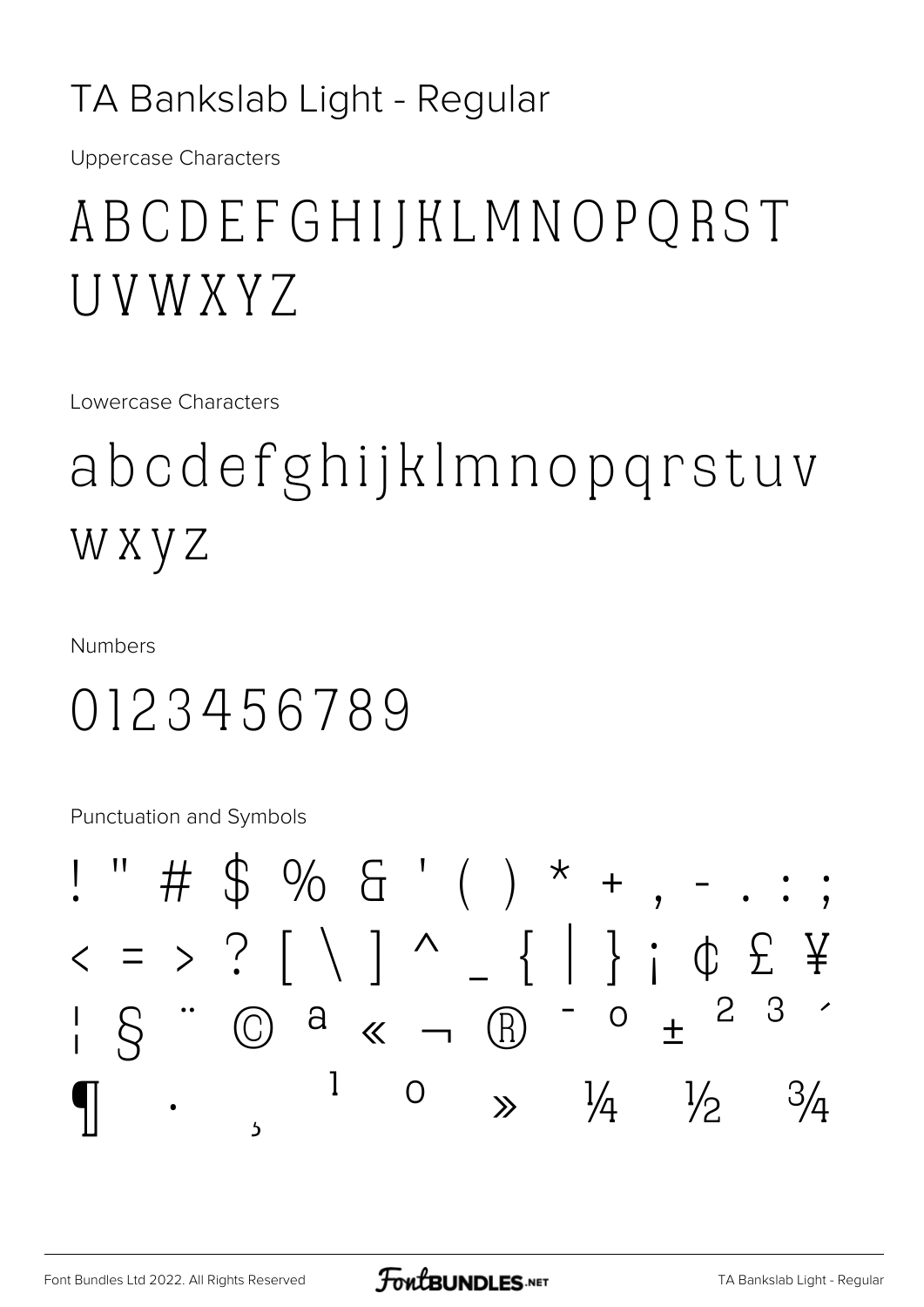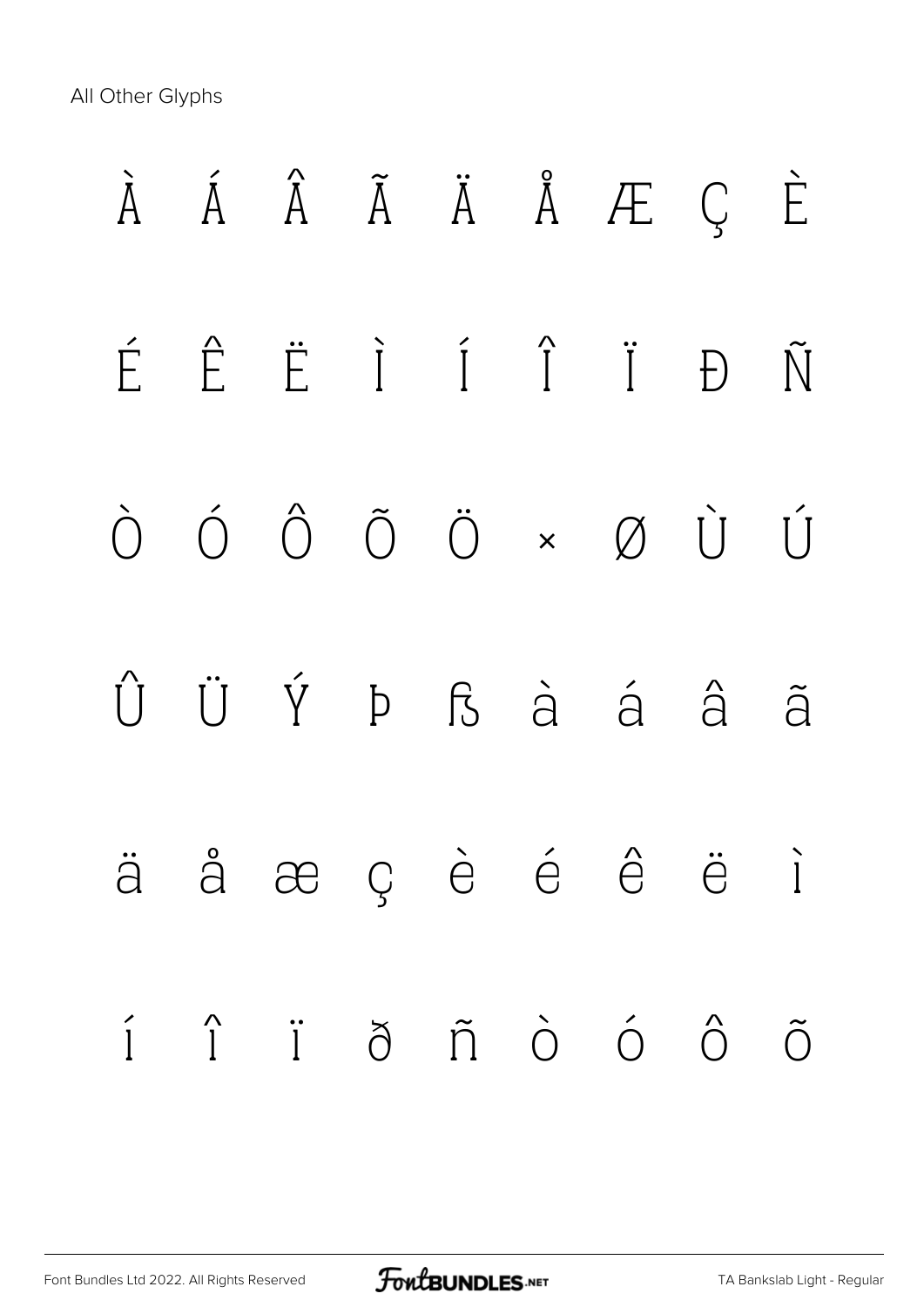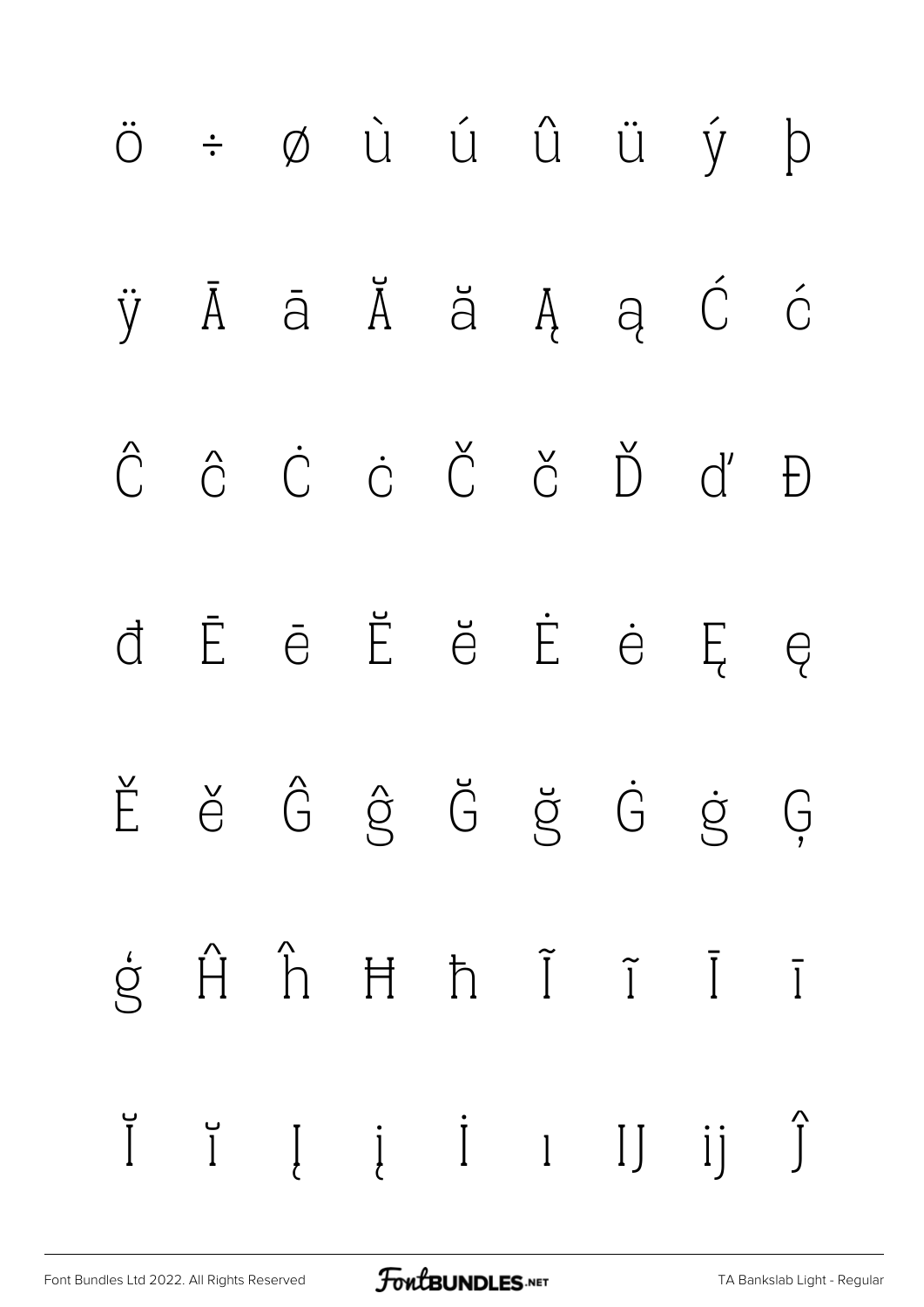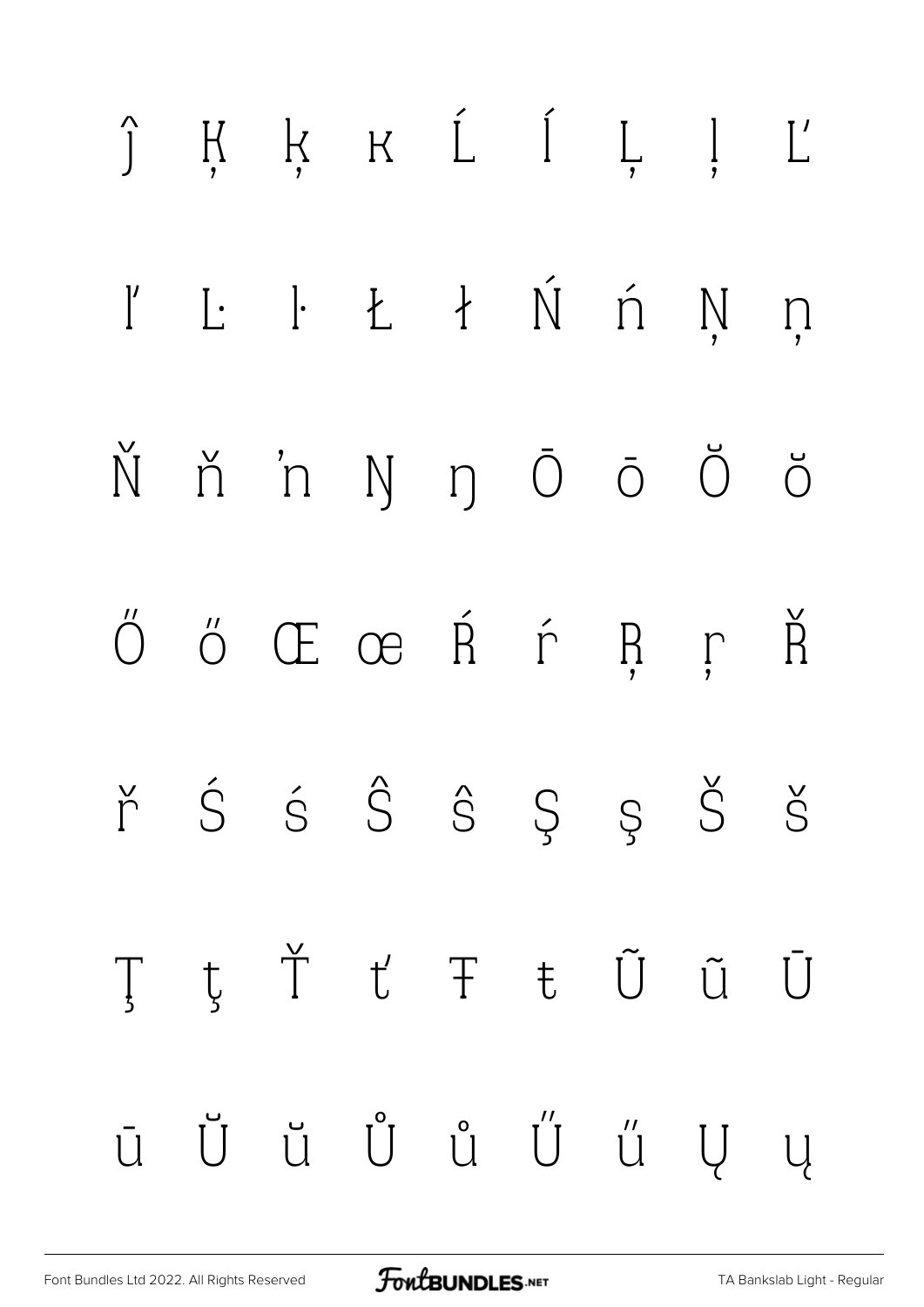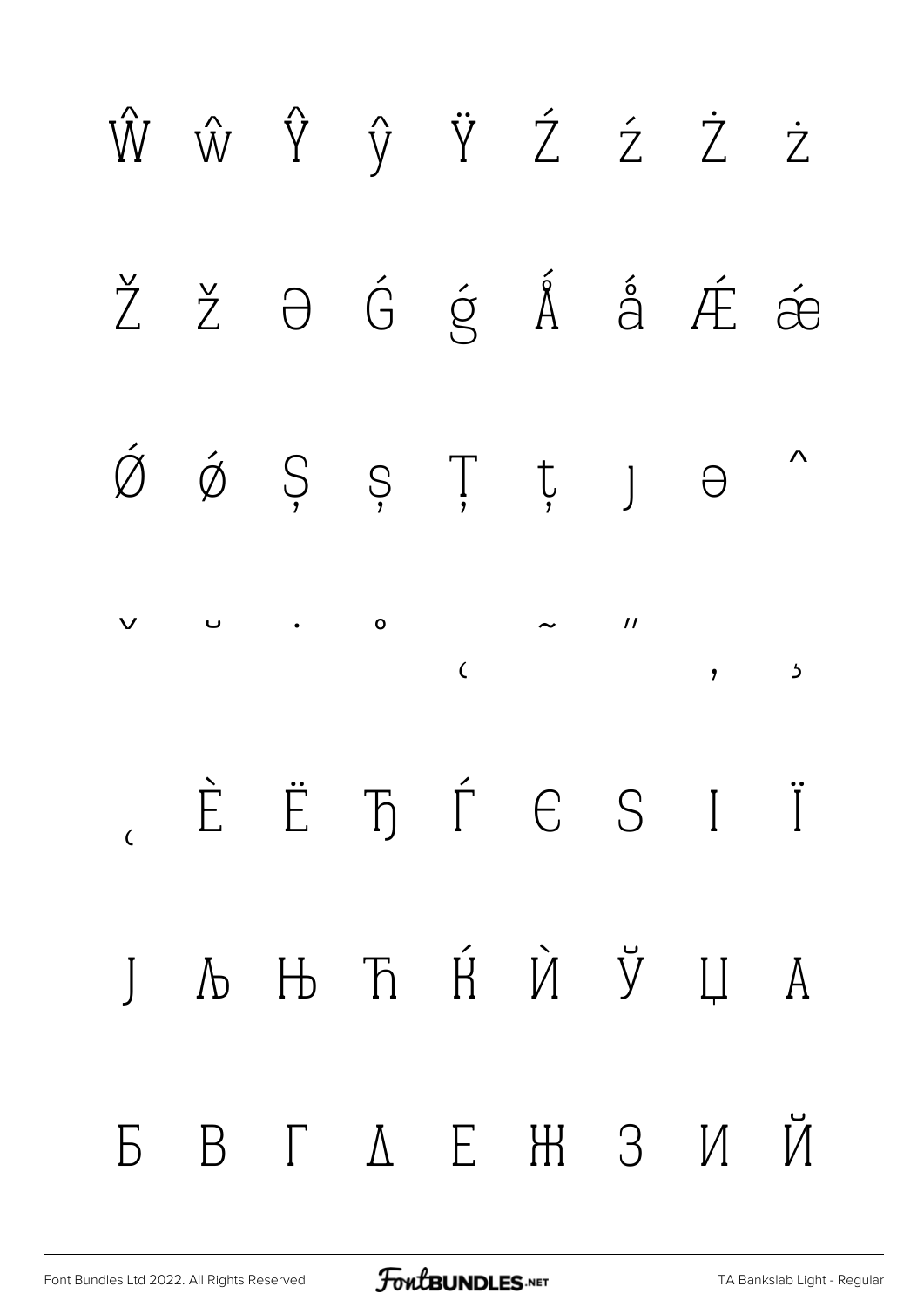

[Font Bundles Ltd 2022. All Rights Reserved](https://fontbundles.net/) **FoutBUNDLES.NET** [TA Bankslab Light - Regular](https://fontbundles.net/)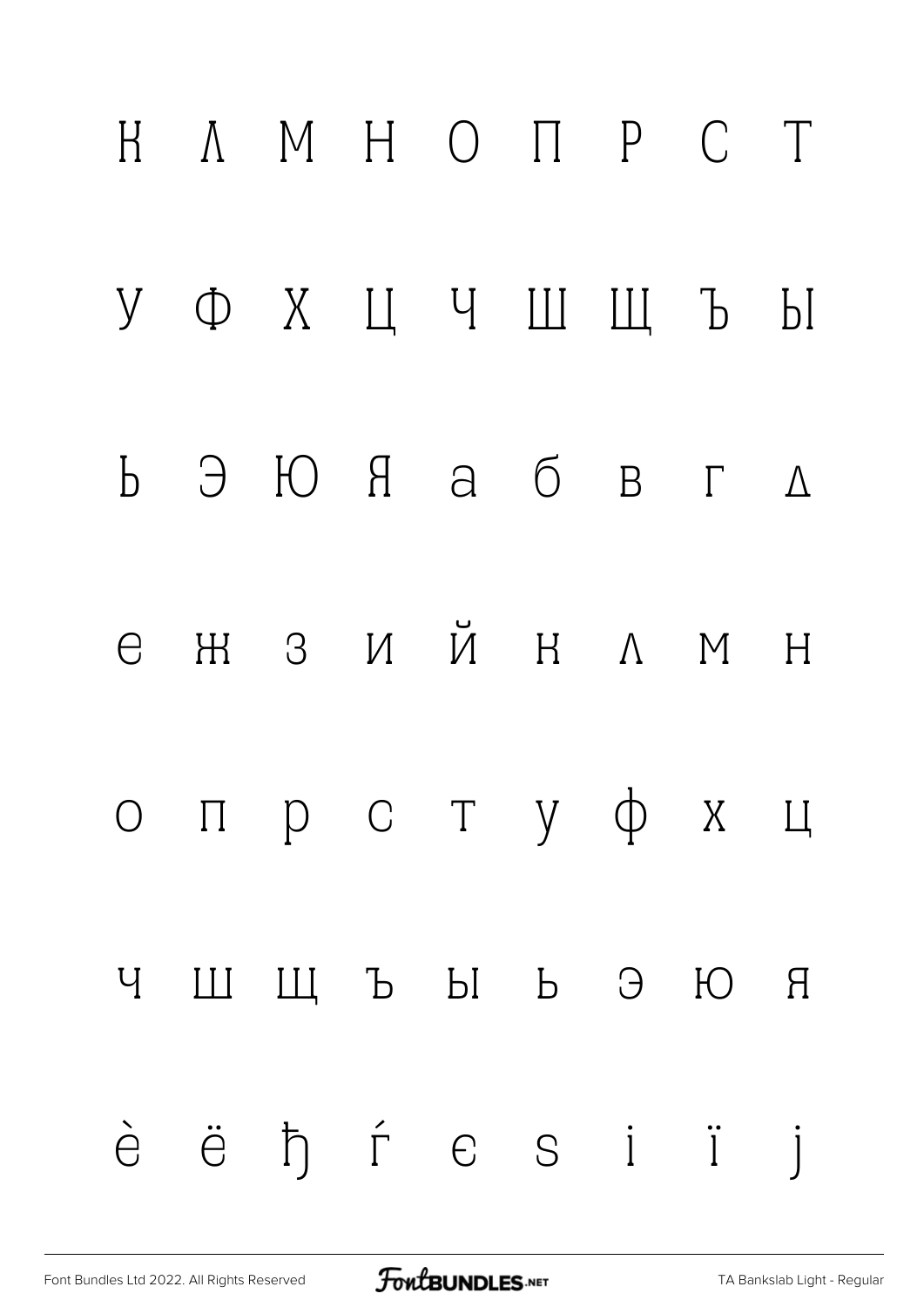

FoutBUNDLES.NET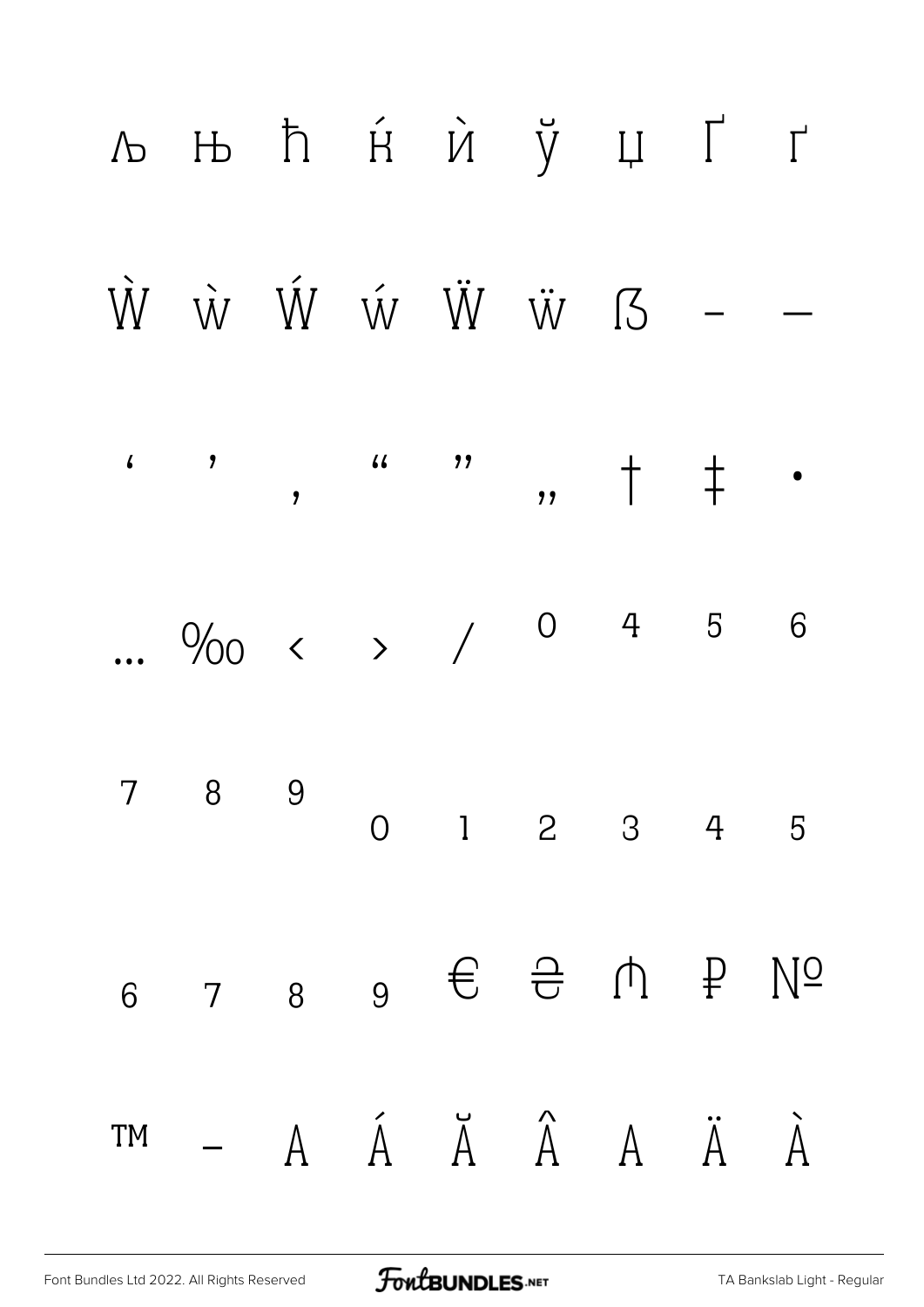

[Font Bundles Ltd 2022. All Rights Reserved](https://fontbundles.net/) **FoutBUNDLES.NET** [TA Bankslab Light - Regular](https://fontbundles.net/)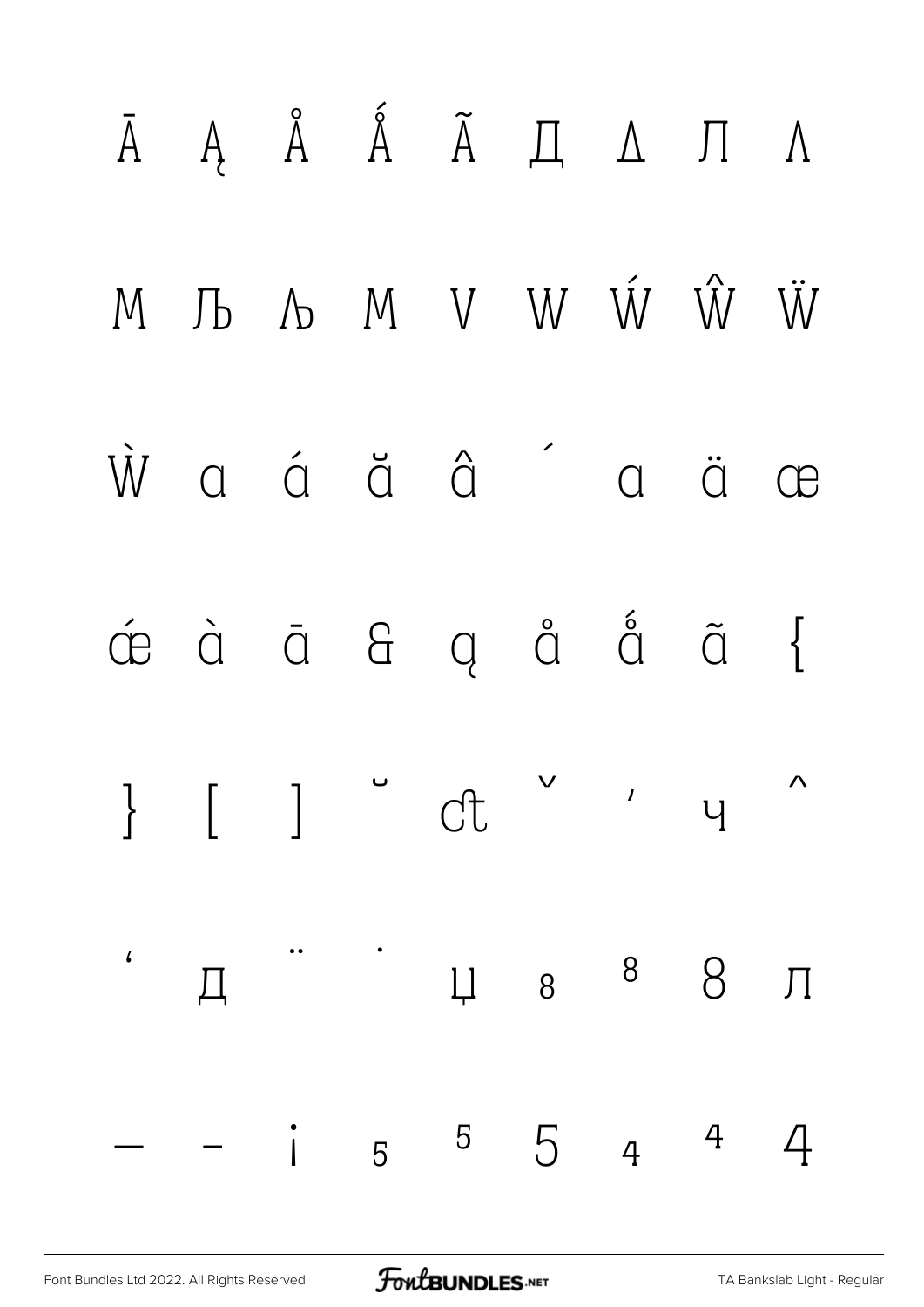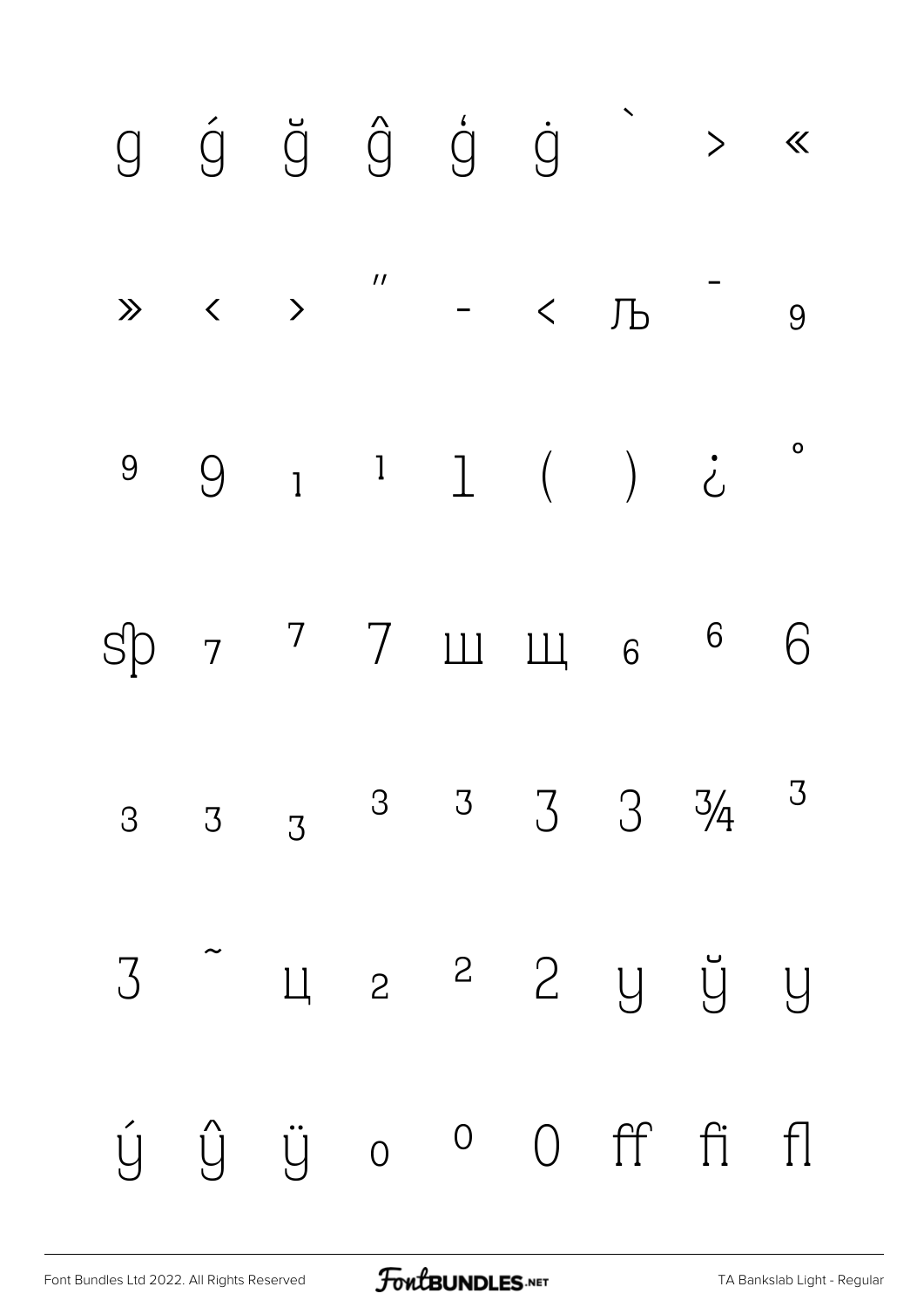#### ffi ffl st

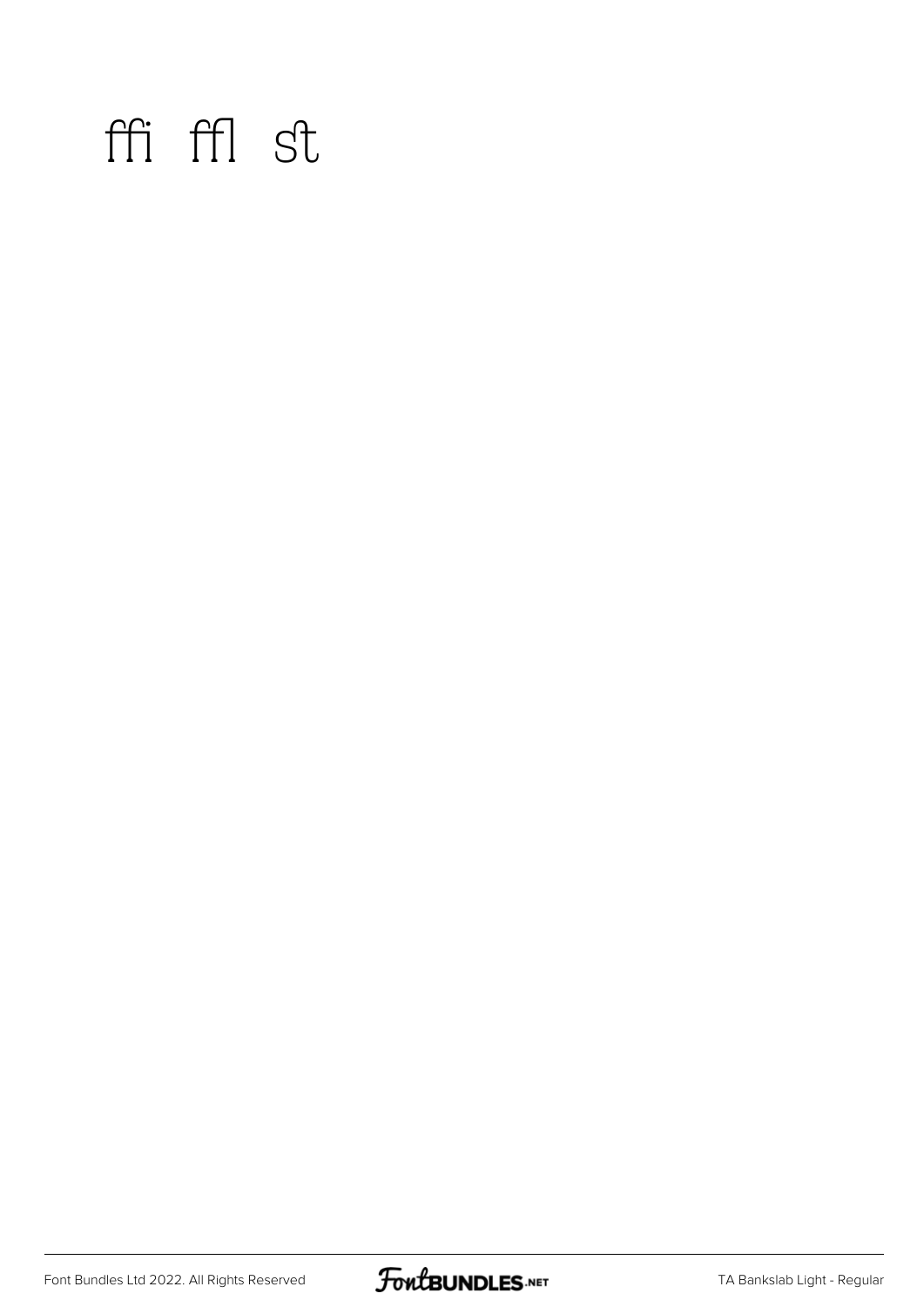#### TA Bankslab Thin - Regular

**Uppercase Characters** 

### ABCDEFGHIJKLMNOPORSTU VWXYZ

Lowercase Characters

abodefghijkImnopqrstuv WXYZ

**Numbers** 

#### 0123456789

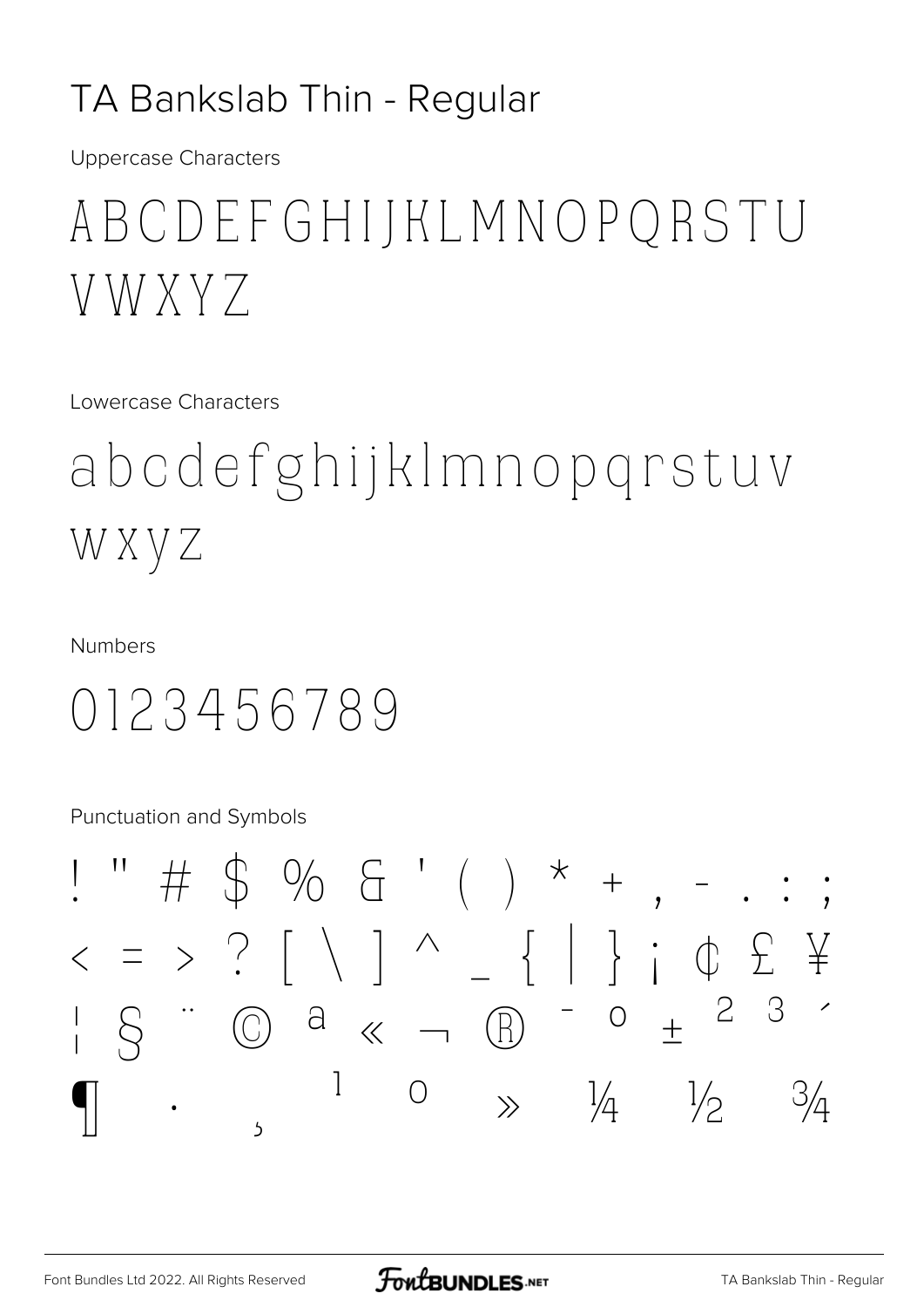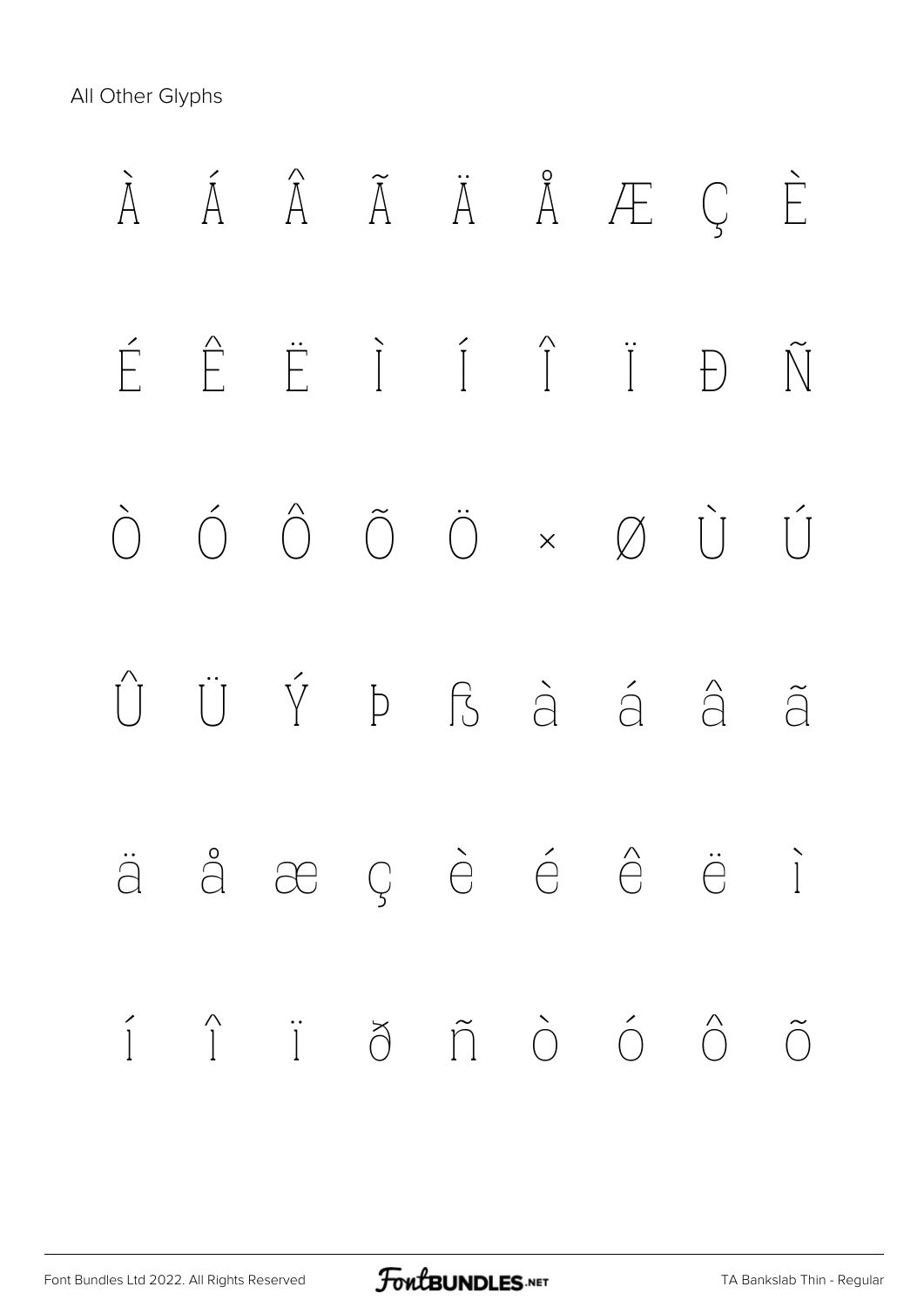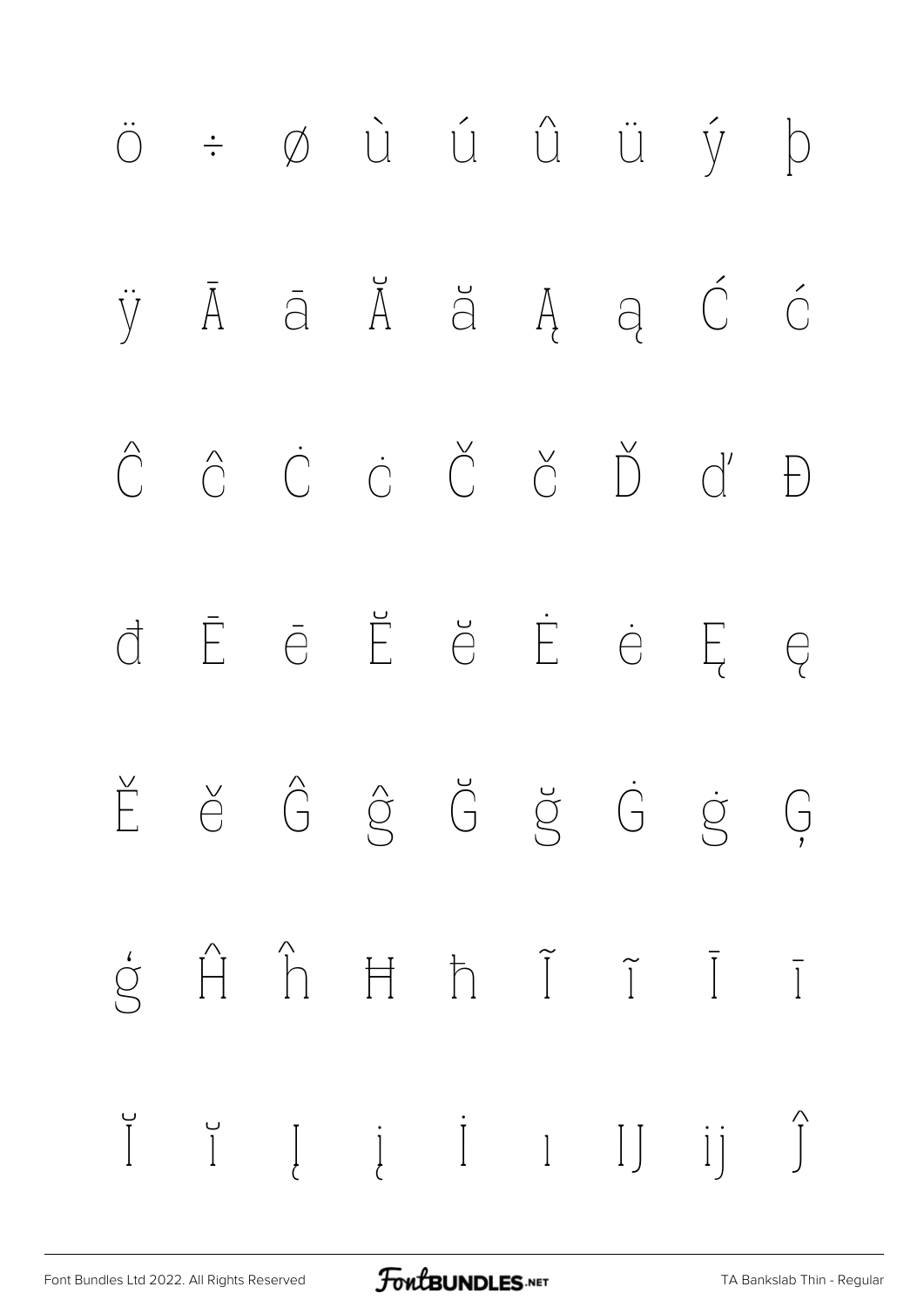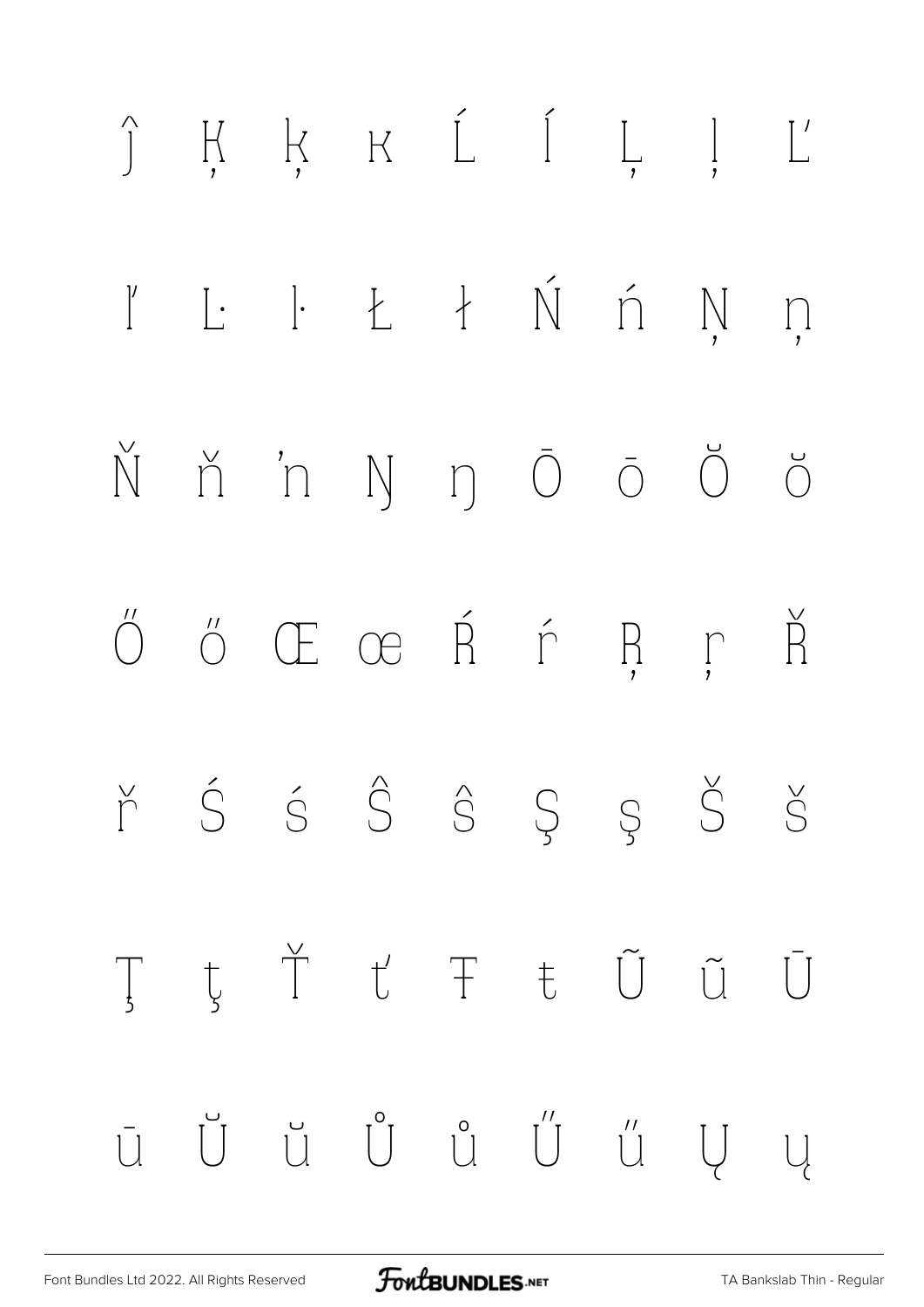

[Font Bundles Ltd 2022. All Rights Reserved](https://fontbundles.net/) **FoutBUNDLES.NET** [TA Bankslab Thin - Regular](https://fontbundles.net/)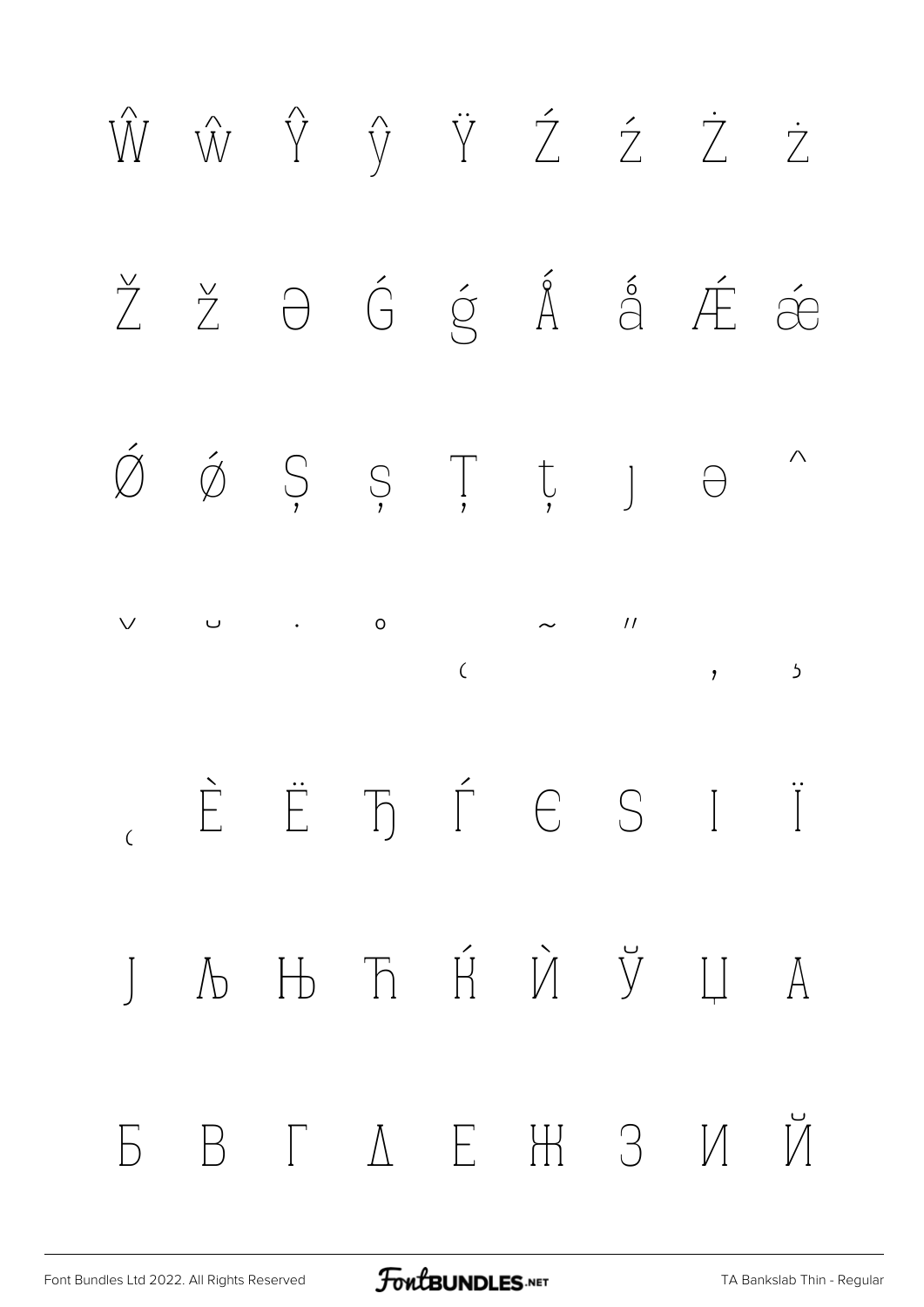

FoutBUNDLES.NET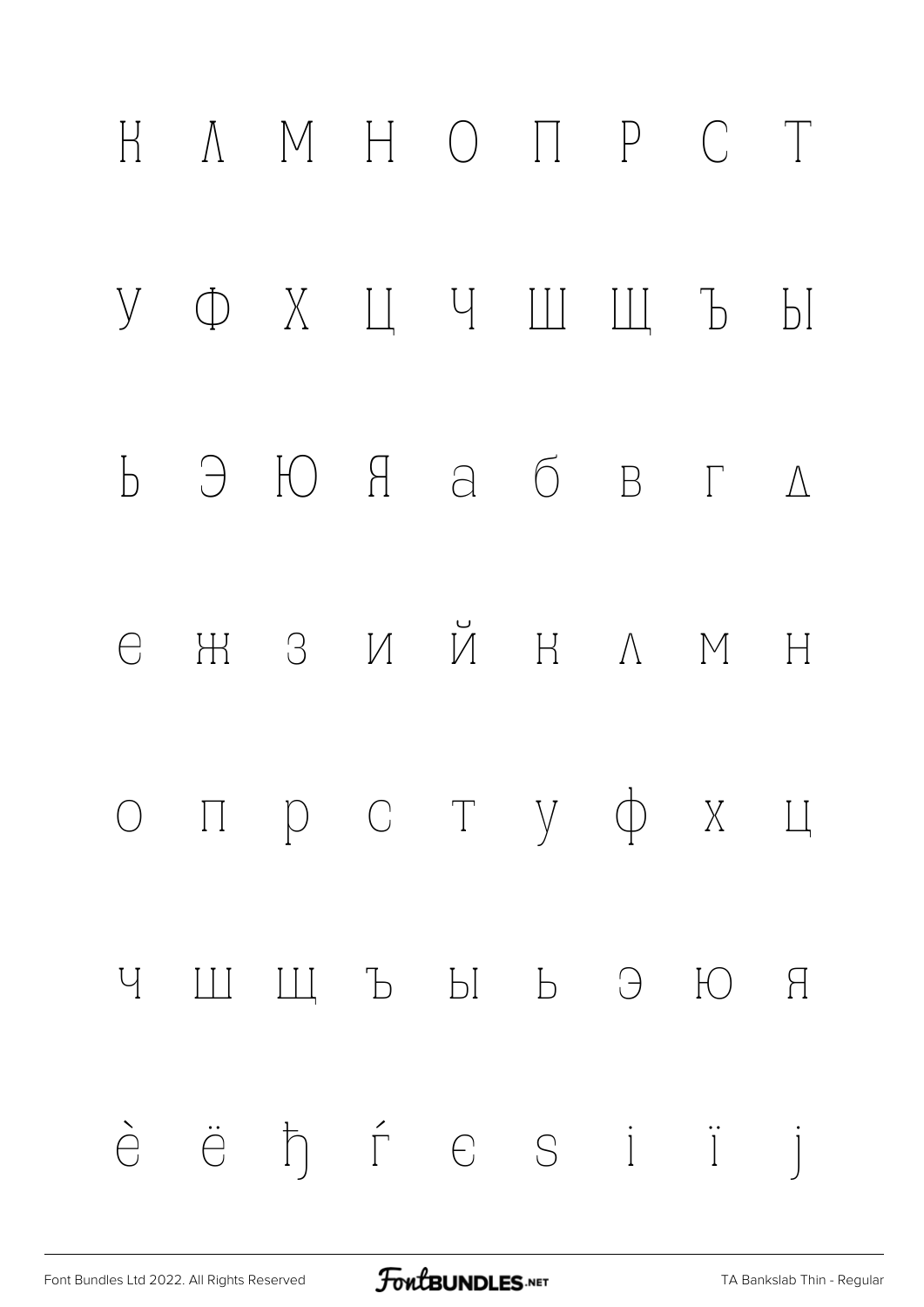

FoutBUNDLES.NET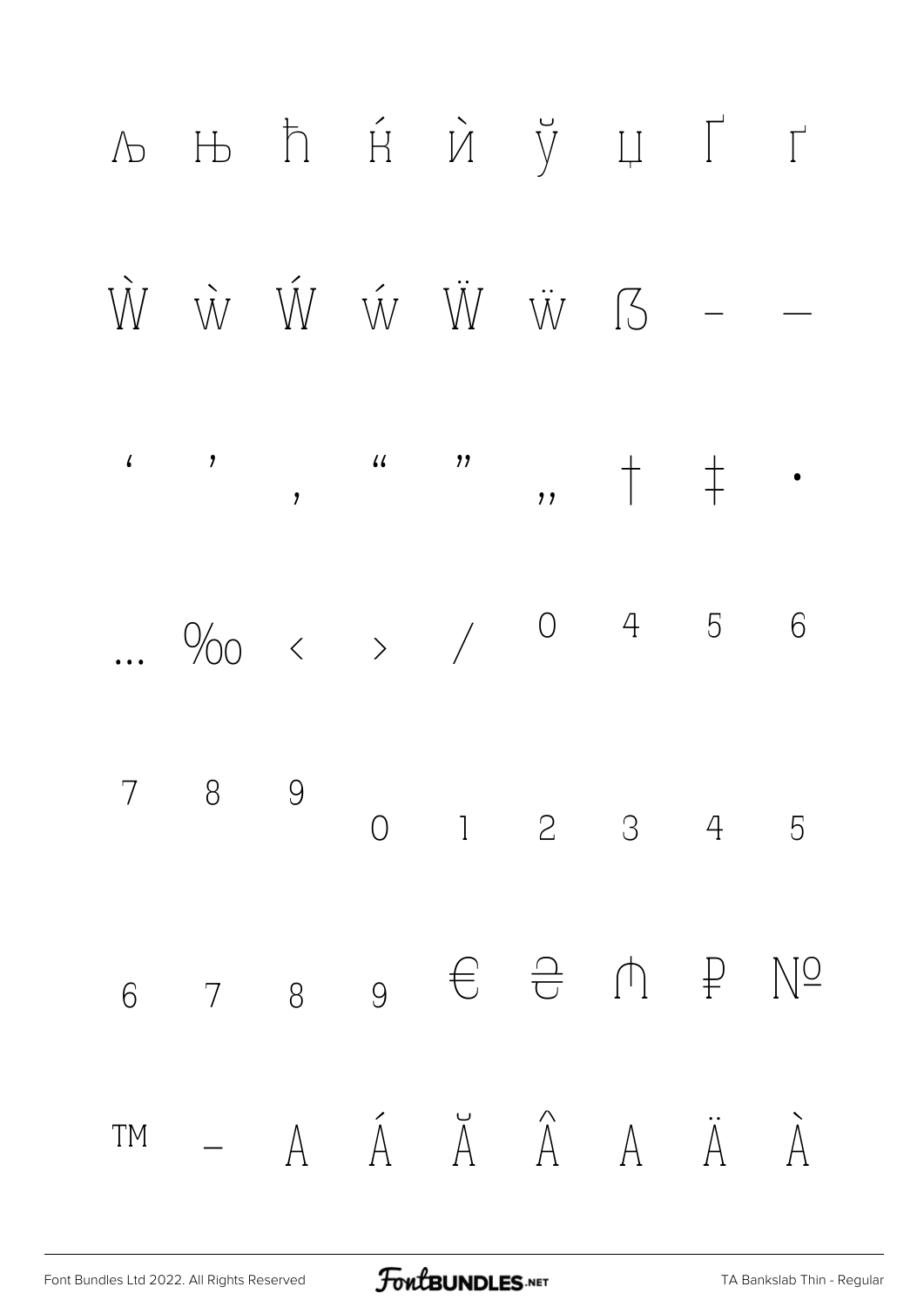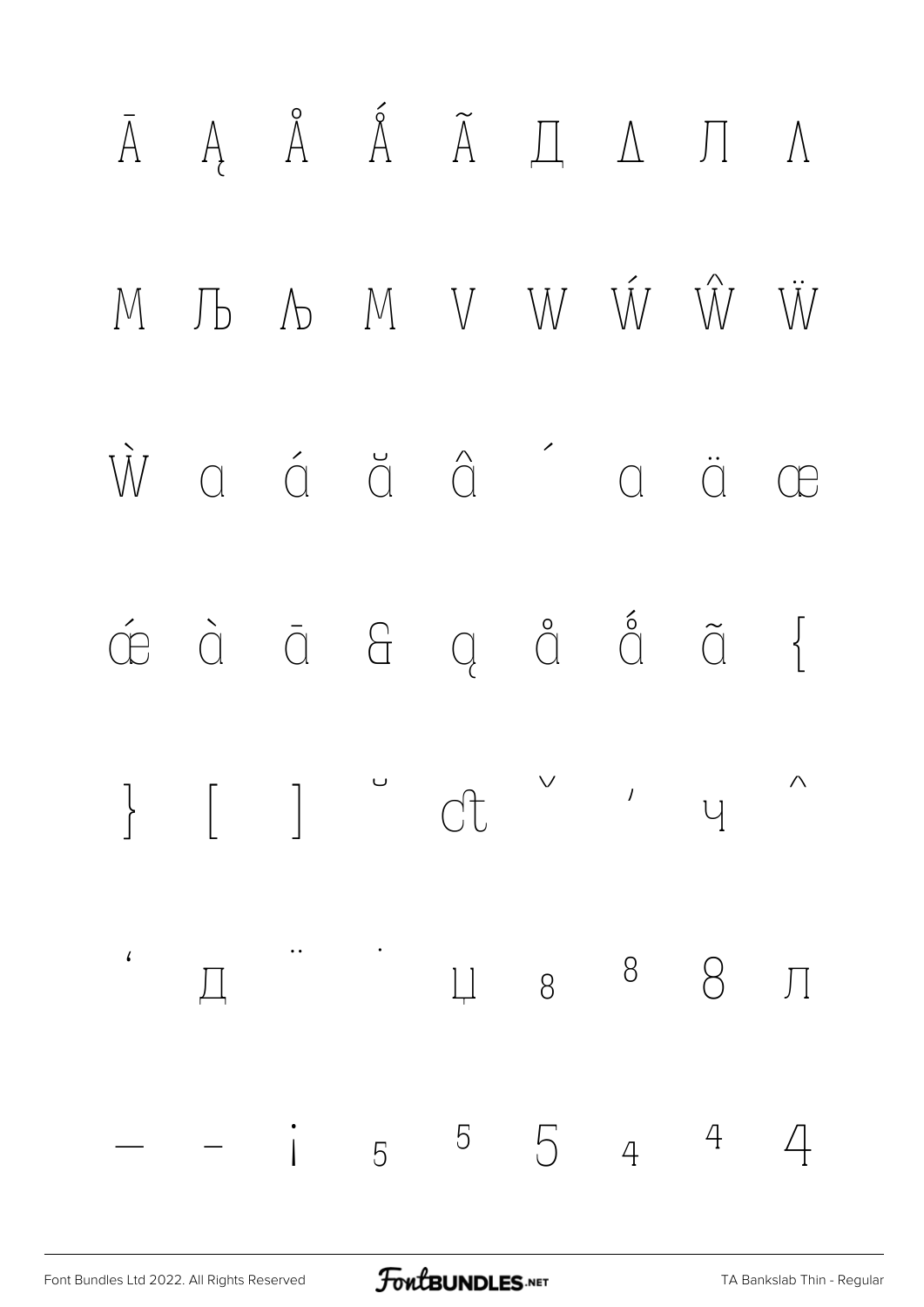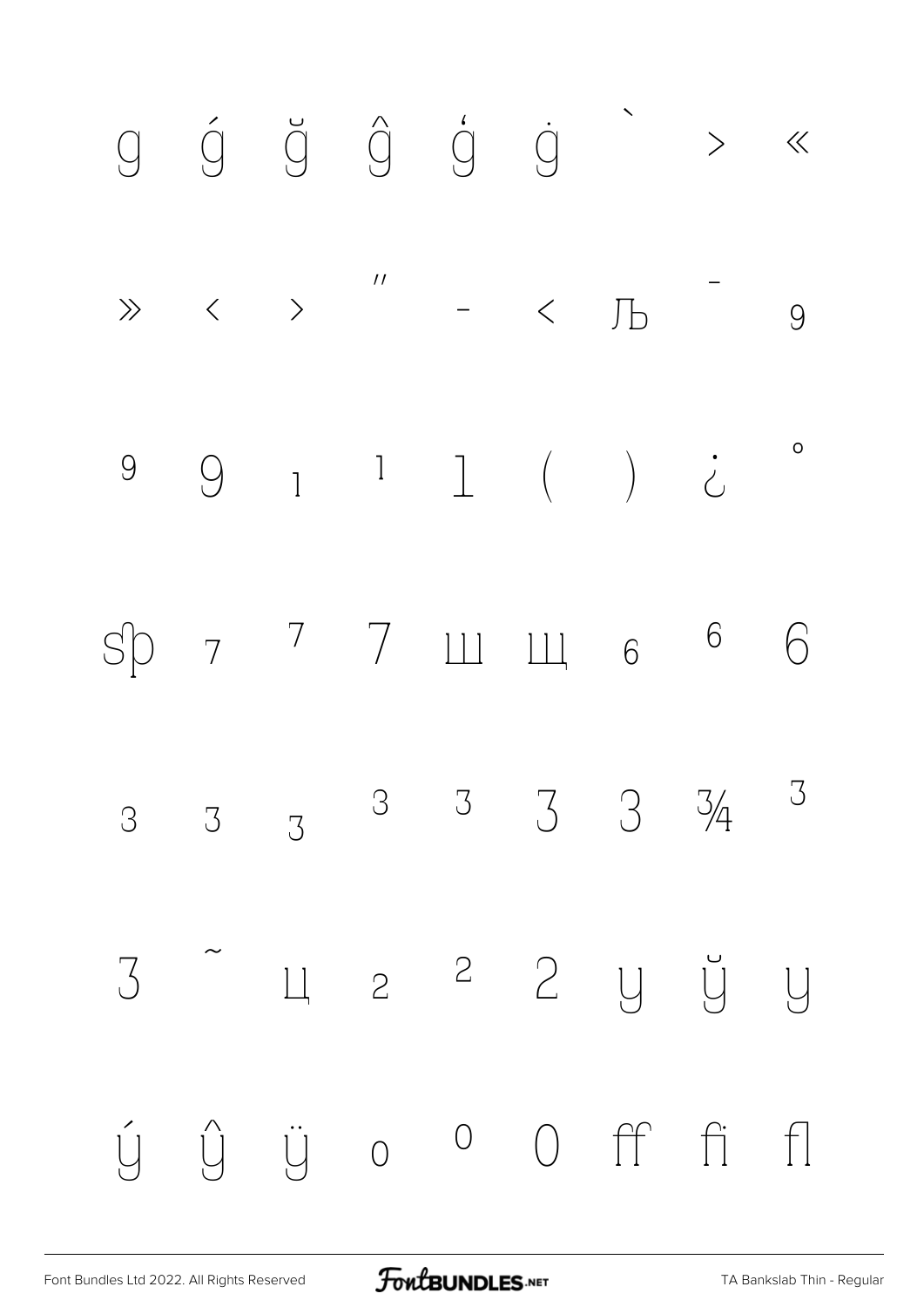#### ffi ffl st

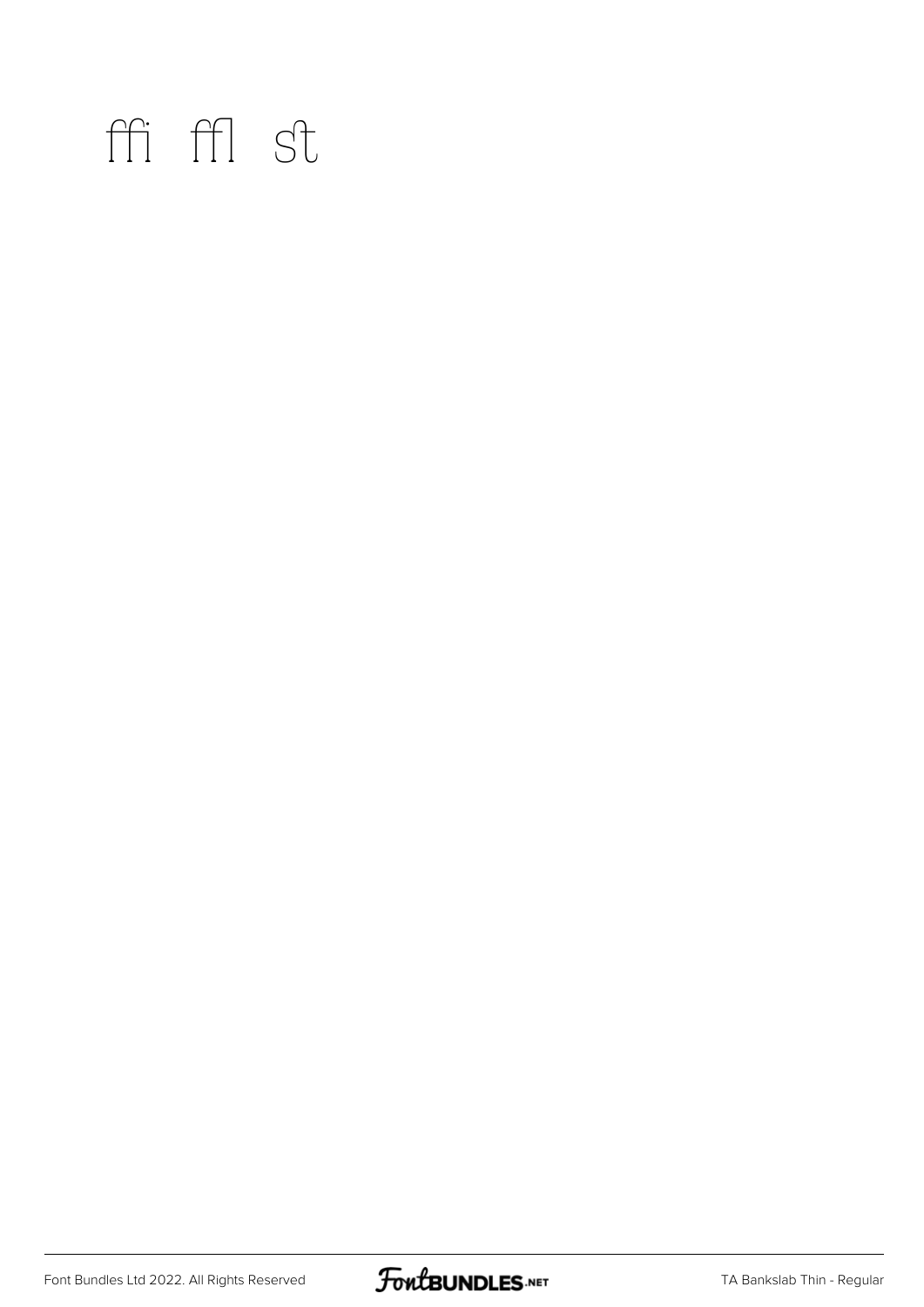#### TA Bankslab Med - Regular

**Uppercase Characters** 

### ABCDEFGHIJKLMNOPQRS TUVWXYZ

Lowercase Characters

## abcdefghijklmnopqrst **UVWXYZ**

**Numbers** 

### 0123456789

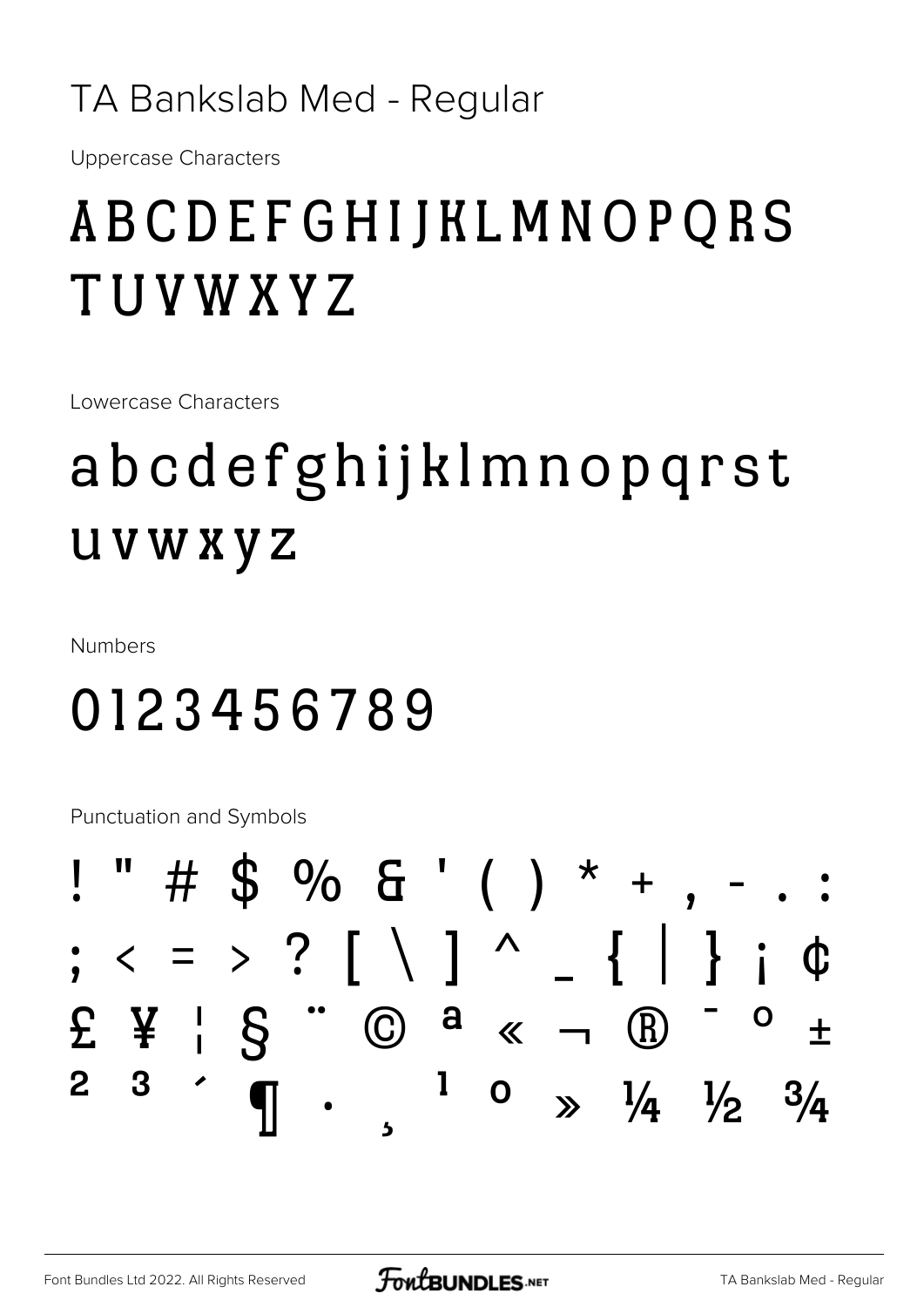|  |  |  | À Á Â Ã Ä Ä Å Æ Ç È                                                                                                   |  |
|--|--|--|-----------------------------------------------------------------------------------------------------------------------|--|
|  |  |  | É Ê Ë I Í Î Ï Đ Ñ                                                                                                     |  |
|  |  |  | $\begin{matrix} \dot O & \dot O & \dot O & \ddot O & \ddot \circ & \times & \text{\O} & \dot U & \dot U \end{matrix}$ |  |
|  |  |  | Û Ü Ý Þ ß à á â ã                                                                                                     |  |
|  |  |  | ä å æ ç è é ê ë ì                                                                                                     |  |
|  |  |  | í î ï ð ñ ò ó ô õ                                                                                                     |  |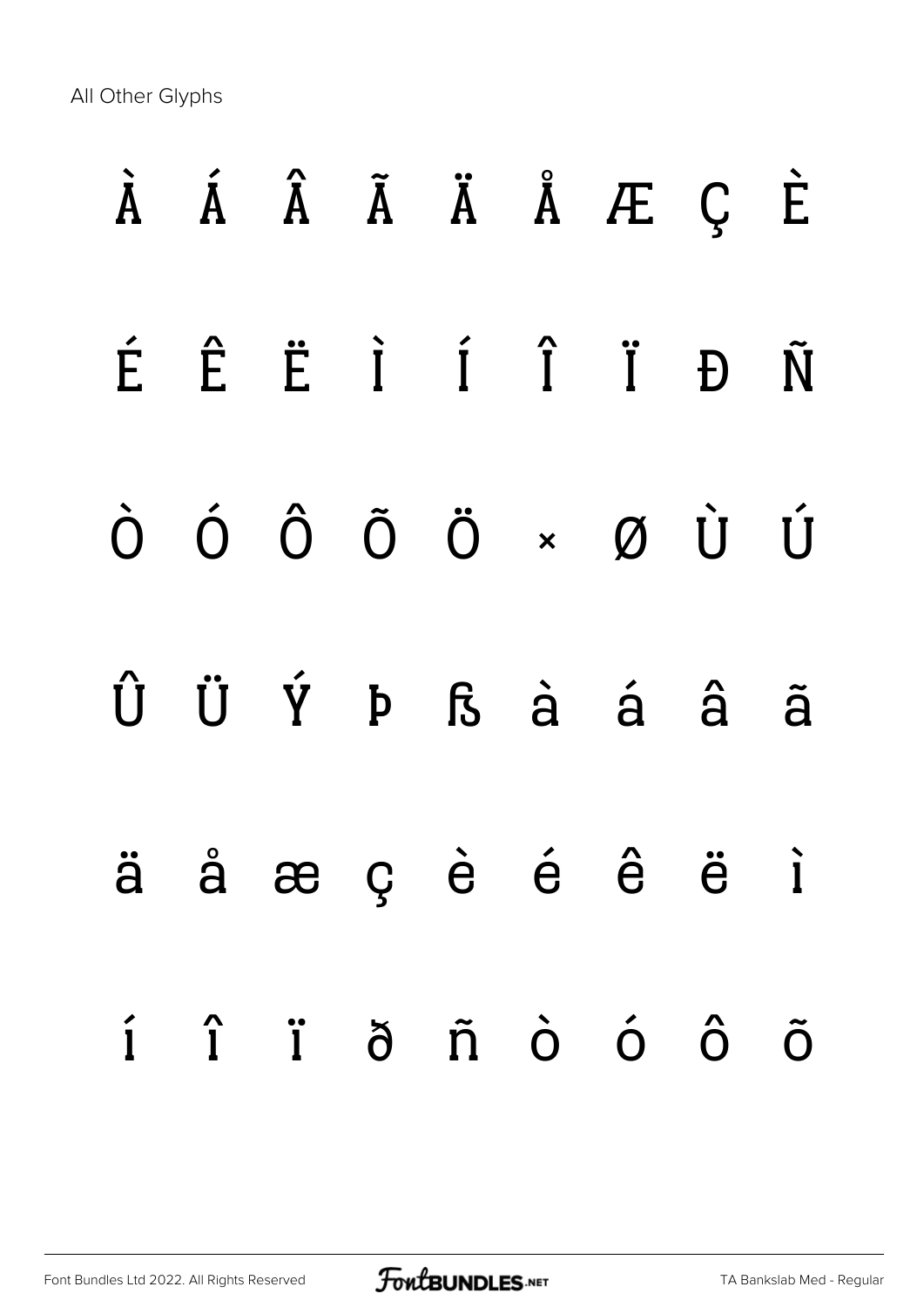|  |  |  | Ĭ ĭ Į į İ ı IJ ij Ĵ |  |
|--|--|--|---------------------|--|
|  |  |  | ģ Ĥ ĥ Ħ ħ Ĩ Ĩ Ī     |  |
|  |  |  | Ěě Ĝĝ Ğ ğ Ġ ġ Ģ     |  |
|  |  |  | d Ē ē Ĕ ĕ Ė ė Ę ę   |  |
|  |  |  | Ĉ ĉ Ċ ċ Č č Ď ď Đ   |  |
|  |  |  | ÿ Ā ā Ă ă Ą ą Ć ć   |  |
|  |  |  | ö ÷ ø ù ú û ü ý þ   |  |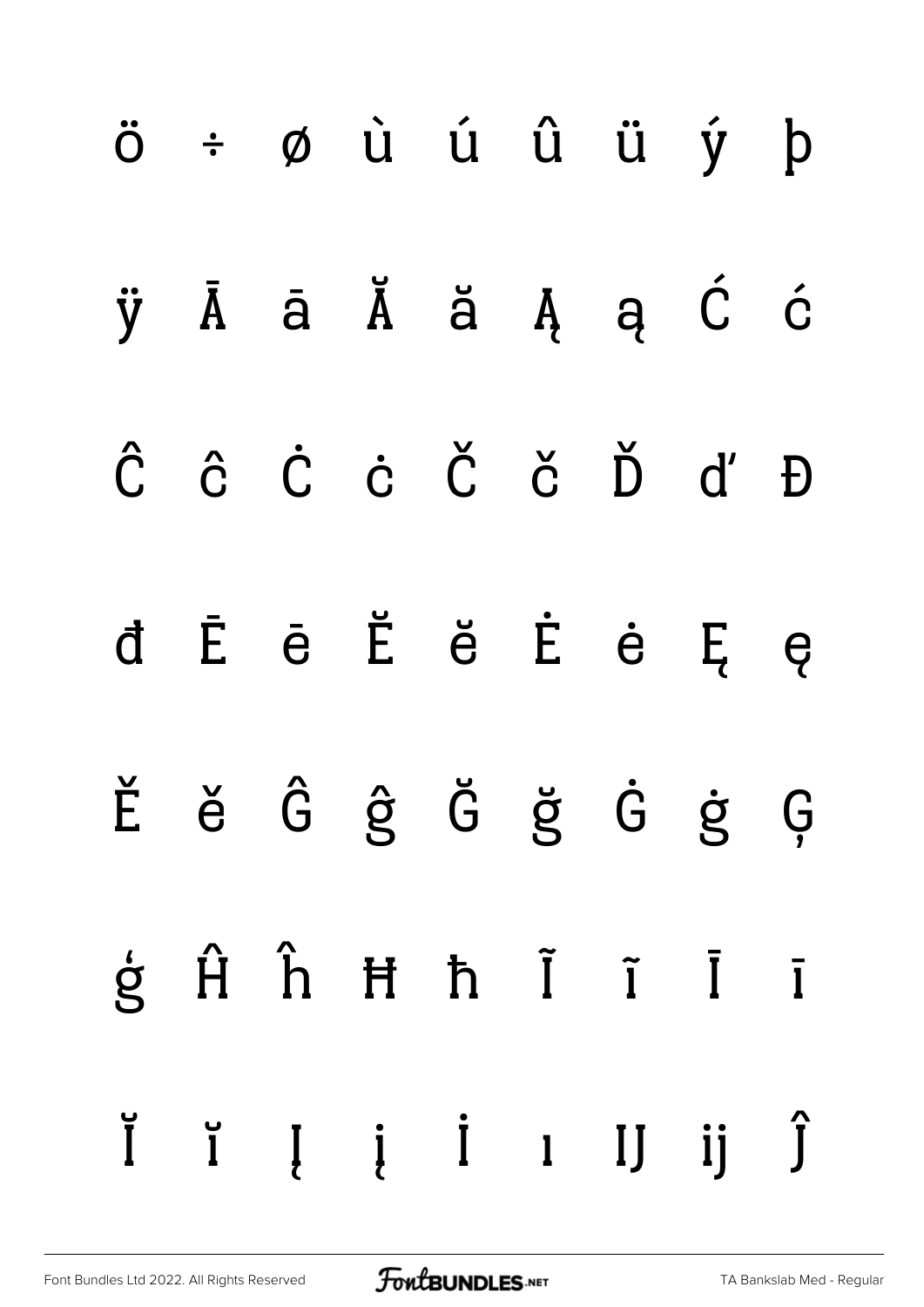|  | ĵĶķ K Í Ļ ļ Ľ        |  |  |  |
|--|----------------------|--|--|--|
|  | I' L· L· L T Ń ń Ņ ņ |  |  |  |
|  | Ňň'n ŊŋŌōÖŏ          |  |  |  |
|  | Ő ő Œ œ Ŕ ŕ Ŗ ŗ Ř    |  |  |  |
|  | ř Ś ś Ŝ ŝ Ş ş Š š    |  |  |  |
|  | ŢţŤťŦŧŨũŪ            |  |  |  |
|  | ū Ŭ ŭ Ů ů Ű ű Ų ų    |  |  |  |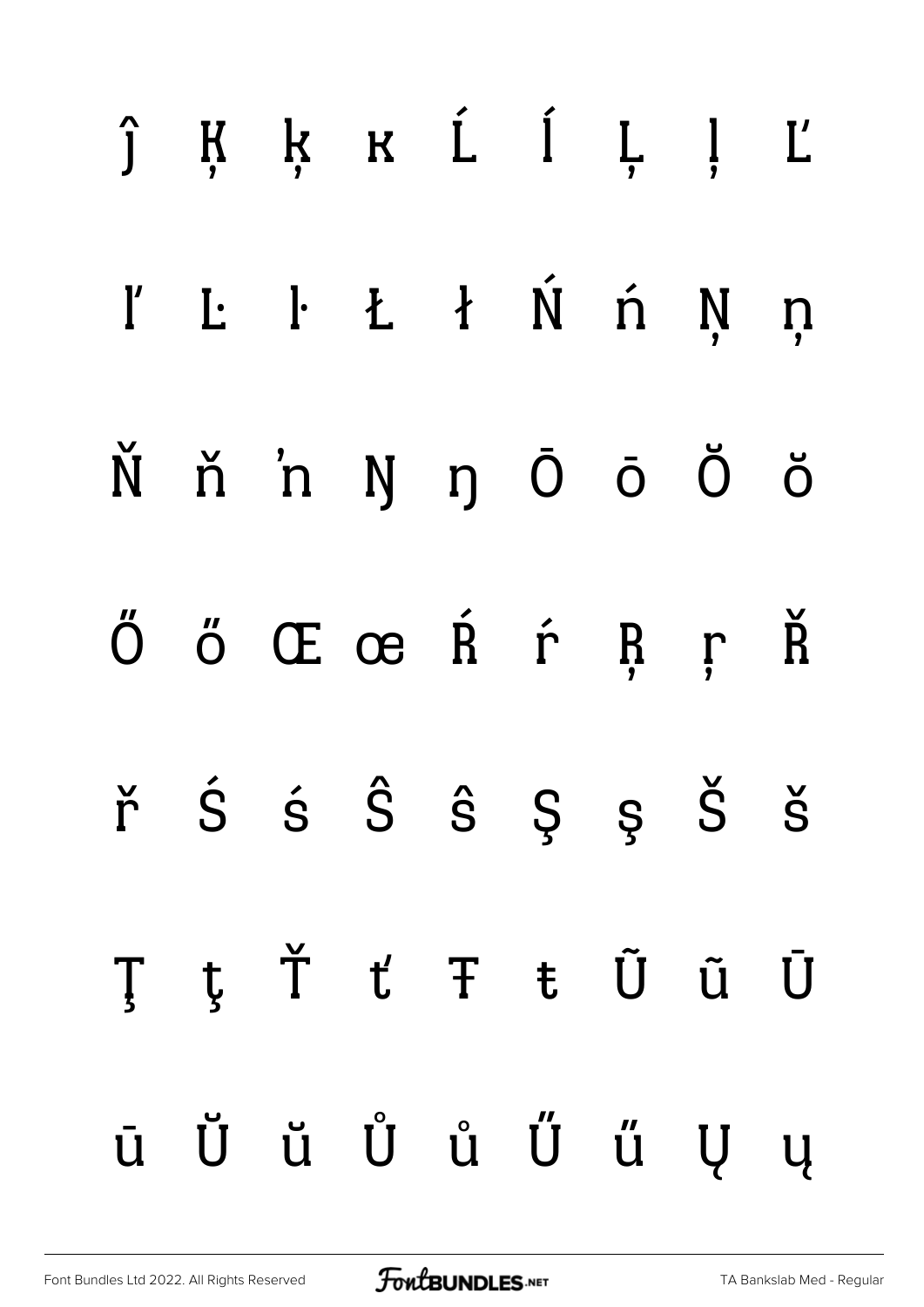|  |  |  | ŴŵŶŷŸŹźŻż                                                                                                                                                                           |  |
|--|--|--|-------------------------------------------------------------------------------------------------------------------------------------------------------------------------------------|--|
|  |  |  | Ž ž $\theta$ Ĝ ģ Á å Æ æ                                                                                                                                                            |  |
|  |  |  | $\acute{\mathfrak{G}}$ $\acute{\mathfrak{G}}$ $\acute{\mathfrak{S}}$ $\acute{\mathfrak{S}}$ $\ddot{\mathfrak{F}}$ $\ddot{\mathfrak{t}}$ $\ddot{\mathfrak{g}}$ $\ddot{\mathfrak{m}}$ |  |
|  |  |  |                                                                                                                                                                                     |  |
|  |  |  | $\epsilon$ $\dot{E}$ $\ddot{E}$ $\ddot{D}$ $\dot{\Gamma}$ $\epsilon$ S I $\ddot{I}$                                                                                                 |  |
|  |  |  | Ј Љ Њ Ћ Ќ Ѝ Ў Џ А                                                                                                                                                                   |  |
|  |  |  | БВГДЕЖЗИЙ                                                                                                                                                                           |  |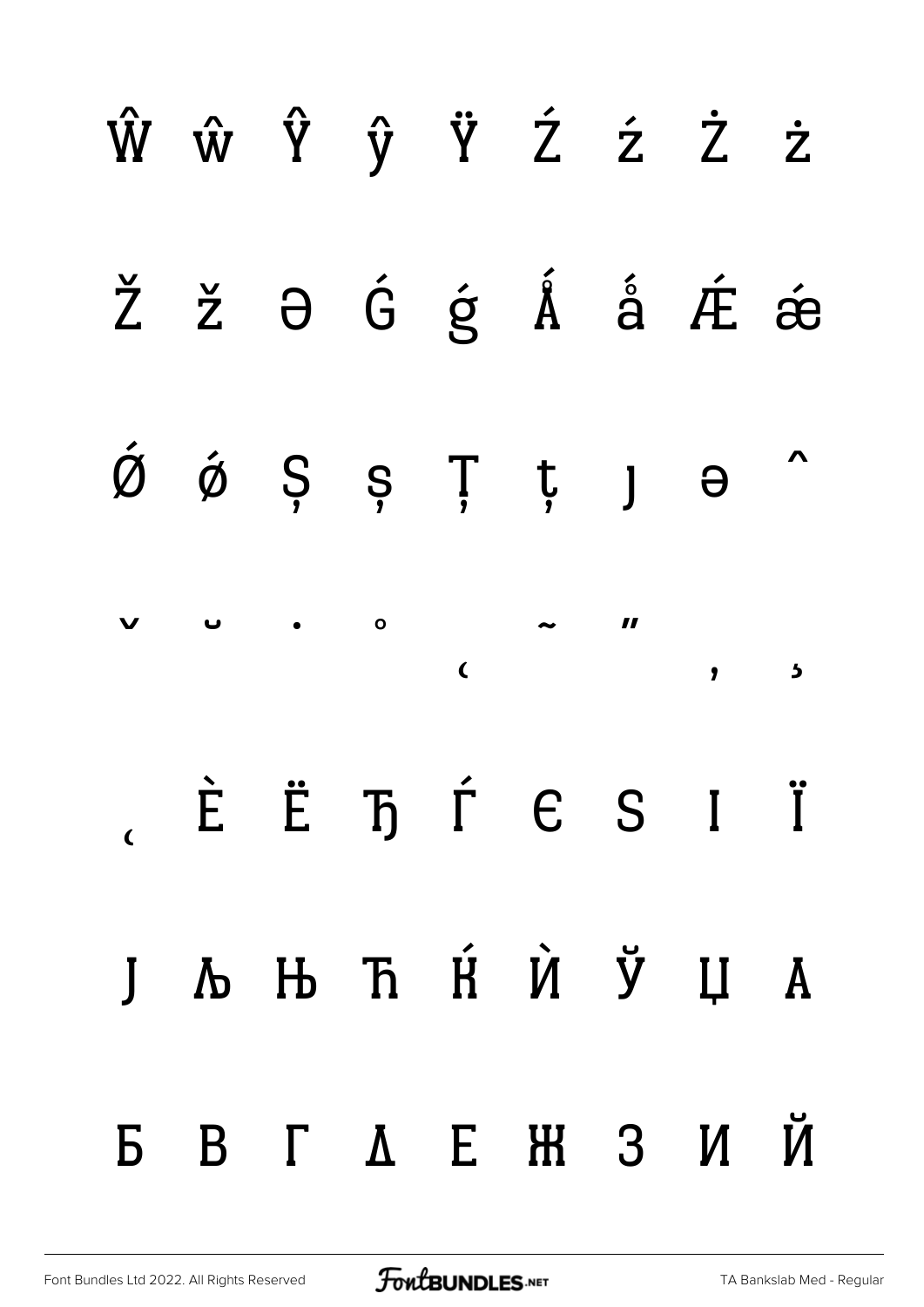|  | H A M H O H P C T |  |  |  |
|--|-------------------|--|--|--|
|  | УФХЦЧШЩЪЫ         |  |  |  |
|  | Ь Э Ю Я а б в г д |  |  |  |
|  | ежзийн лмн        |  |  |  |
|  | опрстуфхц         |  |  |  |
|  | ЧШЩЪЫ Ь ЭЮЯ       |  |  |  |
|  | èë ħ ŕ e s i ï j  |  |  |  |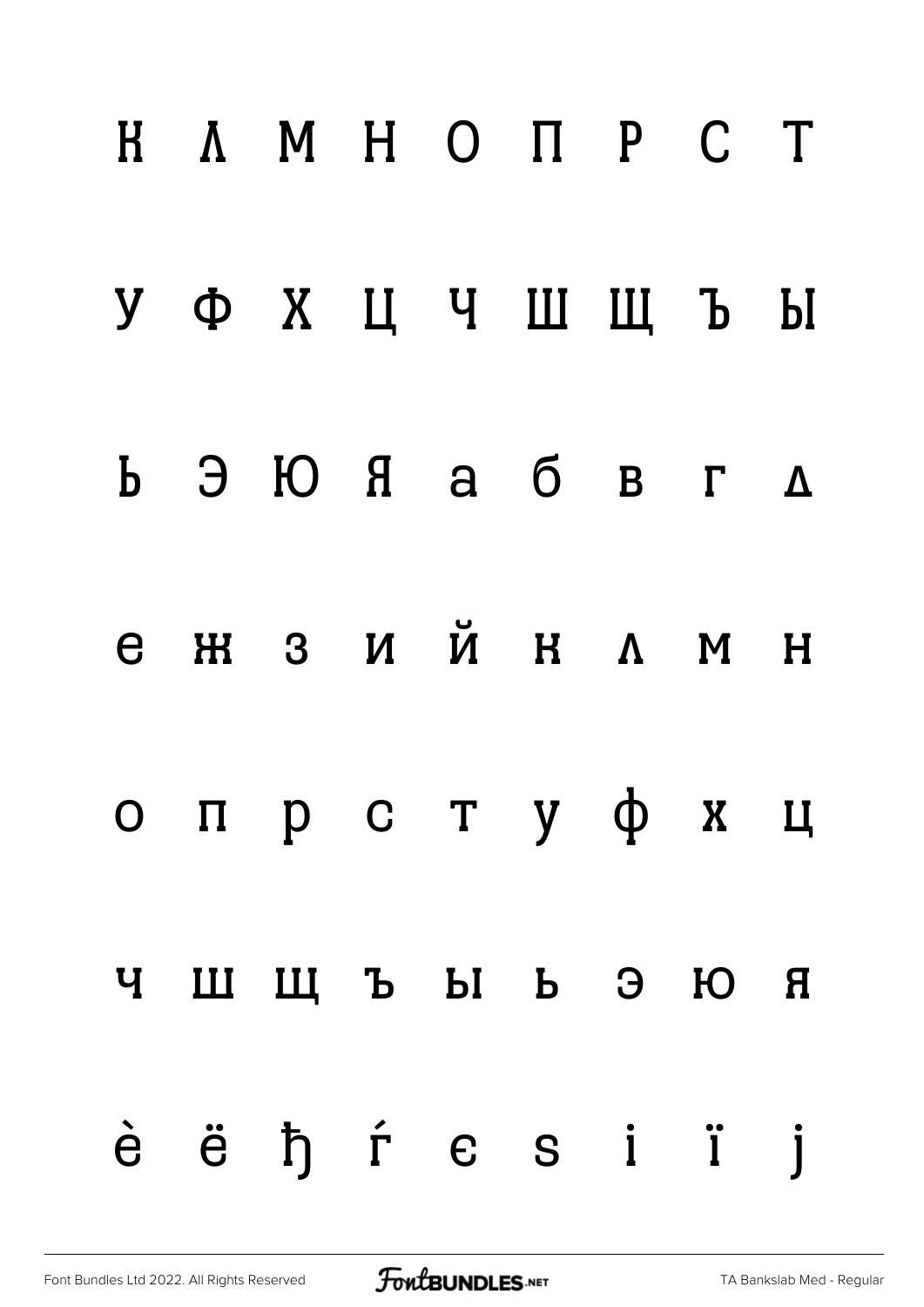|    | љњ ћ ќ ѝ ў џ Ґ ґ                                                                                           |  |  |                         |  |
|----|------------------------------------------------------------------------------------------------------------|--|--|-------------------------|--|
|    | $\dot{W}$ $\dot{W}$ $\dot{W}$ $\dot{W}$ $\ddot{W}$ $\ddot{W}$ $I$ $I$ $-$                                  |  |  |                         |  |
|    |                                                                                                            |  |  |                         |  |
|    | $\frac{0}{00}$ ( ) / 0 4 5 6                                                                               |  |  |                         |  |
|    | 7 8 9                                                                                                      |  |  | $0 \t1 \t2 \t3 \t4 \t5$ |  |
| 6  | $7 \quad 8 \quad 9 \quad \in \quad \frac{\triangle}{\triangle} \quad \cap \quad P \quad N^{\underline{0}}$ |  |  |                         |  |
| TM |                                                                                                            |  |  |                         |  |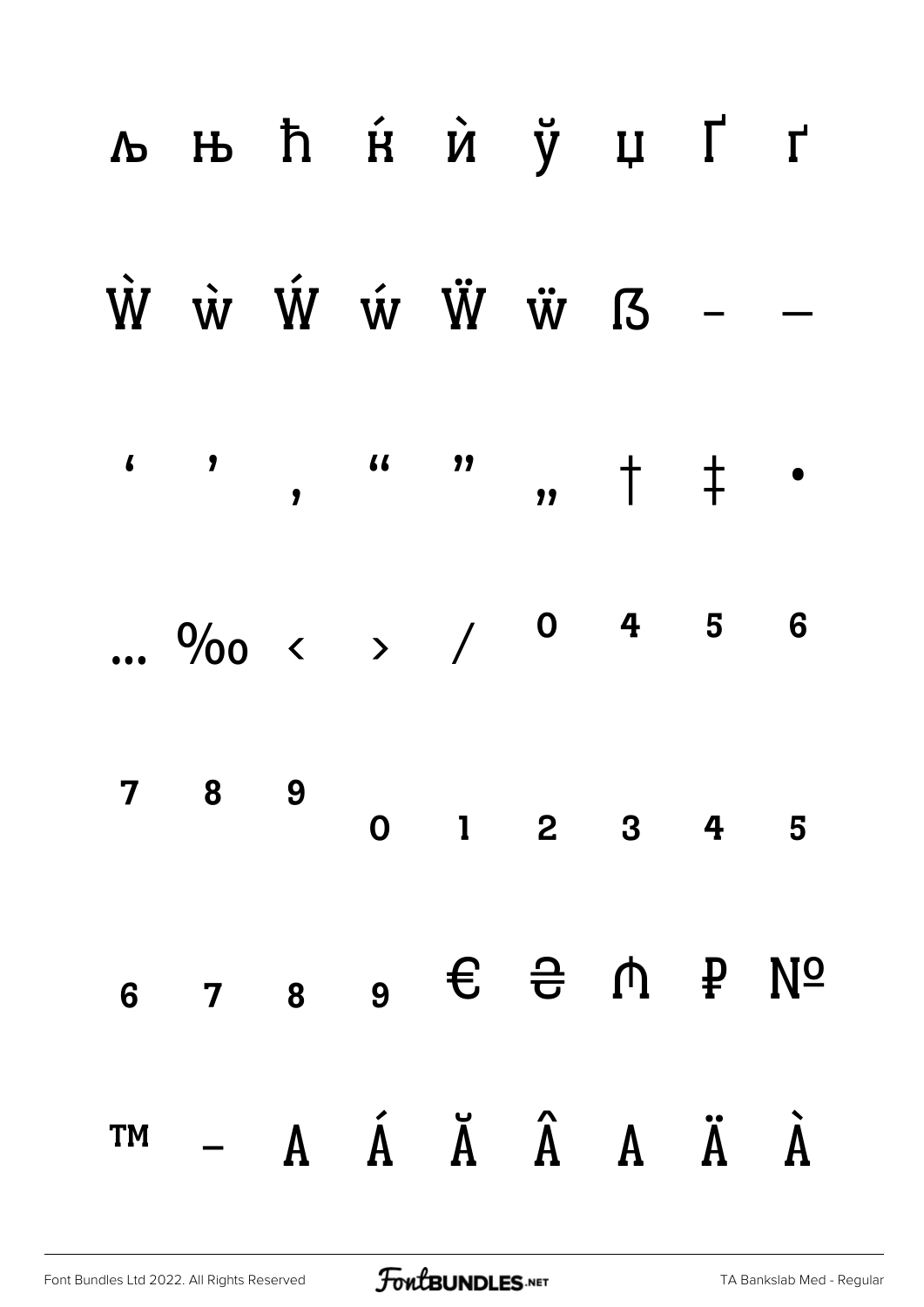|  |             | $\bar{A}$ $A$ $\hat{A}$ $\tilde{A}$ $\tilde{A}$ $B$ $\tilde{A}$ $A$ $B$ |                          |                    |
|--|-------------|-------------------------------------------------------------------------|--------------------------|--------------------|
|  |             | M J A M V W W Ŵ W                                                       |                          |                    |
|  |             | $\dot{W}$ a á ä â á ä æ                                                 |                          |                    |
|  |             | déà di di qui di di di                                                  |                          |                    |
|  |             |                                                                         |                          | $\mathbf{\Lambda}$ |
|  |             | "Д" Ча <sup>8</sup> 8 Л                                                 |                          |                    |
|  | $\dot{1}$ 5 |                                                                         | $5\quad 5\quad 4\quad 4$ |                    |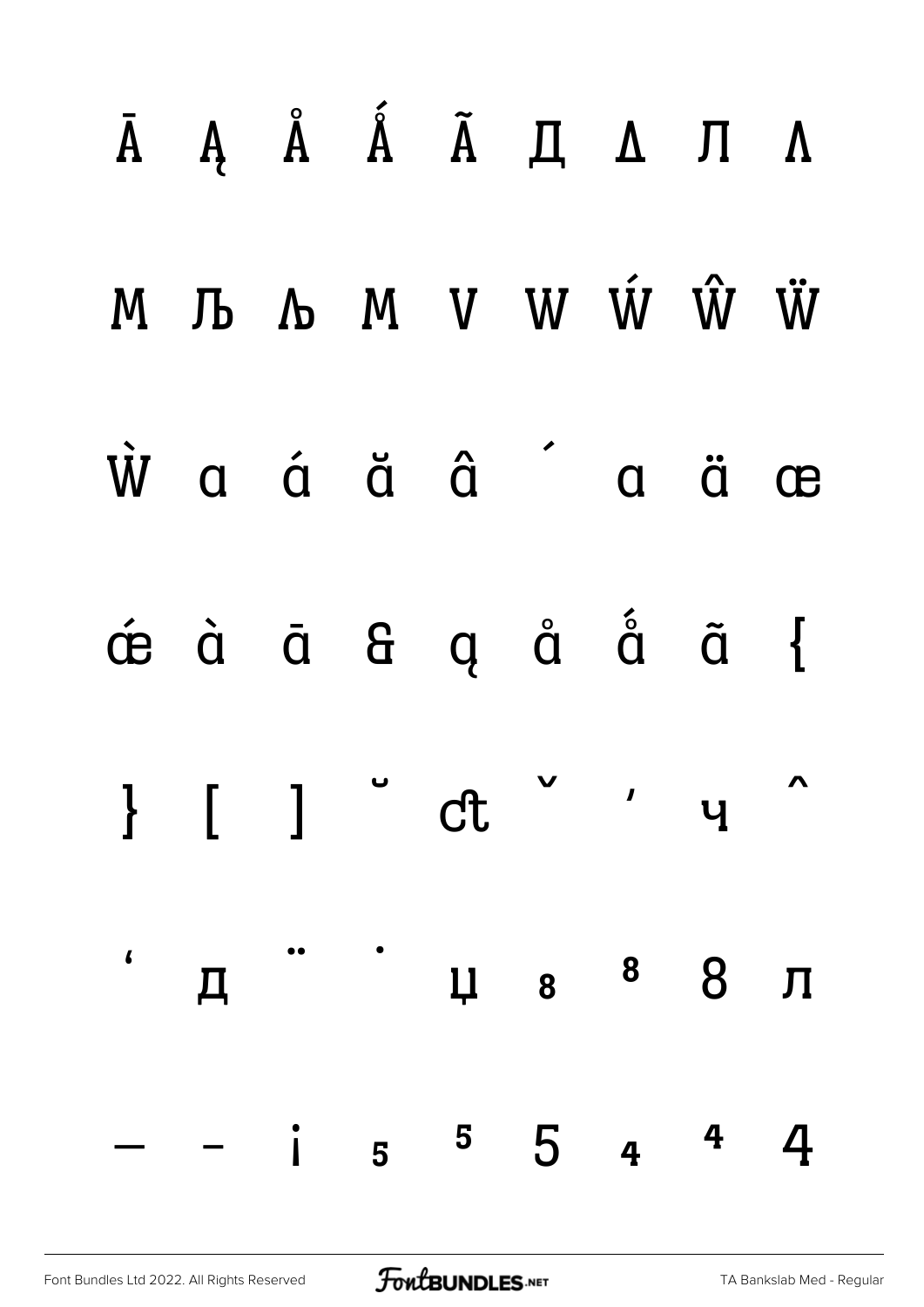|                         |  | $g \circ g \circ g \circ g \circ g$ > « |  |  |
|-------------------------|--|-----------------------------------------|--|--|
|                         |  | $\gg$ ( ) " - ( ) - 9                   |  |  |
|                         |  | 99111()                                 |  |  |
|                         |  | sp 7 7 11 11 6 6 6                      |  |  |
| $\overline{\mathbf{3}}$ |  | $3 \t 3 \t 3 \t 3 \t 3 \t 3 \t 4 \t 3$  |  |  |
|                         |  | 3 4 2 2 2 y y y                         |  |  |
|                         |  | ý ŷ ÿ o º O ff fi fl                    |  |  |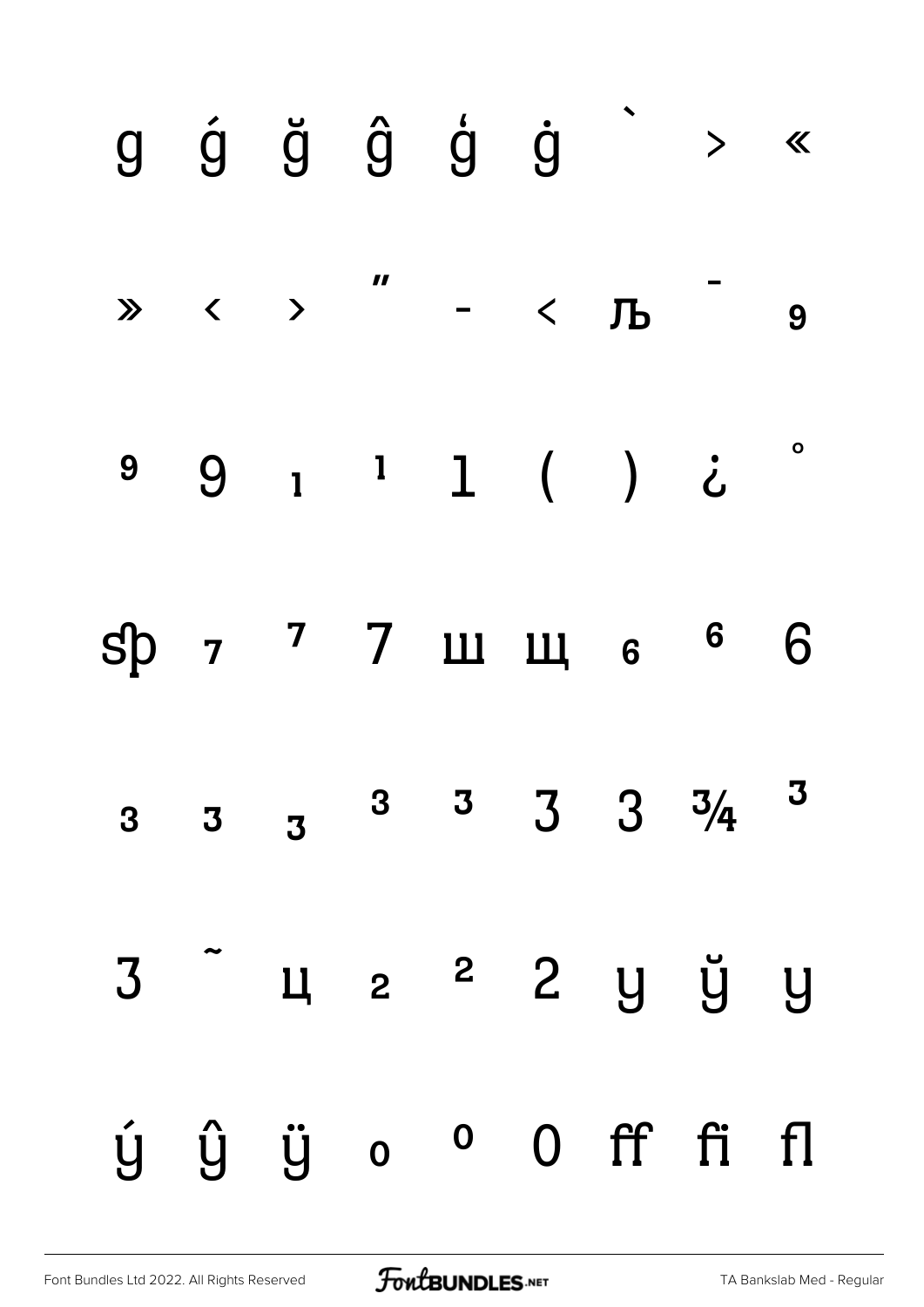#### ffi ffl st

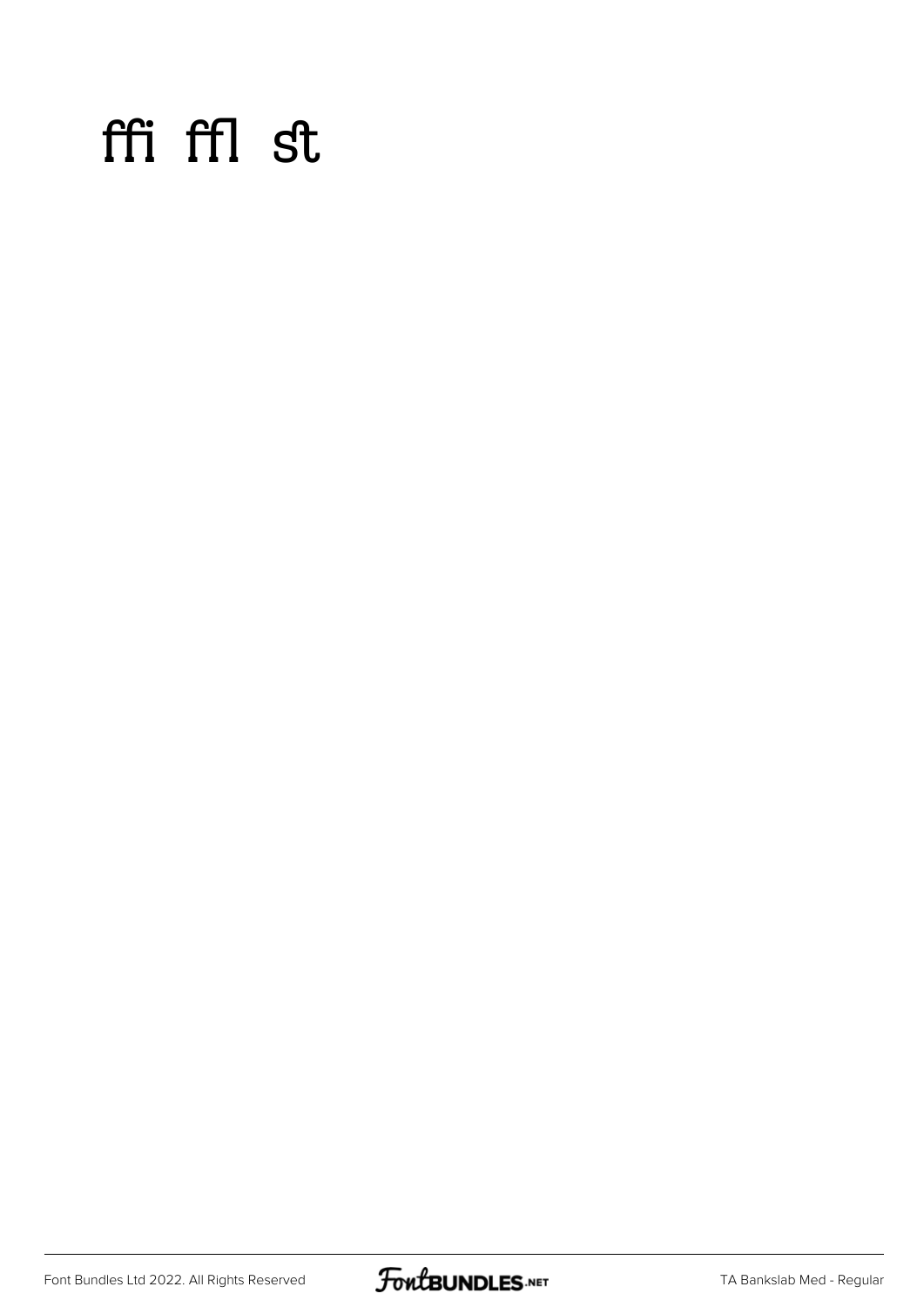#### TA Bankslab Black - Regular

**Uppercase Characters** 

### **ABCDEFGHIJKLMNOPQR STUVWXYZ**

Lowercase Characters

## abcdefghijklmnopqrs tuvwxyz

Numbers

#### 0123456789

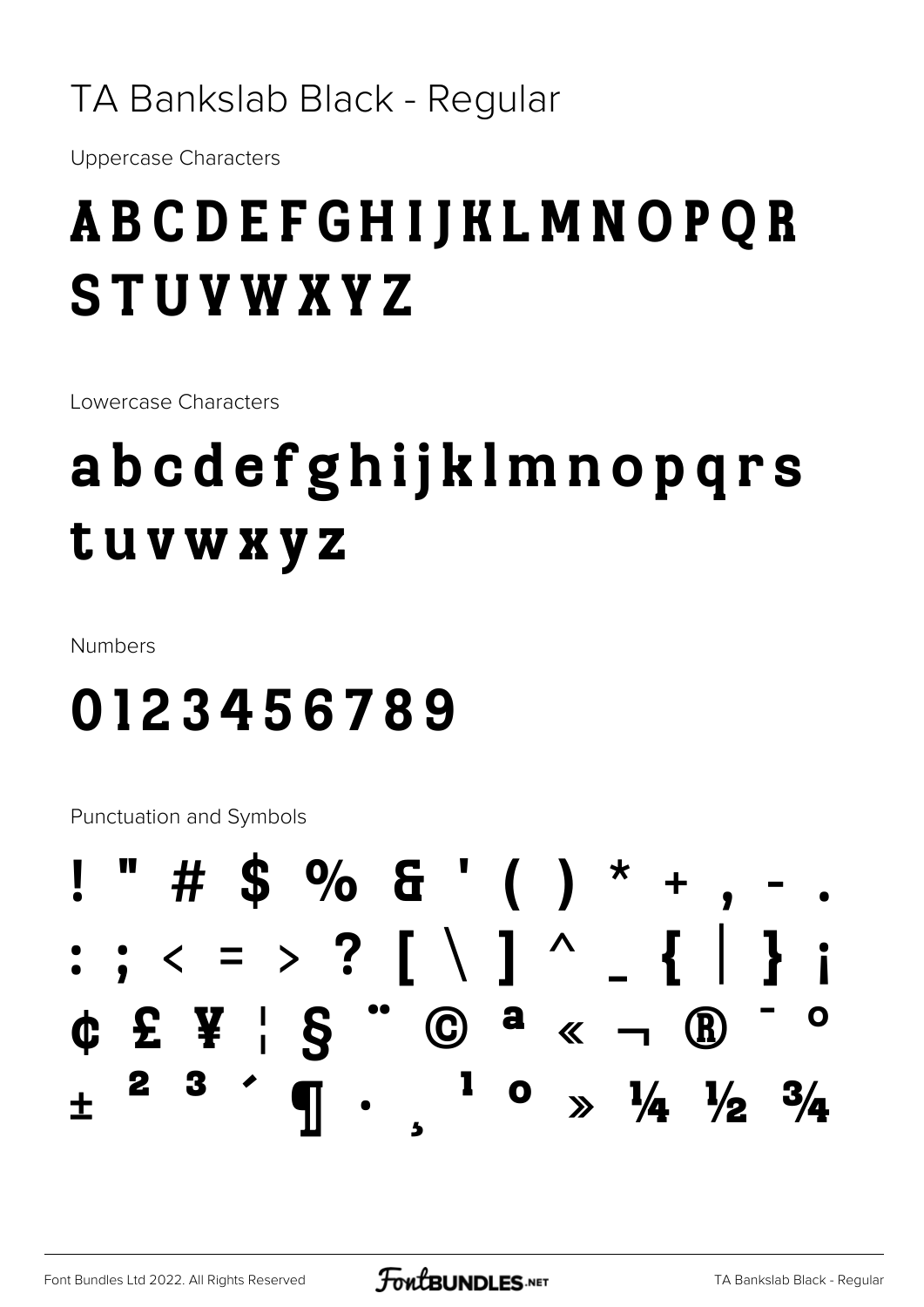|  |  |  | À Á Â Ã Ä Ä Å Æ Ç È                                                                              |  |
|--|--|--|--------------------------------------------------------------------------------------------------|--|
|  |  |  | É Ê Ë I Í Î Ï Đ Ñ                                                                                |  |
|  |  |  | ÒÓÔÕÖרÙÚ                                                                                         |  |
|  |  |  | $\hat{U}$ $\ddot{U}$ $\acute{Y}$ $P$ $S$ $\dot{a}$ $\acute{a}$ $\acute{a}$ $\ddot{a}$ $\ddot{a}$ |  |
|  |  |  | ä å æ ç è é ê ë ì                                                                                |  |
|  |  |  | í î ï ð ñ ò ó ô õ                                                                                |  |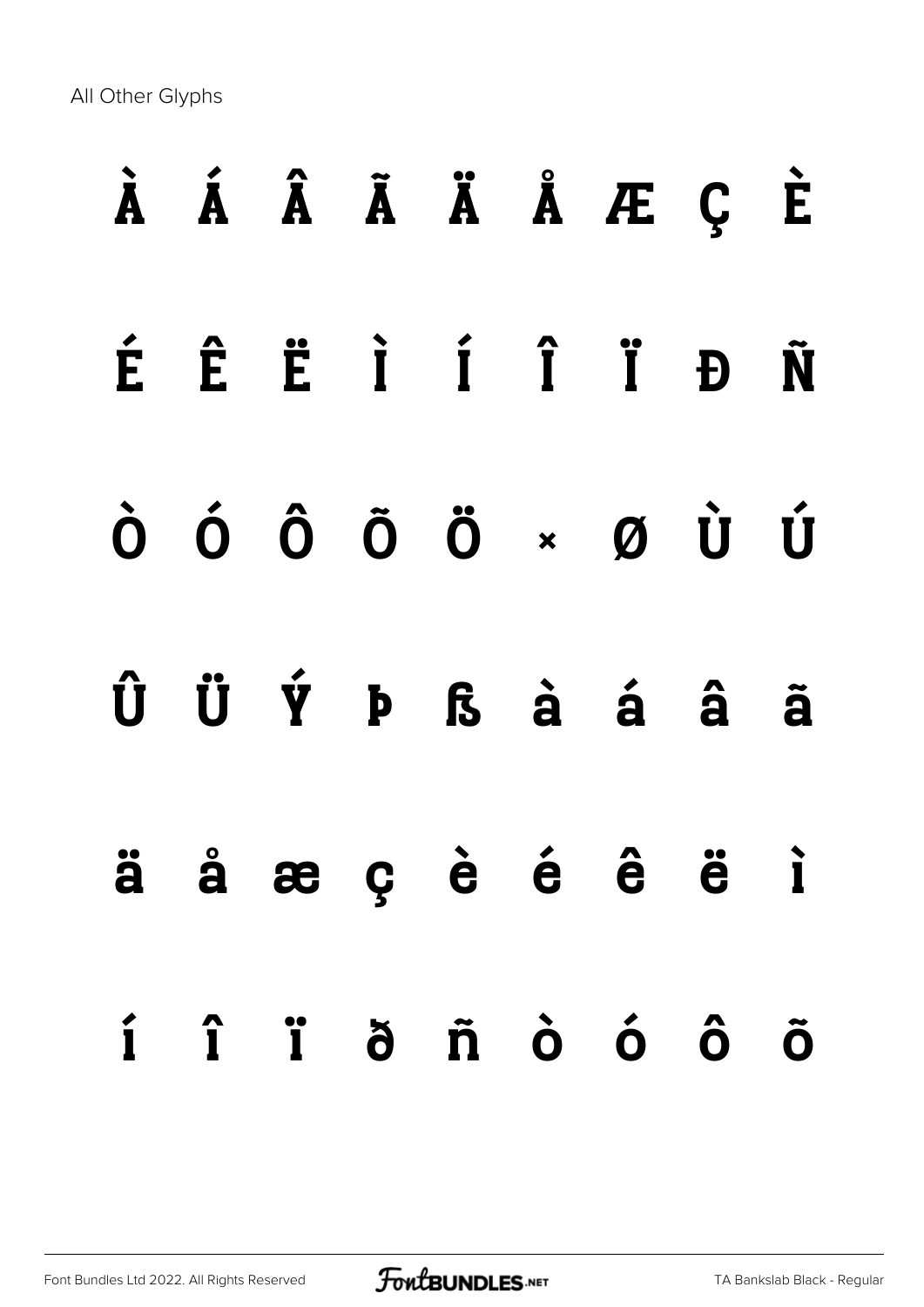|  | ö ÷ ø ù ú û ü ý þ |  |  |  |
|--|-------------------|--|--|--|
|  | ÿĀā Ă ă Ą ą Ć ć   |  |  |  |
|  | Ĉ ĉ Ċ ċ Č č Ď ď Đ |  |  |  |
|  | d Ē ē Ĕ ĕ Ė ė Ę ę |  |  |  |
|  | Ěě ĜĝĞ ğ Ġ ġ Ģ    |  |  |  |
|  | ģĤĥĦħĨĩĪī         |  |  |  |
|  | ĬĭĮį İ I IJ ij Ĵ  |  |  |  |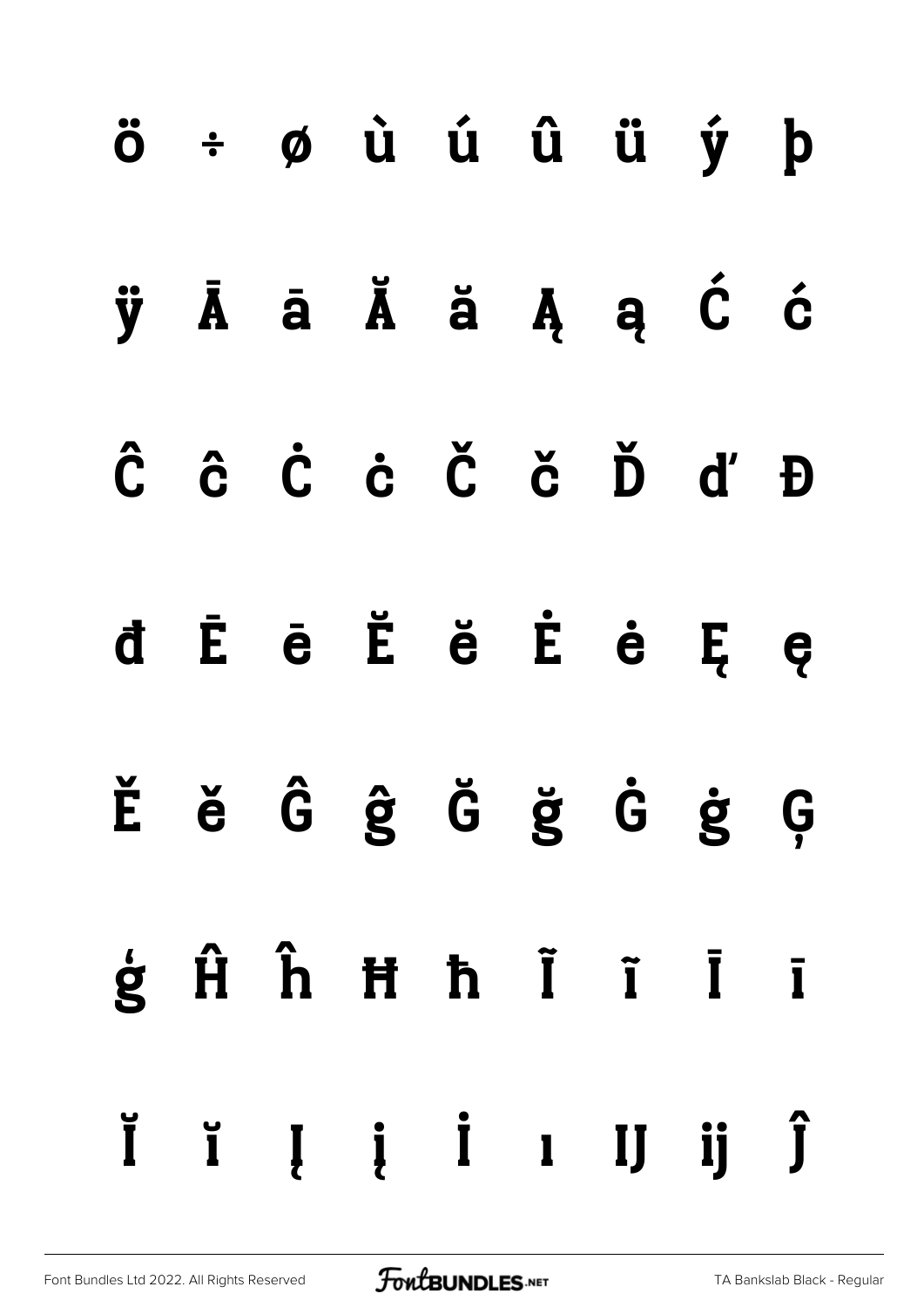|  | ĵĶķ kí ĺ Ļ ļ Ľ                                                                                |  |  |  |
|--|-----------------------------------------------------------------------------------------------|--|--|--|
|  | l' L· Lt Ń ń Ņ ņ                                                                              |  |  |  |
|  | Ňň'n ŊŋŌōŎŏ                                                                                   |  |  |  |
|  | Ő ő Œ œ Ŕ ŕ Ŗ ŗ Ř                                                                             |  |  |  |
|  | $\check{r}$ $\acute{S}$ $\acute{S}$ $\hat{S}$ $\acute{S}$ $\acute{S}$ $\acute{S}$ $\acute{S}$ |  |  |  |
|  | ŢţŤťŦŧŨũŪ                                                                                     |  |  |  |
|  | ū Ŭ ŭ Ů ů Ű ű Ų ų                                                                             |  |  |  |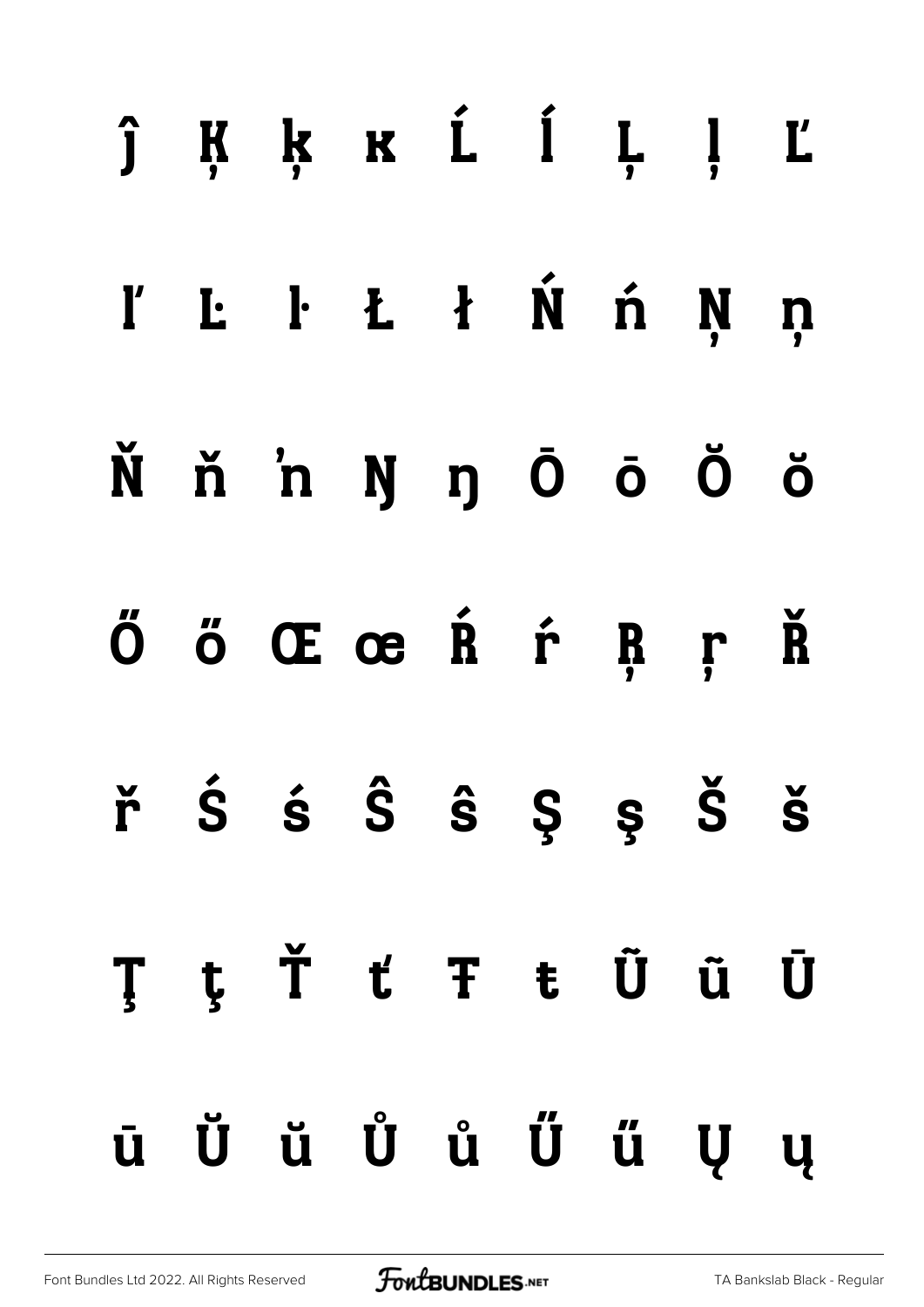|  |  | ŴŵŶŷŸŹźŻż                                                                                                                                                     |  |                          |
|--|--|---------------------------------------------------------------------------------------------------------------------------------------------------------------|--|--------------------------|
|  |  | Ž ž $\theta$ Ĝ ģ Å å Æ ǽ                                                                                                                                      |  |                          |
|  |  | $\acute{\mathfrak{G}}$ $\acute{\mathfrak{G}}$ $\acute{\mathfrak{S}}$ $\acute{\mathfrak{S}}$ $\ddot{\mathfrak{F}}$ $\ddot{\mathfrak{F}}$ $\ddot{\mathfrak{g}}$ |  | $\overline{\phantom{a}}$ |
|  |  |                                                                                                                                                               |  |                          |
|  |  | $\lambda$ $\hat{E}$ $\hat{E}$ $\hbar$ $\hat{\Gamma}$ $\hbar$ $\hat{E}$ $S$ $I$ $\hat{I}$                                                                      |  |                          |
|  |  | Ј Љ Њ Ћ Ќ Ѝ Ў Џ А                                                                                                                                             |  |                          |
|  |  | БВГАЕЖЗИЙ                                                                                                                                                     |  |                          |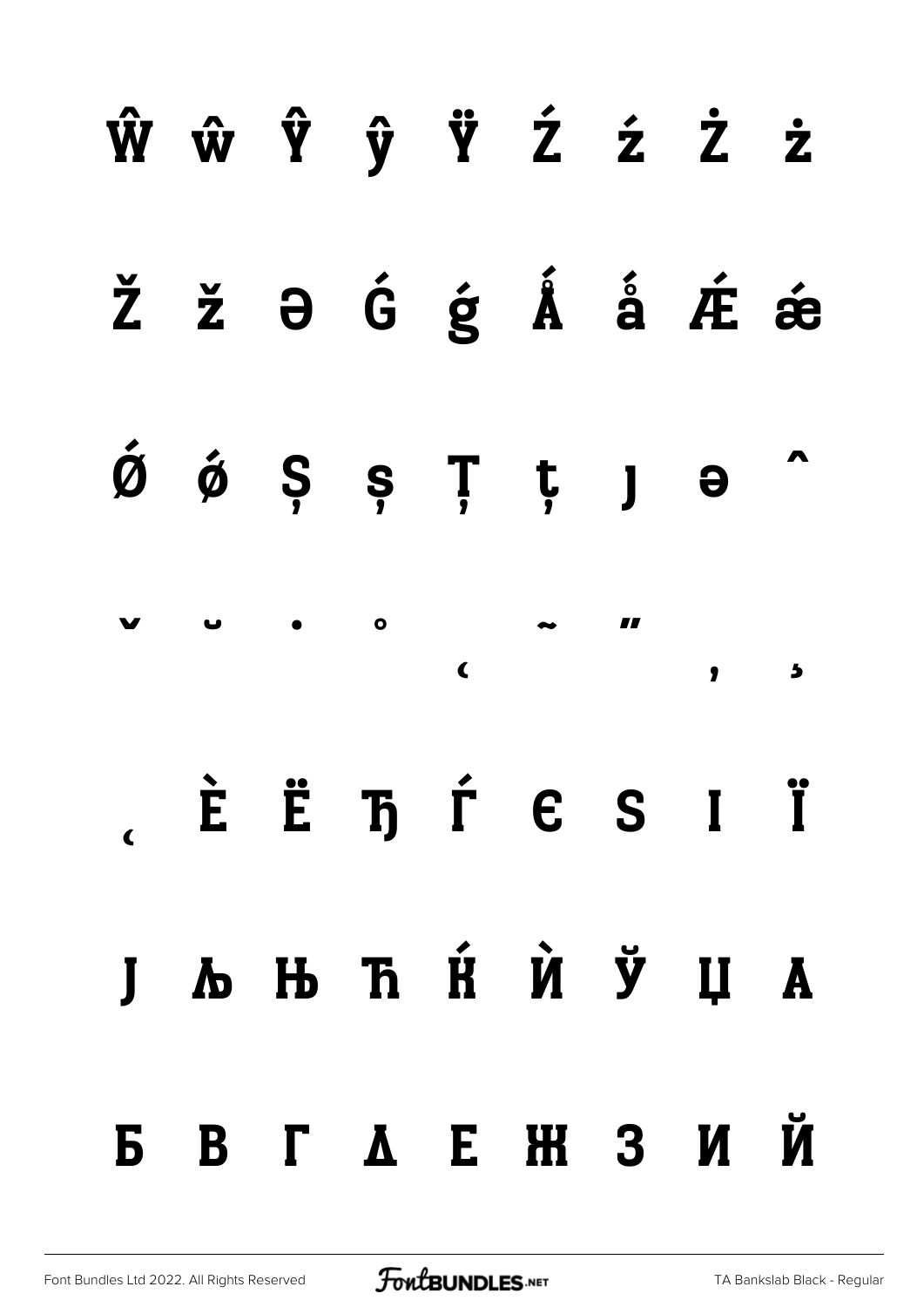|   | <b>H A M H O N P C T</b>                                        |  |  |  |
|---|-----------------------------------------------------------------|--|--|--|
|   | УФХЦЧШЩЪЫ                                                       |  |  |  |
|   | $\bf{b}$ 3 $\bf{b}$ 8 $\bf{c}$ 8 $\bf{d}$ 8 $\bf{c}$ 4 $\bf{d}$ |  |  |  |
| e | ЖЗИЙ КЛМ Н                                                      |  |  |  |
|   | опрстуф хц                                                      |  |  |  |
|   | чшщъы ь эюя                                                     |  |  |  |
|   | èë ħŕe si ï j                                                   |  |  |  |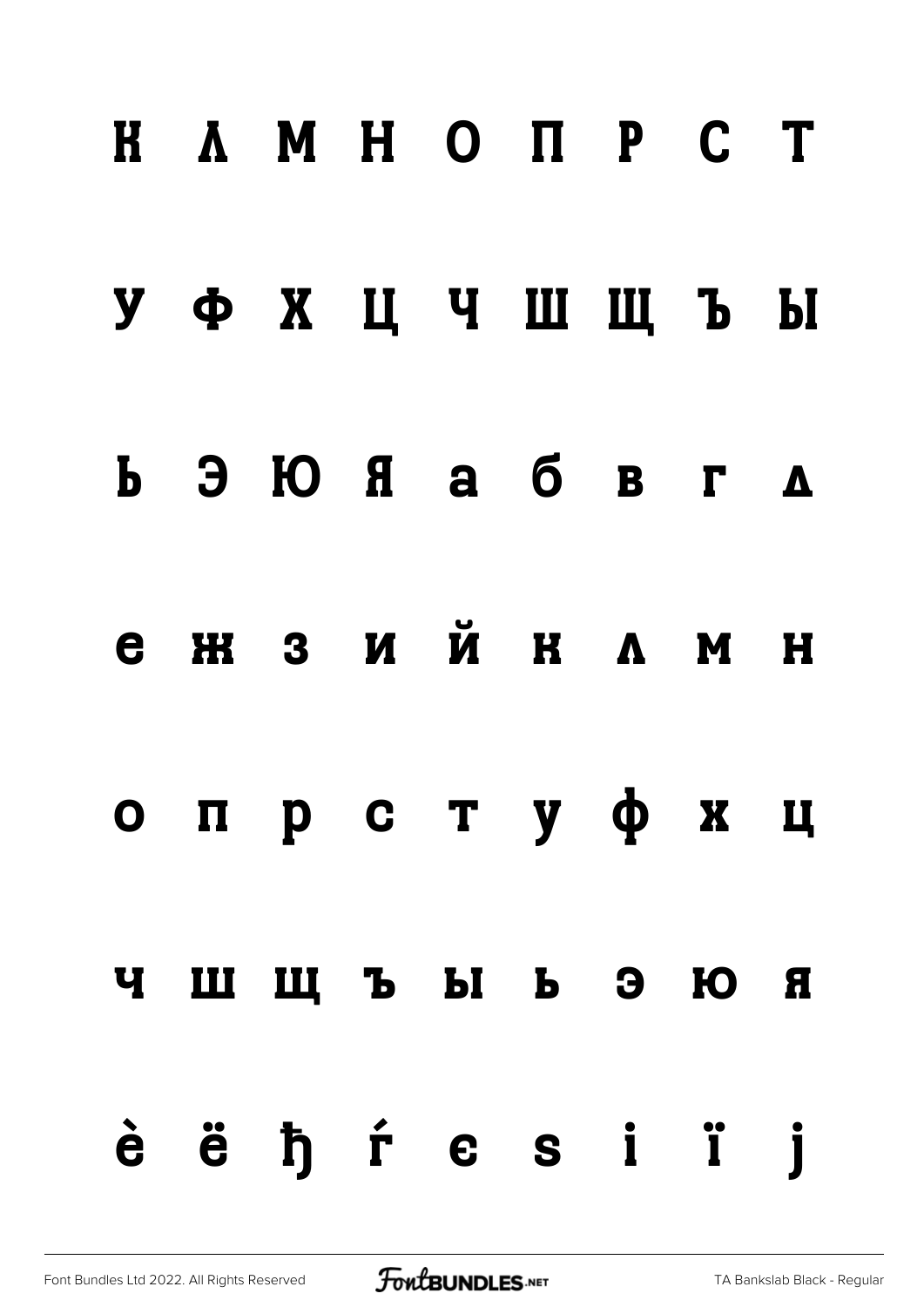#### **льћя̀й ў цҐґ**  $\dot{W}$   $\dot{W}$   $\dot{W}$   $\dot{W}$   $\ddot{W}$   $\ddot{W}$   $I$   $I$ **46** 99  $\pmb{\zeta}$  $\overline{\mathbf{z}}$  $\overline{\phantom{a}}$ ,  $\overline{\phantom{a}}$   $\overline{\phantom{a}}$   $\overline{\phantom{a}}$   $\overline{\phantom{a}}$  $\bullet$  $0<sub>4</sub>$ 5 6 ...  $9/00 \leftarrow$  > / 8 9  $\mathbf 7$  $2 \quad 3 \quad 4 \quad 5$  $\mathbf{1}$  $\bullet$ 6 7 8 9 € <del>2</del> ∩ P Nº  $-$  A Á Ä Á Ä Ä À **TM**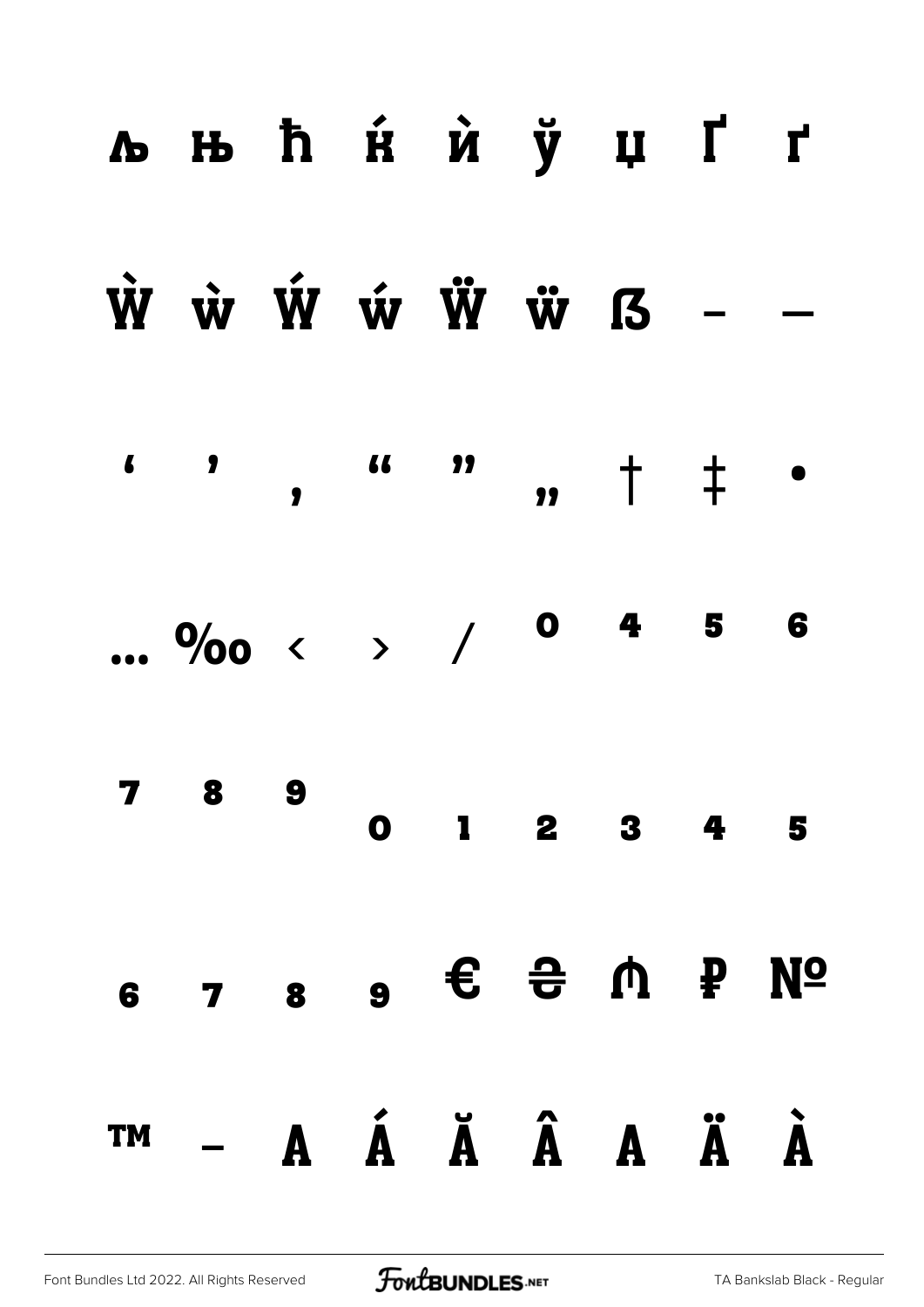|  |  | ĀĄ Å Ã Ã Д Д Л Л                                                                                                                                                                                                                 |  |  |
|--|--|----------------------------------------------------------------------------------------------------------------------------------------------------------------------------------------------------------------------------------|--|--|
|  |  | М Љ Љ М V W Ŵ Ŵ Ѿ                                                                                                                                                                                                                |  |  |
|  |  | $\dot{W}$ a á ă â $\ddot{a}$ â $\ddot{a}$ a ä æ                                                                                                                                                                                  |  |  |
|  |  | dé di di di di di chi                                                                                                                                                                                                            |  |  |
|  |  | $\frac{1}{2}$ $\left[ \begin{array}{ccc} 1 & ^{0} & c t & ^{0} & c t \\ 1 & 0 & 0 & c t & ^{0} \end{array} \right]$                                                                                                              |  |  |
|  |  | , д. чаза для на ница на ница на верходительно в полня на наших полня на наших полня на наших в такет на наших<br>В полня на наших полня на наших в полня на наших в полня на полня на полня на полня на полня на полня на полня |  |  |
|  |  | $- i$ 5 $5$ 4 $4$ 4                                                                                                                                                                                                              |  |  |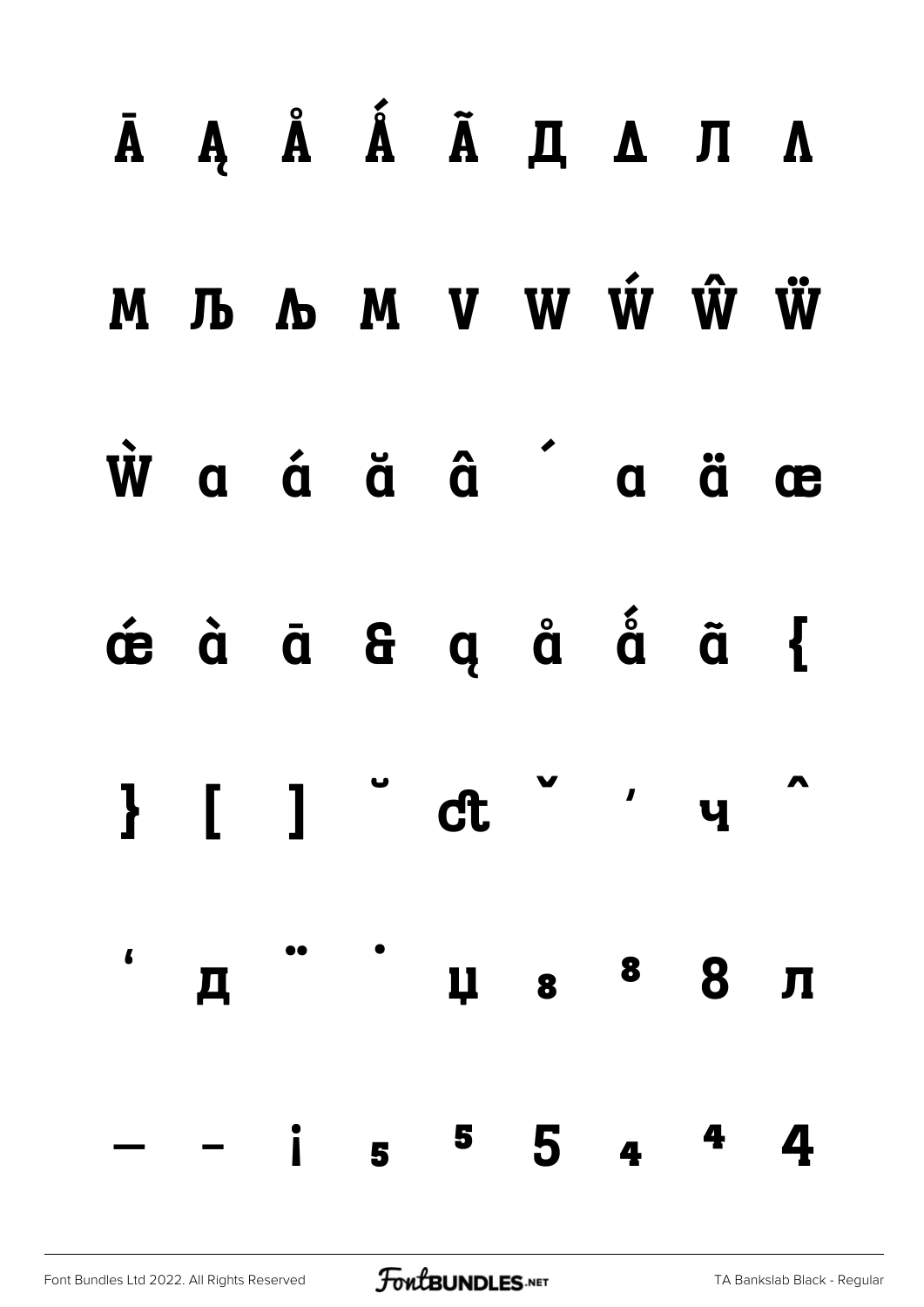|                         |  | $g$ $\acute{g}$ $\ddot{g}$ $\acute{g}$ $\dot{g}$ $\ddot{g}$ $\times$ «                                                                                                                                                                                                                                           |  |   |
|-------------------------|--|------------------------------------------------------------------------------------------------------------------------------------------------------------------------------------------------------------------------------------------------------------------------------------------------------------------|--|---|
|                         |  | $\mathbb{R} \times$ $\mathbb{R}$ , $\mathbb{R}$ , $\mathbb{R}$ , $\mathbb{R}$ , $\mathbb{R}$ , $\mathbb{R}$ , $\mathbb{R}$ , $\mathbb{R}$ , $\mathbb{R}$ , $\mathbb{R}$ , $\mathbb{R}$ , $\mathbb{R}$ , $\mathbb{R}$ , $\mathbb{R}$ , $\mathbb{R}$ , $\mathbb{R}$ , $\mathbb{R}$ , $\mathbb{R}$ , $\mathbb{R}$ , |  |   |
|                         |  | 99111) i                                                                                                                                                                                                                                                                                                         |  |   |
|                         |  | sp 7 7 2 3 3 4 5 6                                                                                                                                                                                                                                                                                               |  | 6 |
| $\overline{\mathbf{3}}$ |  | $3 \quad 3 \quad 3 \quad 3 \quad 3 \quad 3 \quad 4 \quad 3$                                                                                                                                                                                                                                                      |  |   |
|                         |  | 3 ц 2 2 у ў у                                                                                                                                                                                                                                                                                                    |  |   |
|                         |  | ý ŷ ÿ o <sup>o</sup> O ff fi fl                                                                                                                                                                                                                                                                                  |  |   |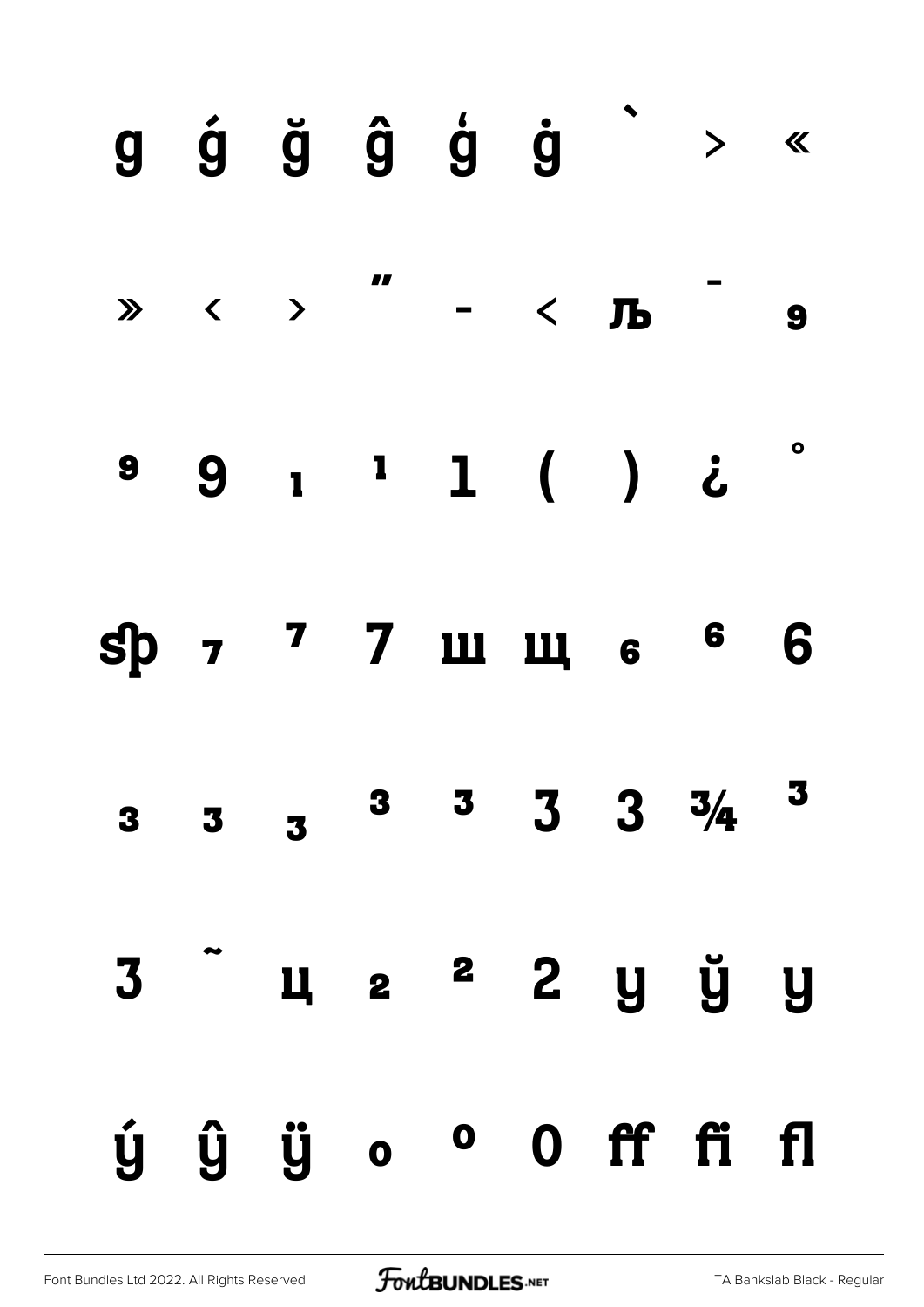#### ffi ffl st

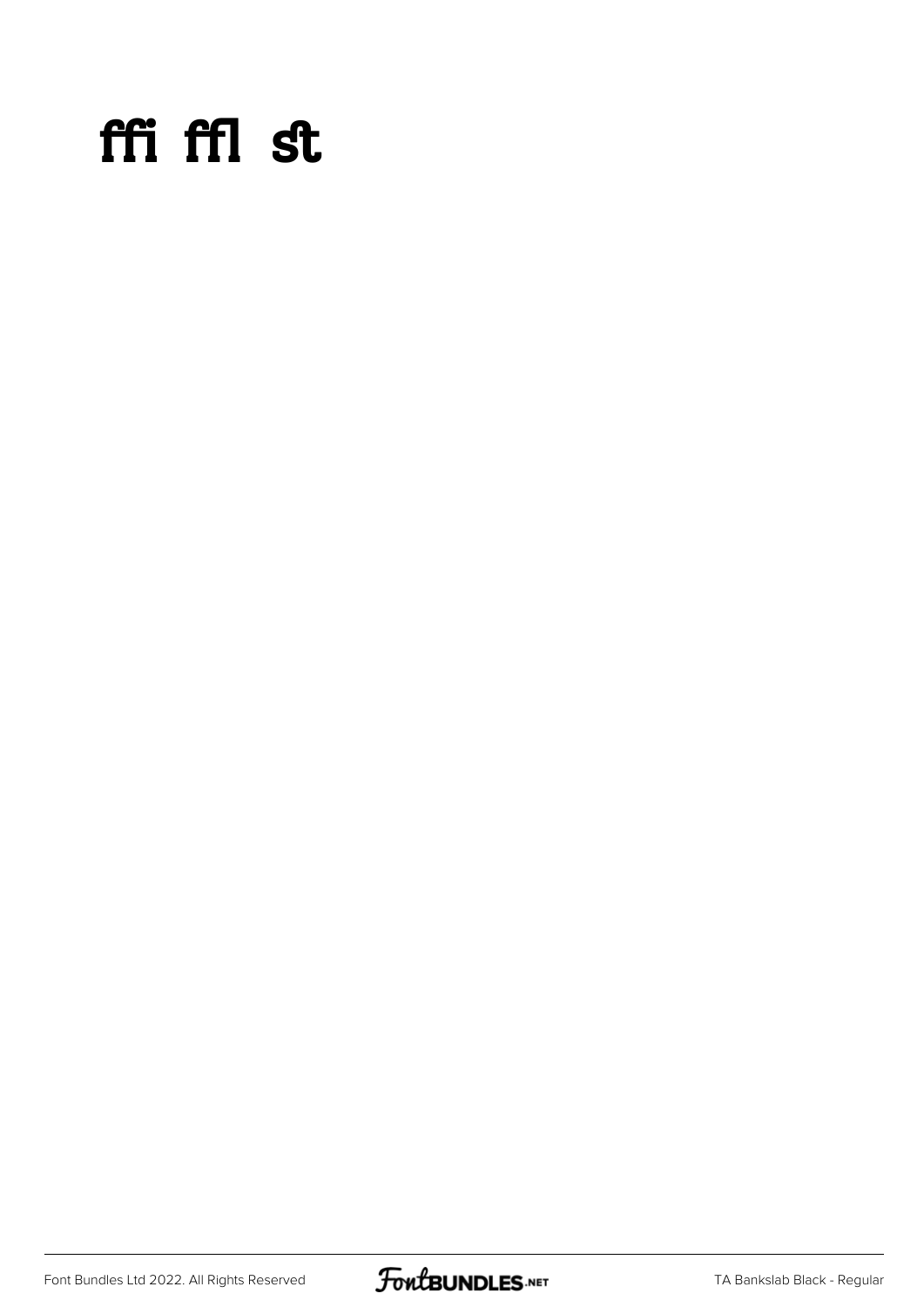

**Uppercase Characters** 

#### **ABCDEFGHIJKLMNOPQRS TUVWXYZ**

Lowercase Characters

## abcdefghijklmnopqrst **UVWXYZ**

**Numbers** 

#### 0123456789

|  |  |  |  |  | $!$ " # \$ % & ' ( ) * + , - . :                                                    |  |  |
|--|--|--|--|--|-------------------------------------------------------------------------------------|--|--|
|  |  |  |  |  | ; $\langle$ = > ? [ \ ] ^ _ {   } ; $\Phi$                                          |  |  |
|  |  |  |  |  | $E \nvert F \rvert S$ " $\bigcirc$ a $\kappa$ $\neg$ $\bigcirc$ $\pm$               |  |  |
|  |  |  |  |  | 2 3 $\cdot$ $\frac{1}{1}$ 0 $\frac{1}{2}$ $\frac{1}{4}$ $\frac{1}{2}$ $\frac{3}{4}$ |  |  |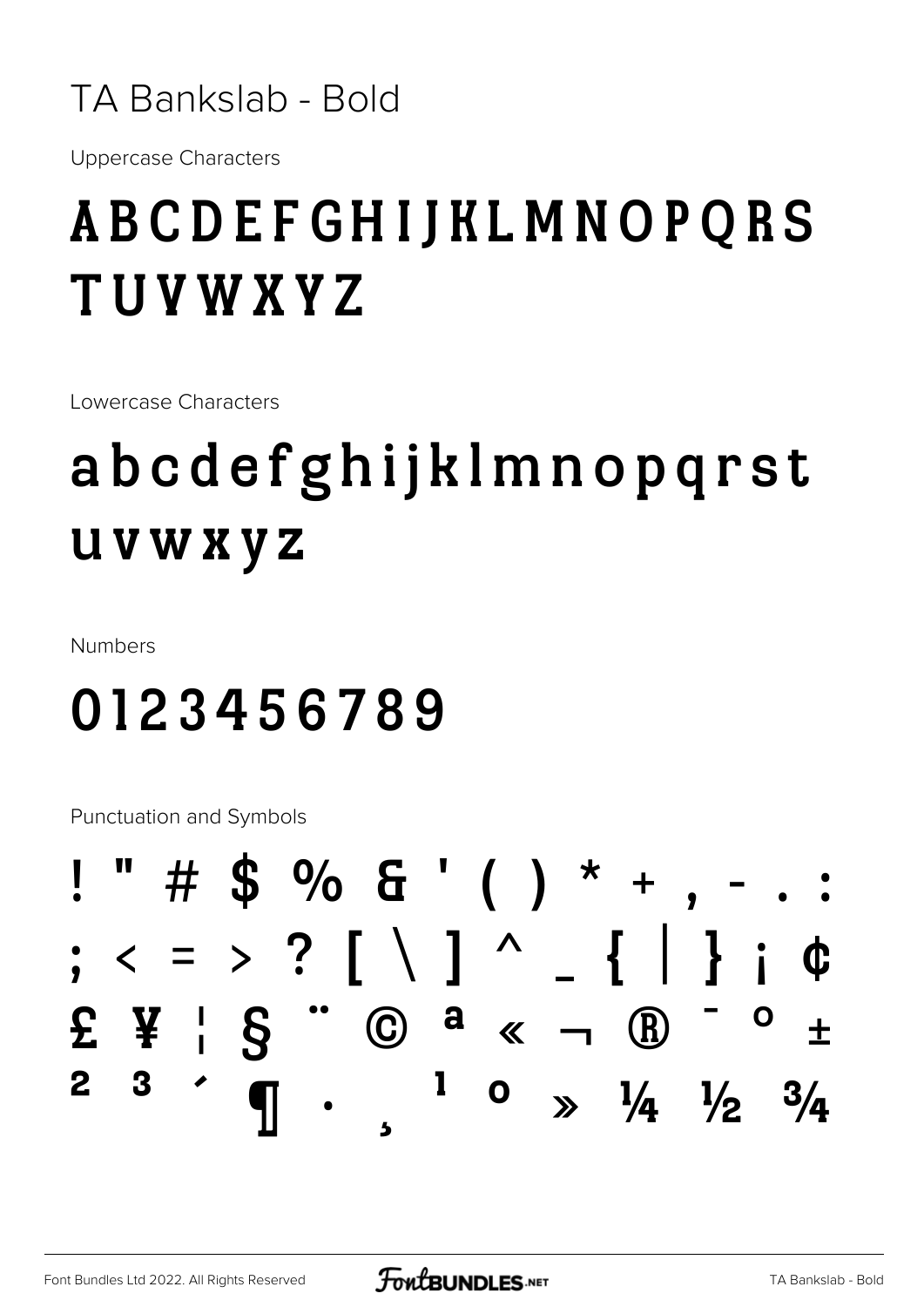|  |  |  | À Á Â Ã Ä Ä Å Æ Ç È                                                                                                       |             |
|--|--|--|---------------------------------------------------------------------------------------------------------------------------|-------------|
|  |  |  | É Ê Ë I Í Î Ï Đ Ñ                                                                                                         |             |
|  |  |  | $\begin{matrix} \dot{O} & \dot{O} & \dot{O} & \ddot{O} & \dot{O} & \times & \mathcal{O} & \dot{U} & \dot{U} \end{matrix}$ |             |
|  |  |  | Û Ü Ý Þ ß à á â ã                                                                                                         |             |
|  |  |  | ä å æ ç è é ê ë ì                                                                                                         |             |
|  |  |  | í î ï ð ñ ò ó ô                                                                                                           | $\tilde{O}$ |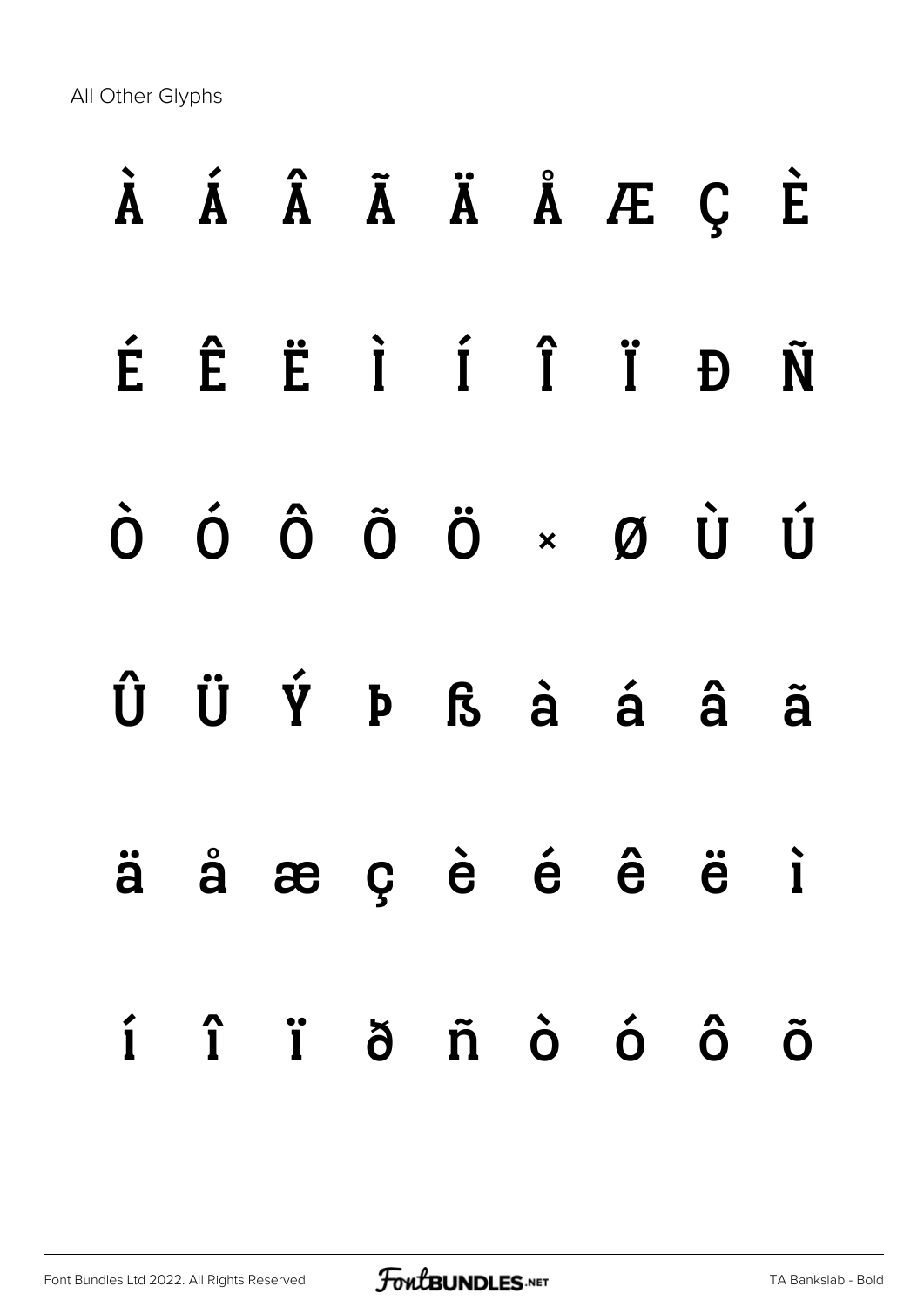|  | ö ÷ ø ù ú û ü ý þ   |  |  |  |
|--|---------------------|--|--|--|
|  | ÿĀā Ă ă Ą ą Ć ć     |  |  |  |
|  | Ĉ ĉ Ċ ċ Č č Ď ď Đ   |  |  |  |
|  | d Ē ē Ĕ ĕ Ė ė Ę ę   |  |  |  |
|  | Ěě Ĝĝ Ğ ğ Ġ ġ Ģ     |  |  |  |
|  | ģĤĥĦħĨĩĪī           |  |  |  |
|  | Ĭ ĭ Į į İ ı IJ ij Ĵ |  |  |  |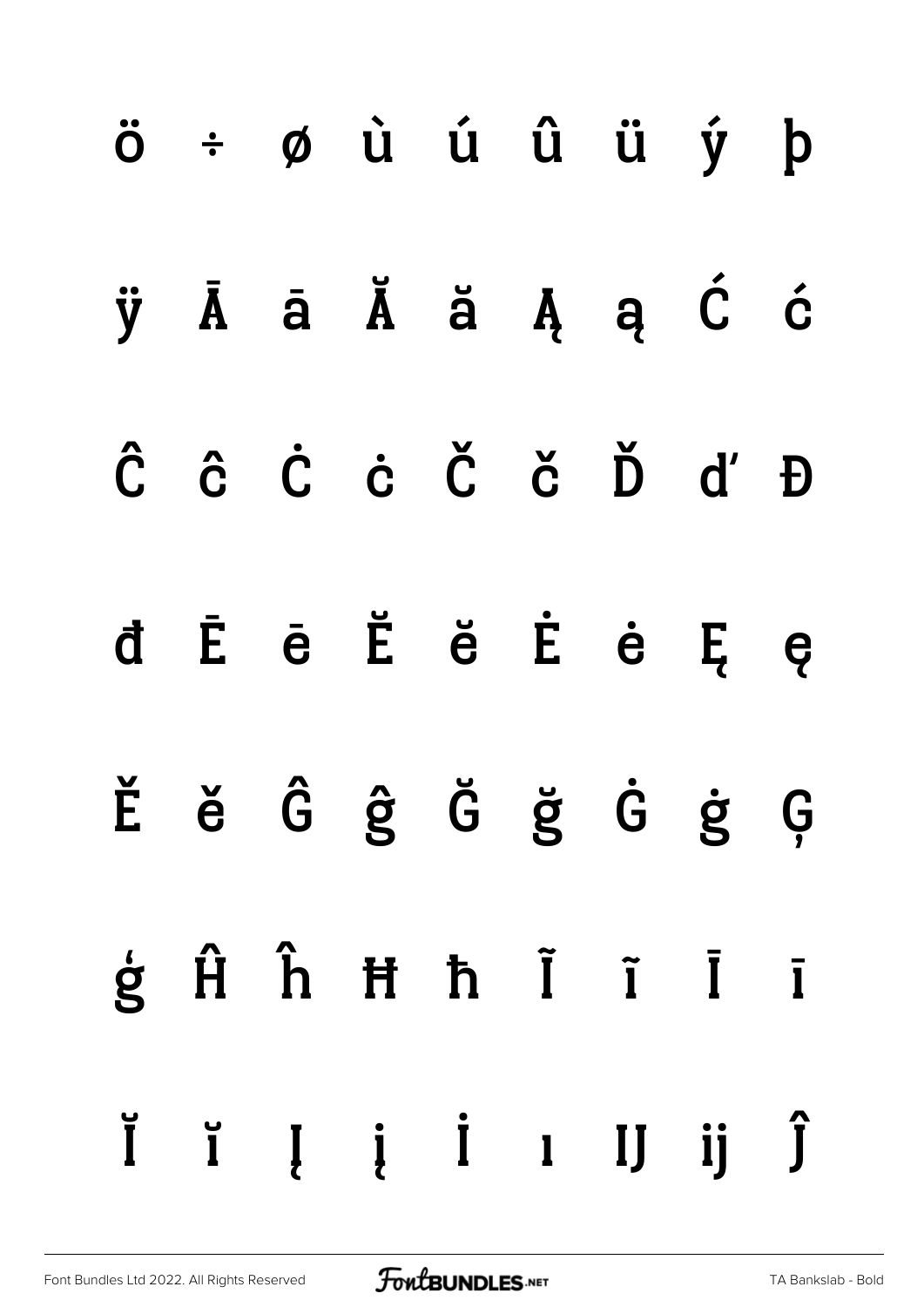|  | ĵĶķ k Ĺ ĺ Ļ ļ Ľ                                                                               |  |  |  |
|--|-----------------------------------------------------------------------------------------------|--|--|--|
|  | l' L· L· Li Ń ń Ņ ņ                                                                           |  |  |  |
|  | Ňň'n ŊŋŌōÖŏ                                                                                   |  |  |  |
|  | Ő ő Œ œ Ŕ ŕ Ŗ ŗ Ř                                                                             |  |  |  |
|  | $\check{r}$ $\acute{S}$ $\acute{S}$ $\hat{S}$ $\acute{S}$ $\acute{S}$ $\acute{S}$ $\acute{S}$ |  |  |  |
|  | ŢţŤťŦŧŨũŪ                                                                                     |  |  |  |
|  | ū Ŭ ŭ Ů ů Ű ű Ų ų                                                                             |  |  |  |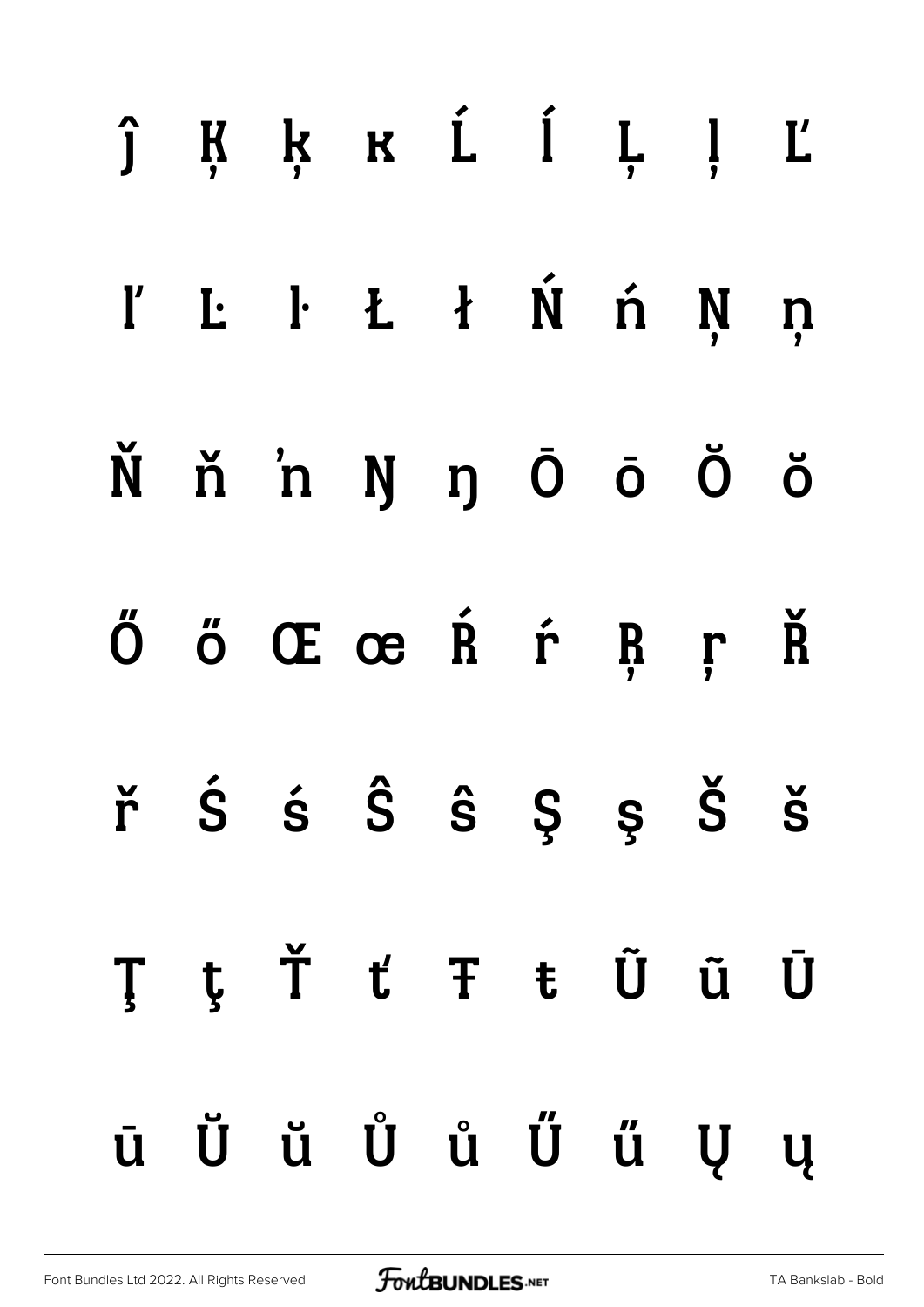|  |  |  | ŴŵŶŷŸŹźŻż                                                                                                                                                   |  |
|--|--|--|-------------------------------------------------------------------------------------------------------------------------------------------------------------|--|
|  |  |  | Ž ž $\theta$ Ĝ ģ Å å Æ ǽ                                                                                                                                    |  |
|  |  |  | $\acute{\text{o}}$ $\acute{\text{o}}$ $\acute{\text{s}}$ $\acute{\text{s}}$ $\ddot{\text{r}}$ $\acute{\text{r}}$ $\ddot{\text{p}}$ $\ddot{\text{o}}$ $\sim$ |  |
|  |  |  |                                                                                                                                                             |  |
|  |  |  | EË Tj É SI Ï                                                                                                                                                |  |
|  |  |  | Ј Љ Њ Ћ Ќ Ѝ Ў Џ А                                                                                                                                           |  |
|  |  |  | БВГДЕЖЗИЙ                                                                                                                                                   |  |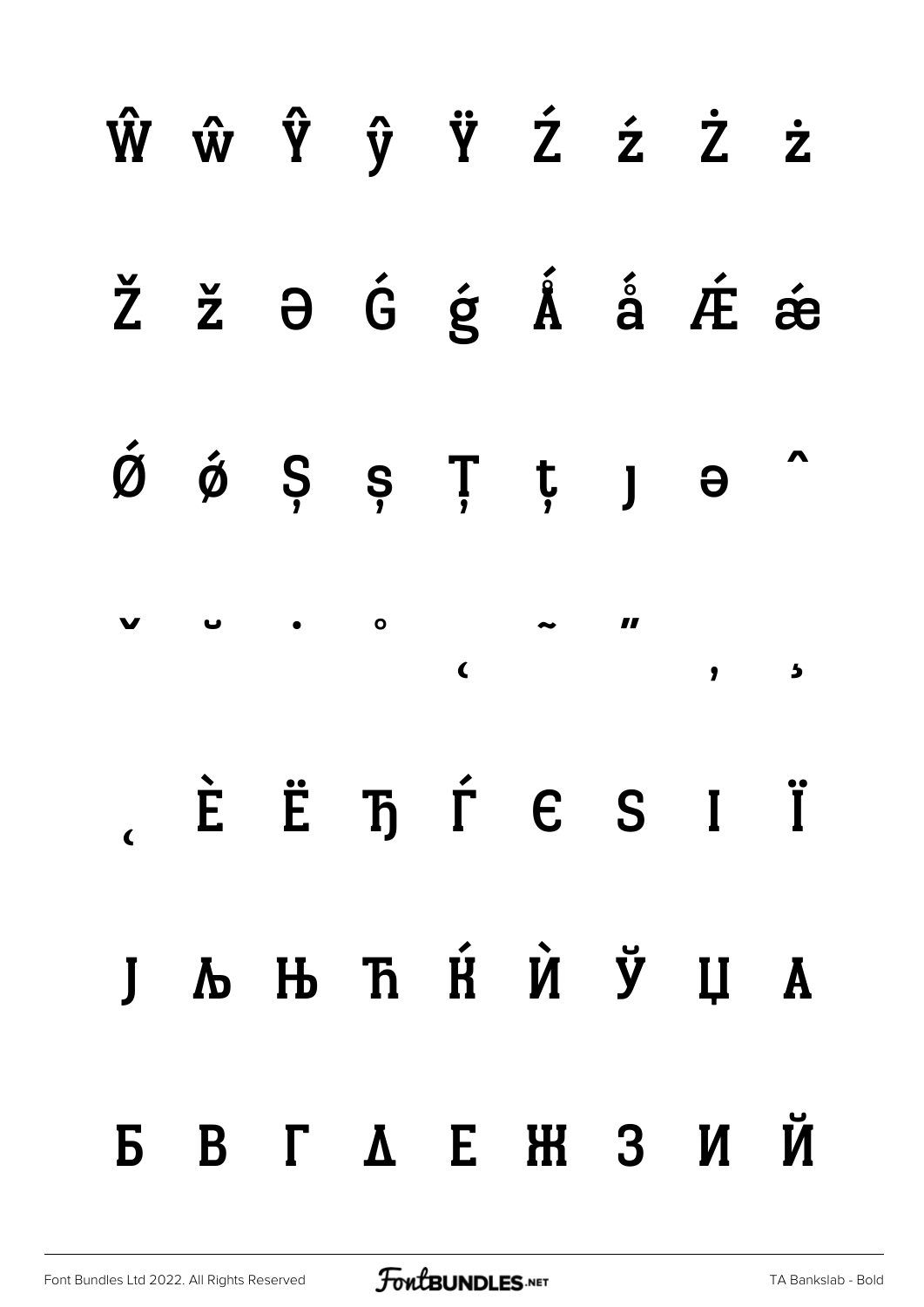|             | <b>H A M H O N P C T</b>                                                                                                                                    |  |  |  |
|-------------|-------------------------------------------------------------------------------------------------------------------------------------------------------------|--|--|--|
|             | УФХЦЧШЩЪЫ                                                                                                                                                   |  |  |  |
|             | $\mathbf{b}$ $\mathbf{c}$ $\mathbf{d}$ $\mathbf{d}$ $\mathbf{d}$ $\mathbf{d}$ $\mathbf{d}$ $\mathbf{d}$ $\mathbf{d}$ $\mathbf{d}$ $\mathbf{d}$ $\mathbf{d}$ |  |  |  |
| $\mathbf e$ | ЖЗИЙ КЛМ Н                                                                                                                                                  |  |  |  |
|             | опрстуфхц                                                                                                                                                   |  |  |  |
|             | ЧШЩЪЫ ЬЭЮЯ                                                                                                                                                  |  |  |  |
|             | èë ħŕ c s i ï j                                                                                                                                             |  |  |  |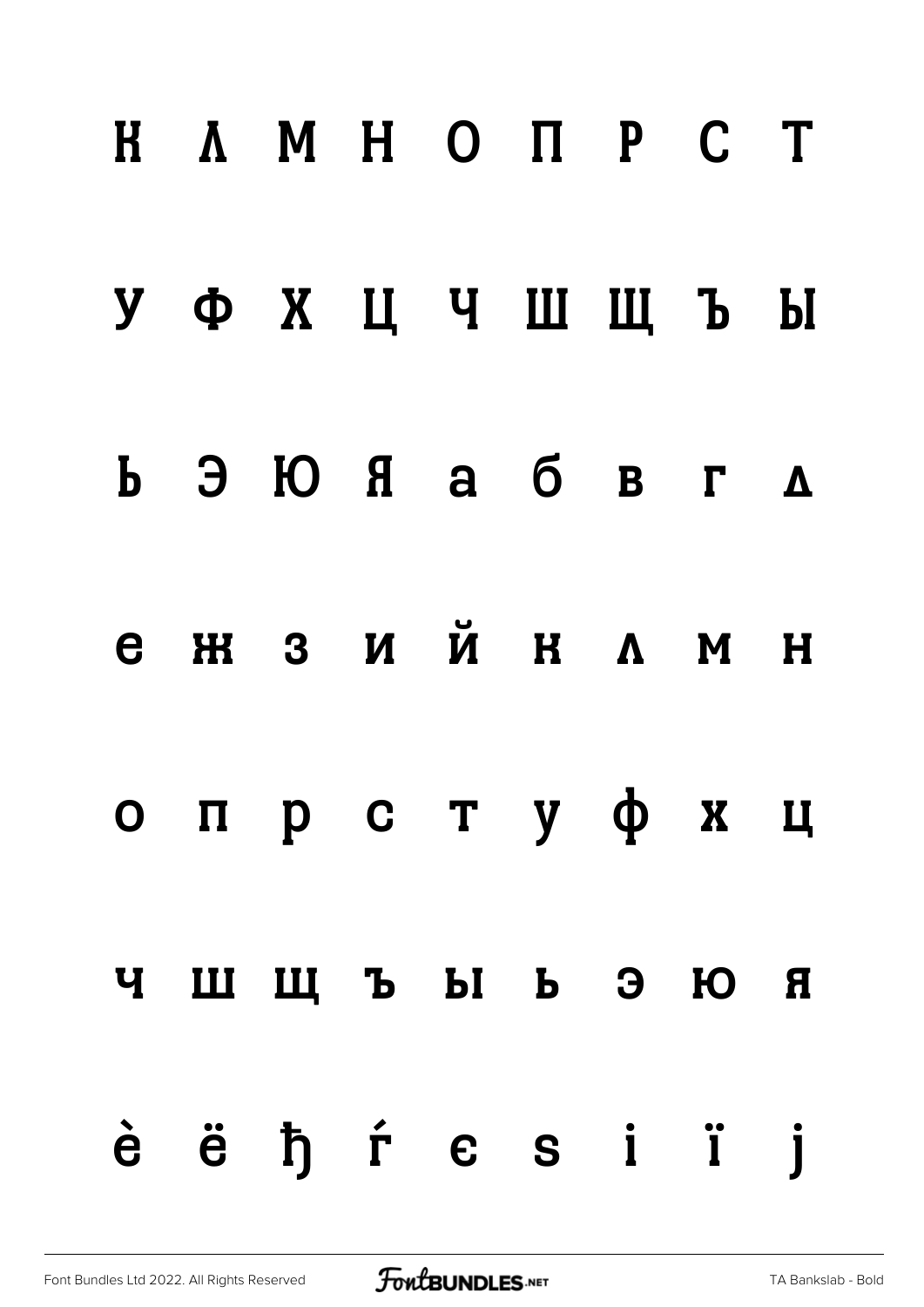| <b>льћя́й ў цҐґ</b>                                                                                 |  |  |                         |  |
|-----------------------------------------------------------------------------------------------------|--|--|-------------------------|--|
| $\dot{W}$ $\dot{W}$ $\dot{W}$ $\dot{W}$ $\ddot{W}$ $\ddot{W}$ $I$ $I$ $-$                           |  |  |                         |  |
|                                                                                                     |  |  |                         |  |
| $\frac{0}{00}$ ( ) / 0 4 5 6                                                                        |  |  |                         |  |
| 7 8 9                                                                                               |  |  | $0 \t1 \t2 \t3 \t4 \t5$ |  |
| $5$ 7 $8$ $9$ $6$ $7$ $9$ $10$ $10$ $10$                                                            |  |  |                         |  |
| $T^{M} - A \quad \acute{A} \quad \acute{A} \quad \acute{A} \quad A \quad \acute{A} \quad \acute{A}$ |  |  |                         |  |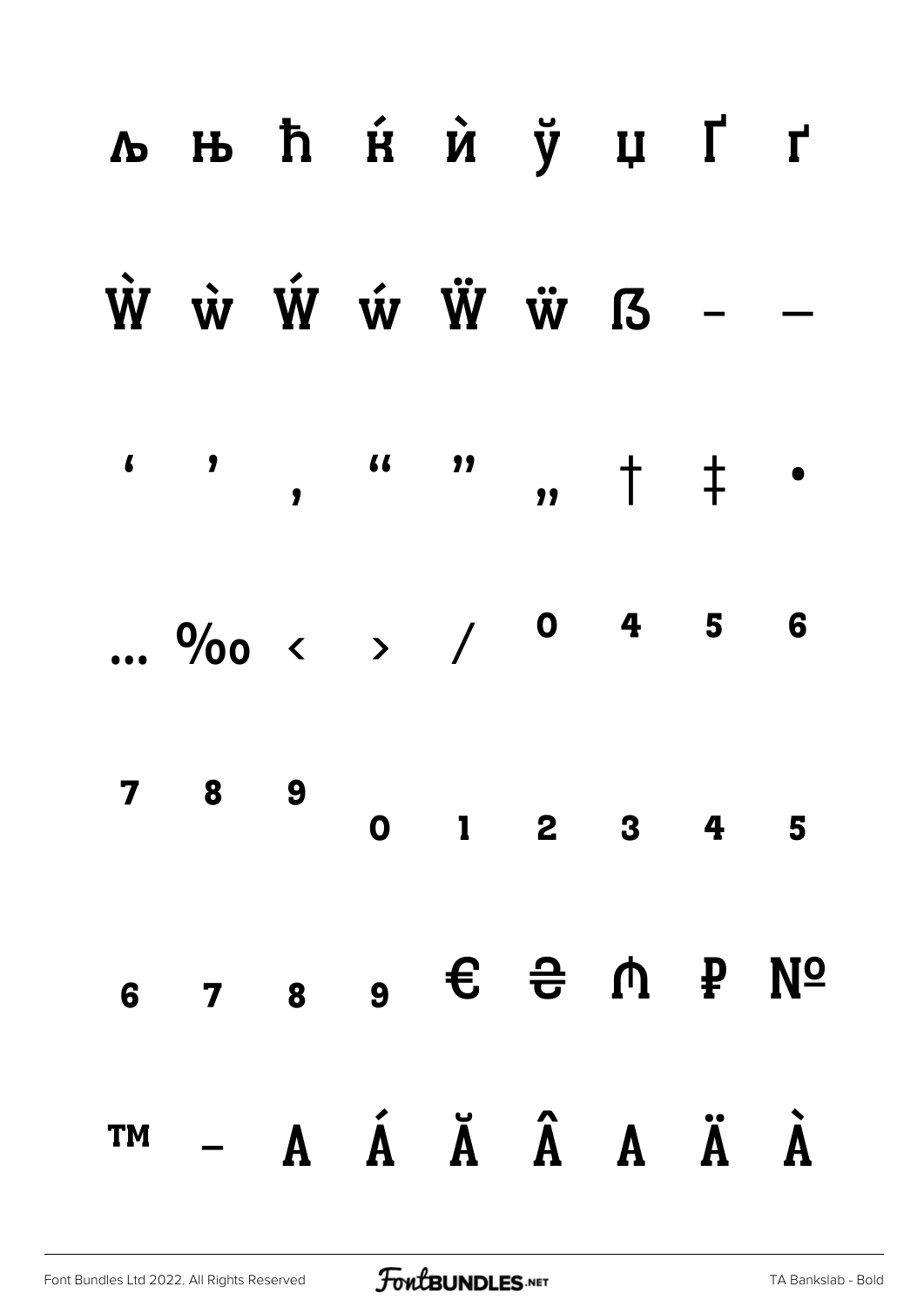|  |  | $\bar{A}$ А $\hat{A}$ А $\tilde{A}$ А $\tilde{A}$ А $\tilde{A}$ А $\tilde{A}$                                                                                           |  |  |
|--|--|-------------------------------------------------------------------------------------------------------------------------------------------------------------------------|--|--|
|  |  | M Љ Љ М V W Ŵ Ŵ Ѿ                                                                                                                                                       |  |  |
|  |  | $\dot{W}$ a á ä â a ä æ                                                                                                                                                 |  |  |
|  |  | $\overrightarrow{a}$ $\overrightarrow{a}$ $\overrightarrow{a}$ $\overrightarrow{b}$ $\overrightarrow{a}$ $\overrightarrow{c}$ $\overrightarrow{a}$ $\overrightarrow{b}$ |  |  |
|  |  | } [ ] ct ' 4                                                                                                                                                            |  |  |
|  |  | "Д"Ча <sup>8</sup> 8 Л                                                                                                                                                  |  |  |
|  |  | $-$ i $5$ $5$ $4$ $4$ $4$                                                                                                                                               |  |  |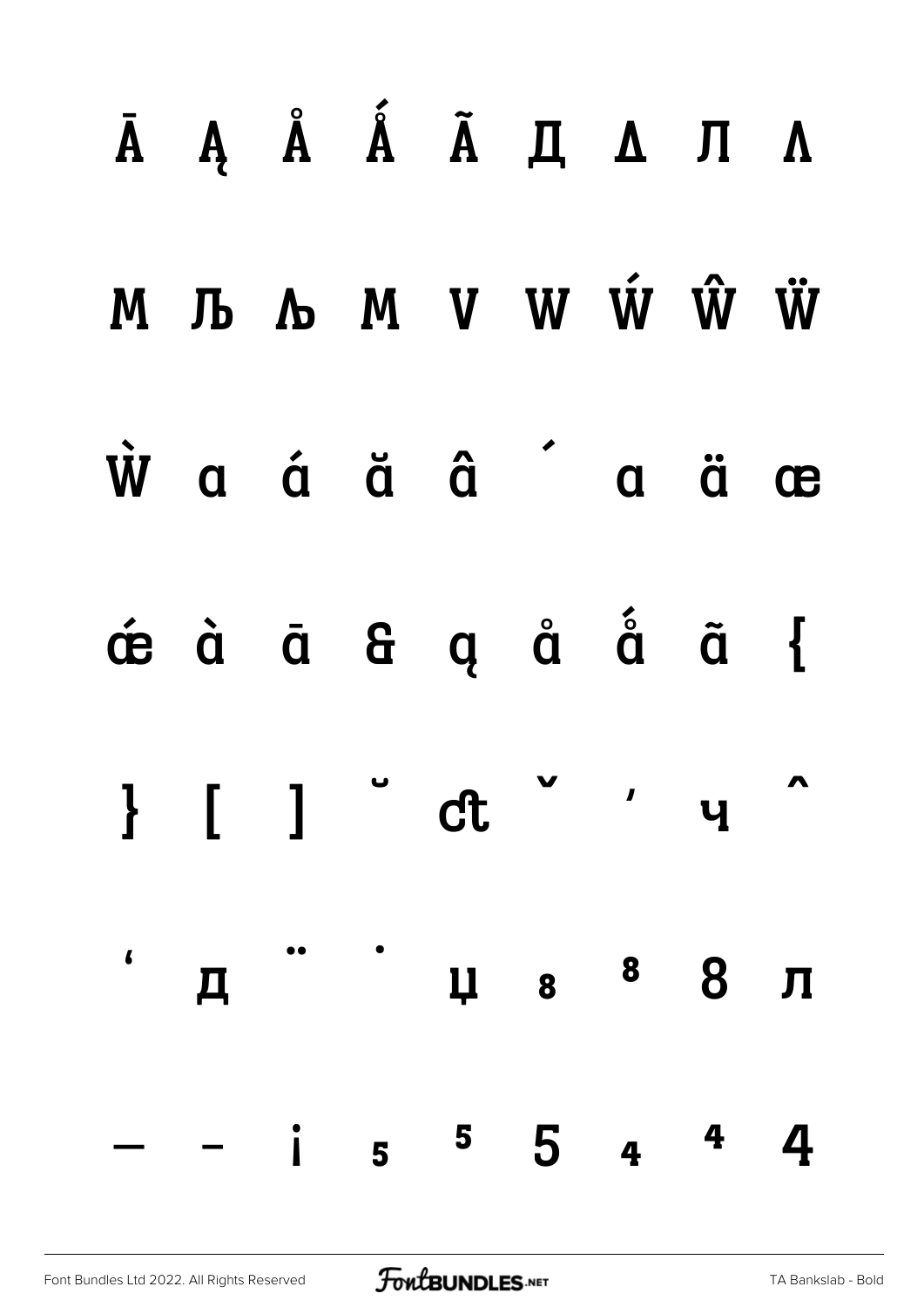|  |  | $g \circ g \circ g \circ g \circ g$ > «                                                                                                                                                                                                                                                                                                                                                                          |  |                          |
|--|--|------------------------------------------------------------------------------------------------------------------------------------------------------------------------------------------------------------------------------------------------------------------------------------------------------------------------------------------------------------------------------------------------------------------|--|--------------------------|
|  |  | $\mathbb{R} \times$ $\mathbb{R} \times$ $\mathbb{R}$ $\mathbb{R} \times$ $\mathbb{R} \times$ $\mathbb{R} \times$ $\mathbb{R} \times$ $\mathbb{R} \times$ $\mathbb{R} \times$ $\mathbb{R} \times$ $\mathbb{R} \times$ $\mathbb{R} \times$ $\mathbb{R} \times$ $\mathbb{R} \times$ $\mathbb{R} \times$ $\mathbb{R} \times$ $\mathbb{R} \times$ $\mathbb{R} \times$ $\mathbb{R} \times$ $\mathbb{R} \times$ $\math$ |  |                          |
|  |  | 99111()i                                                                                                                                                                                                                                                                                                                                                                                                         |  | $\overline{\phantom{a}}$ |
|  |  | sp 7 7 2 3 3 4 5 6                                                                                                                                                                                                                                                                                                                                                                                               |  | 6                        |
|  |  | 3 3 3 <sup>3</sup> 3 3 3 $3\frac{1}{4}$ 3                                                                                                                                                                                                                                                                                                                                                                        |  |                          |
|  |  | 3 4 2 2 2 y y                                                                                                                                                                                                                                                                                                                                                                                                    |  |                          |
|  |  | ý ŷ ÿ o º O ff fi fl                                                                                                                                                                                                                                                                                                                                                                                             |  |                          |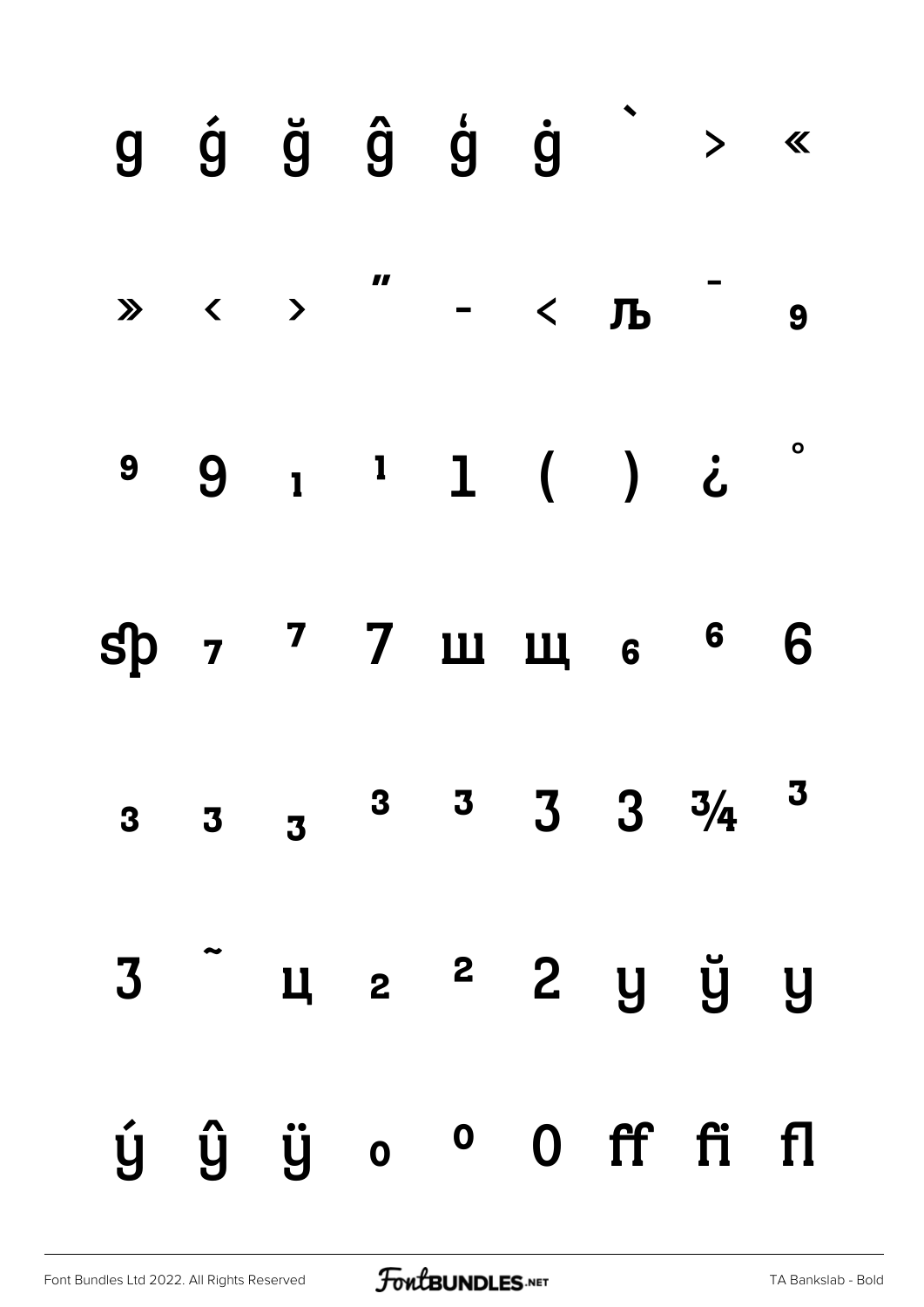#### ffi ffl st

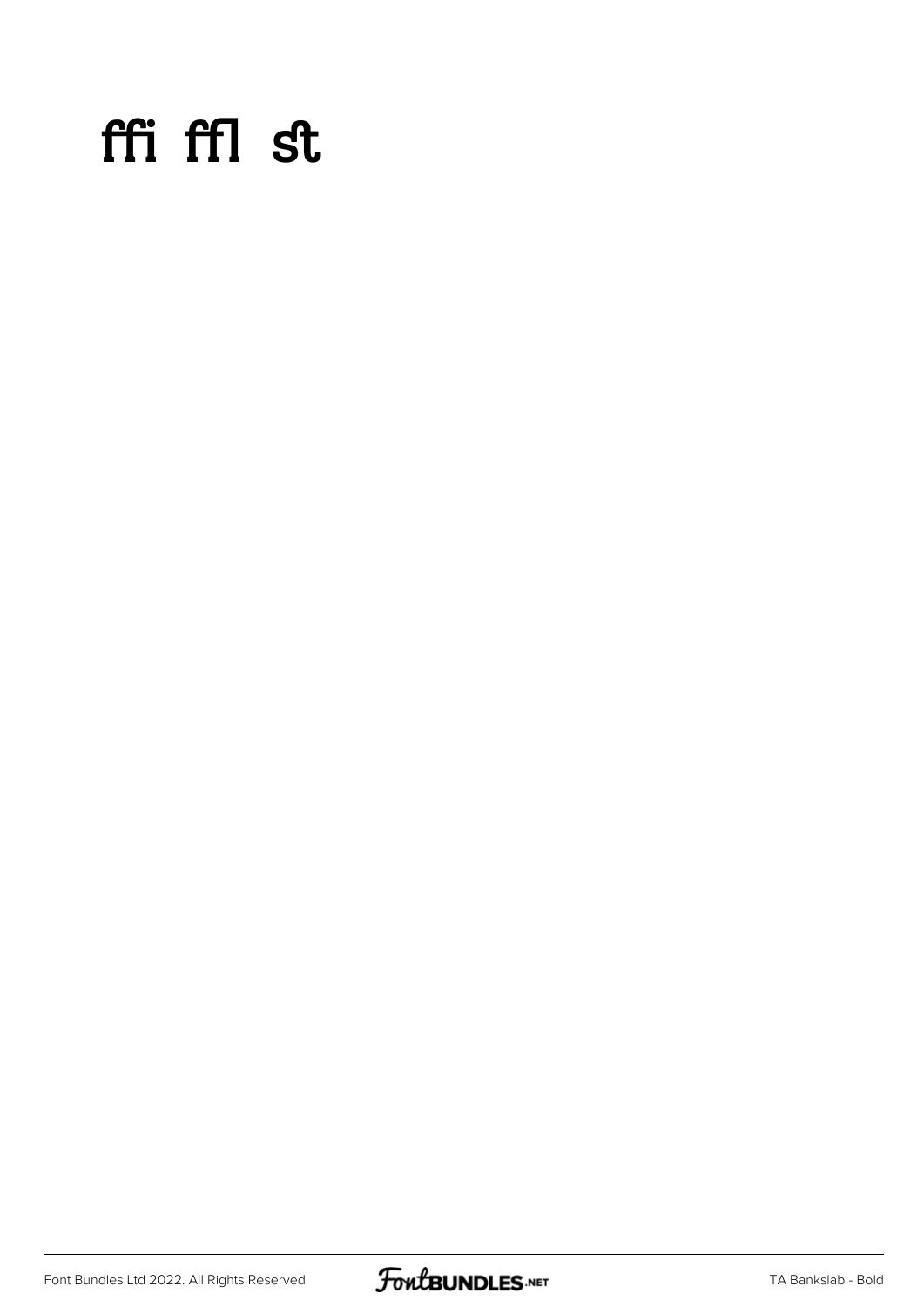#### TA Bankslab ExtBlk - Regular

**Uppercase Characters** 

### **ABCDEFGHIJKLMNOPQR STUVWXYZ**

Lowercase Characters

## abcdefghijklmnopqr stuvwxyz

Numbers

#### 0123456789

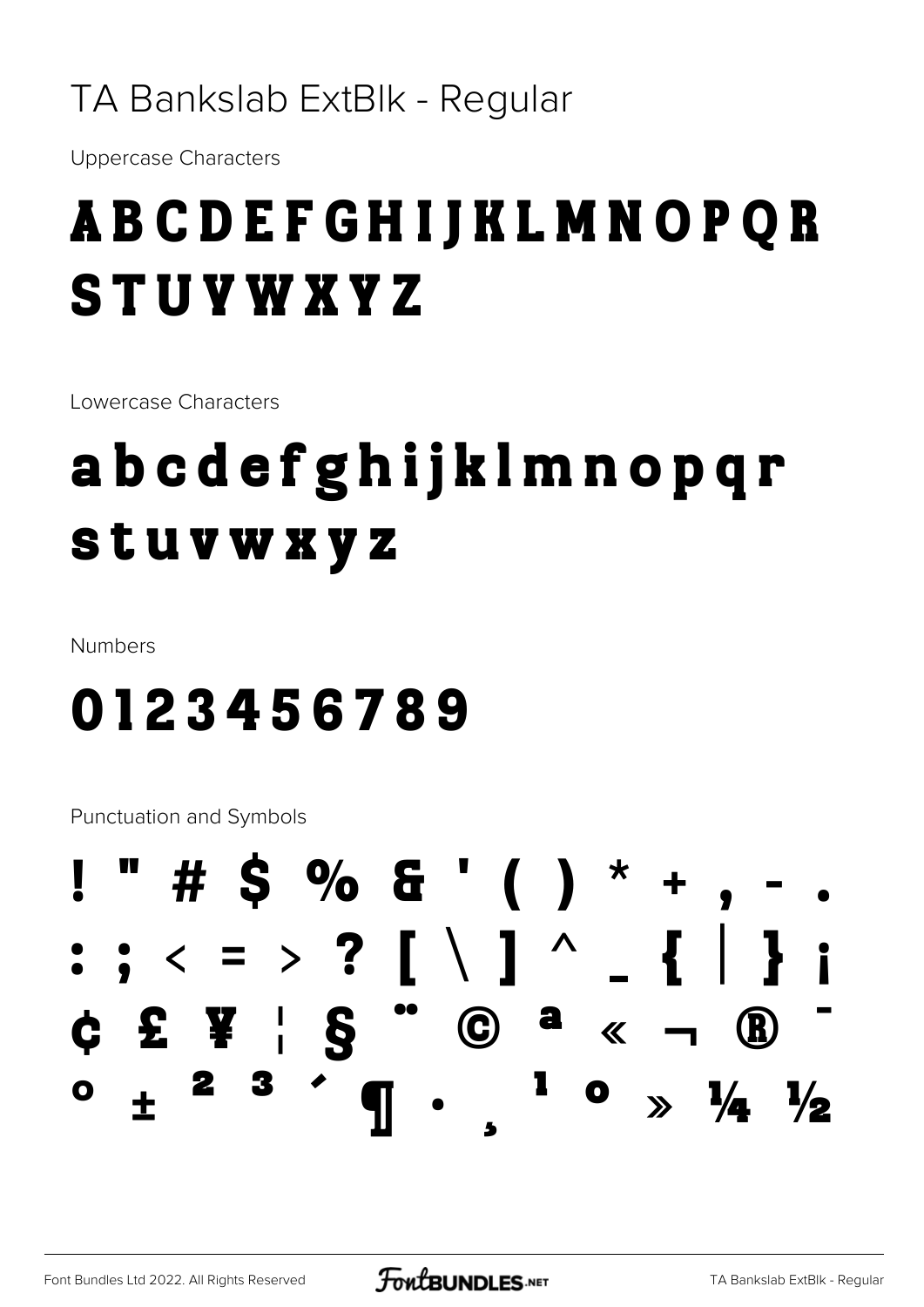|  |  |  | À Á Â Ã Ä Ä Å Æ Ç È                                                           |  |
|--|--|--|-------------------------------------------------------------------------------|--|
|  |  |  | É Ê Ë I Í Î Ï Đ Ñ                                                             |  |
|  |  |  | ò ó ô õ ö × ø Ù Ú                                                             |  |
|  |  |  | $\hat{U}$ $\hat{U}$ $\hat{Y}$ $P$ $S$ $\hat{a}$ $\hat{a}$ $\hat{a}$ $\hat{a}$ |  |
|  |  |  | ä å æ ç è é ê ë ì                                                             |  |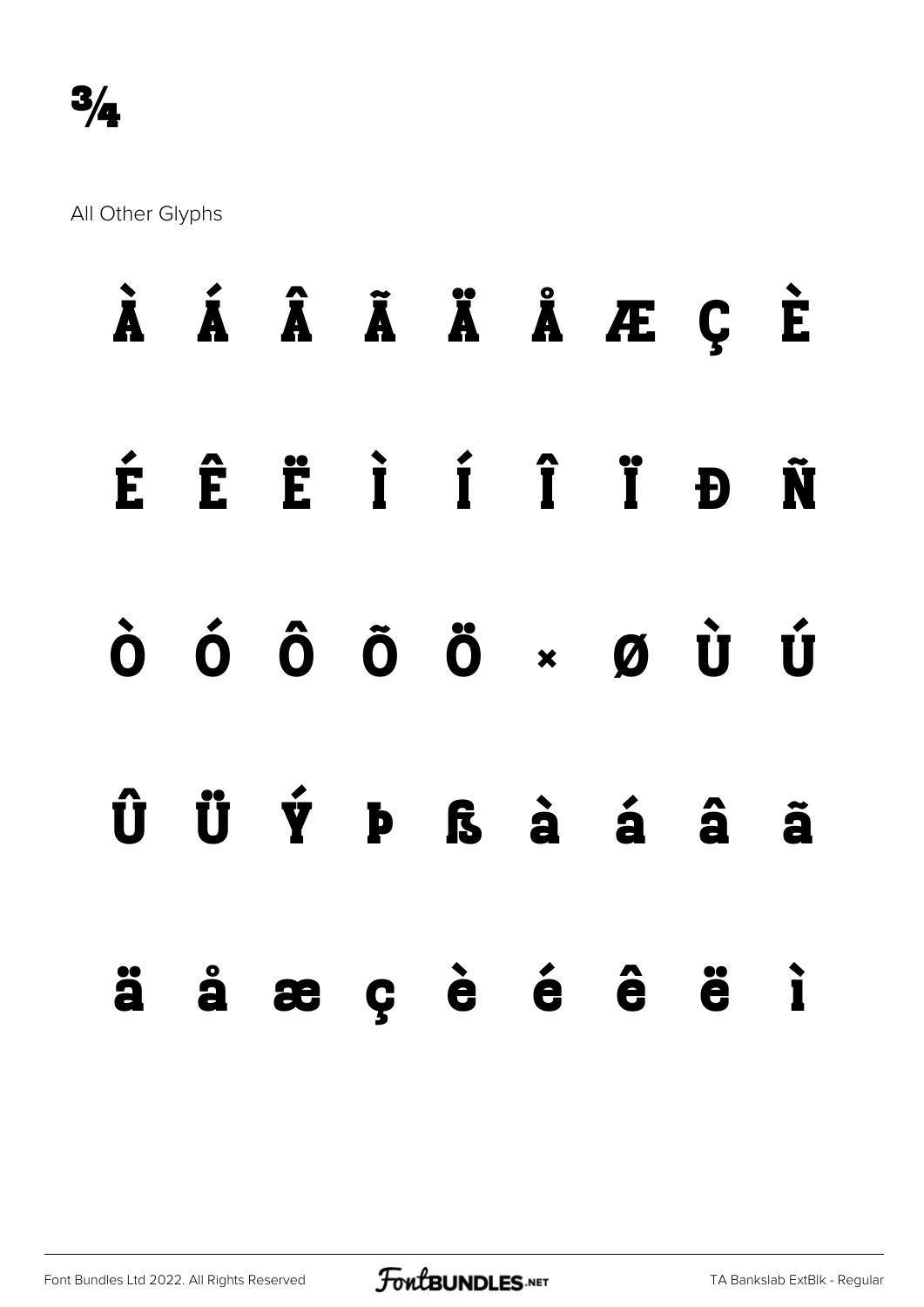|  | í î ï ð ñ ò ó ô õ |  |  |  |
|--|-------------------|--|--|--|
|  | ö÷øùúûüý þ        |  |  |  |
|  | ÿĀā Ăă ĄąĆć       |  |  |  |
|  | Ĉ ĉ Ċ ċ Č č Ď ď Đ |  |  |  |
|  | d Ē ē Ĕ ĕ Ė ė Ę ę |  |  |  |
|  | Ěě ĜĝĞ ğ Ġ ġ Ģ    |  |  |  |
|  | ģĤĥĦħĨĩĪī         |  |  |  |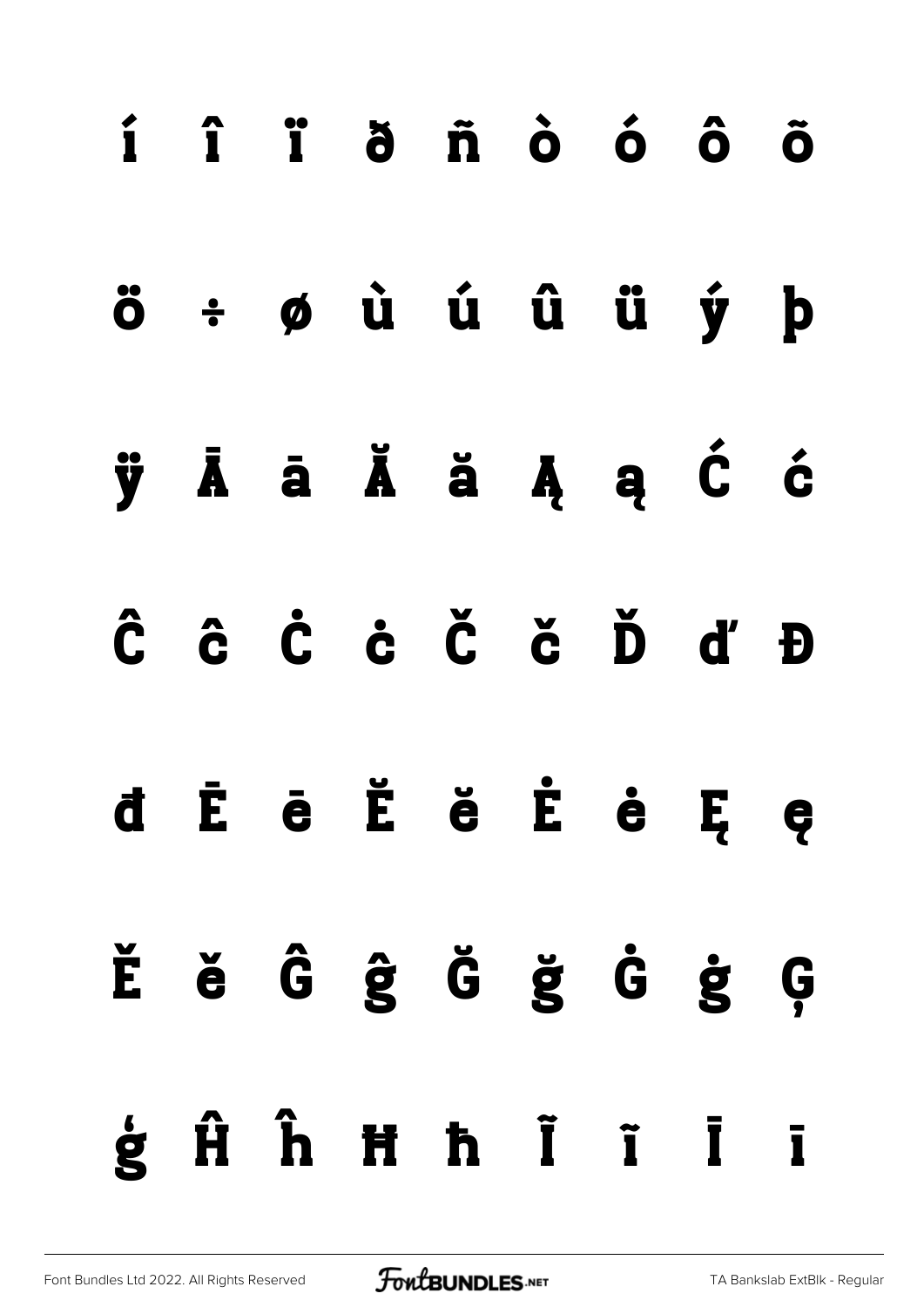## Ĭ ĭ Į į İ ı IJ ij Ĵ Ķķ k í Í Ļ ļ  $\hat{\mathbf{j}}$ Ľ  $E$   $E$   $E$   $i$   $\hat{N}$   $\hat{n}$ N ľ  $\mathbf n$ Ňň'nŊŋŌōŎŏ ÖÖŒœŔŕŖŗ Ř řŚśŜŜ\$ŞŠŠ **TtŤťŦtÜü** Ū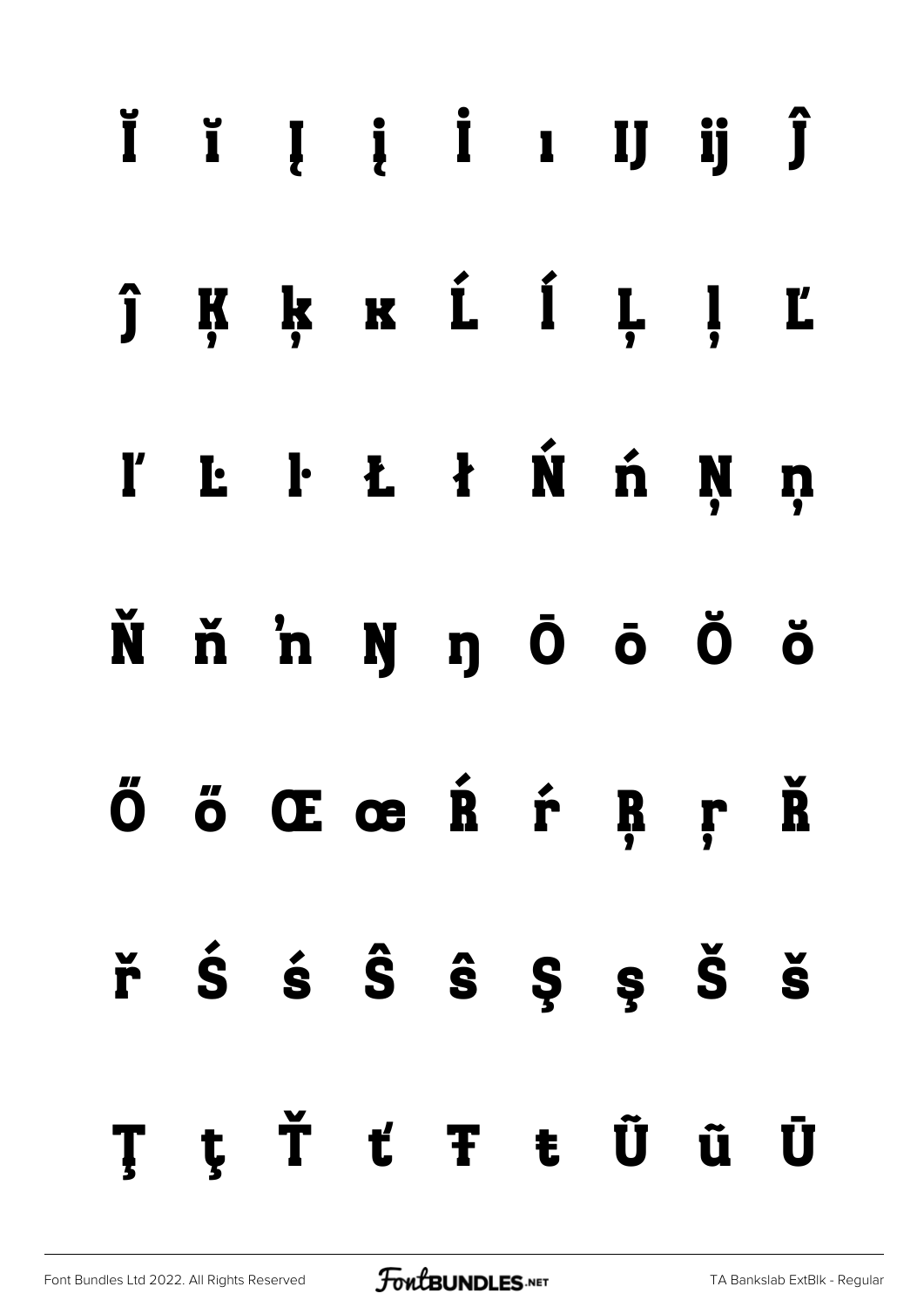|  |                                                                                                                                                               |  |  | Ј Љ Њ Ћ Ќ Ѝ Ў Џ А                                                                                                                                                            |  |
|--|---------------------------------------------------------------------------------------------------------------------------------------------------------------|--|--|------------------------------------------------------------------------------------------------------------------------------------------------------------------------------|--|
|  |                                                                                                                                                               |  |  | $\lambda$ . È Ë $\bar{\textbf{h}}$ $\hat{\textbf{r}}$ $\boldsymbol{\epsilon}$ S I Ï                                                                                          |  |
|  | $\mathbf{v}$ $\mathbf{v}$ $\bullet$ $\circ$ $\mathbf{v}$ $\mathbf{w}$ $\mathbf{u}$                                                                            |  |  | $\begin{array}{ccc} \begin{array}{ccc} \text{c} & \text{c} & \text{c} & \text{c} \end{array} & \text{c} & \text{c} & \text{c} & \text{c} & \text{c} \end{array} \end{array}$ |  |
|  | $\acute{\mathfrak{G}}$ $\acute{\mathfrak{G}}$ $\acute{\mathfrak{S}}$ $\acute{\mathfrak{S}}$ $\ddot{\mathfrak{F}}$ $\ddot{\mathfrak{f}}$ $\ddot{\mathfrak{g}}$ |  |  |                                                                                                                                                                              |  |
|  |                                                                                                                                                               |  |  | Ž ž $\theta$ Ĝ ģ Å å Æ æ                                                                                                                                                     |  |
|  |                                                                                                                                                               |  |  | ŴŵŶŷŸŹźŻż                                                                                                                                                                    |  |
|  |                                                                                                                                                               |  |  | ū Ŭ ŭ Ů ů Ű ű Ų ų                                                                                                                                                            |  |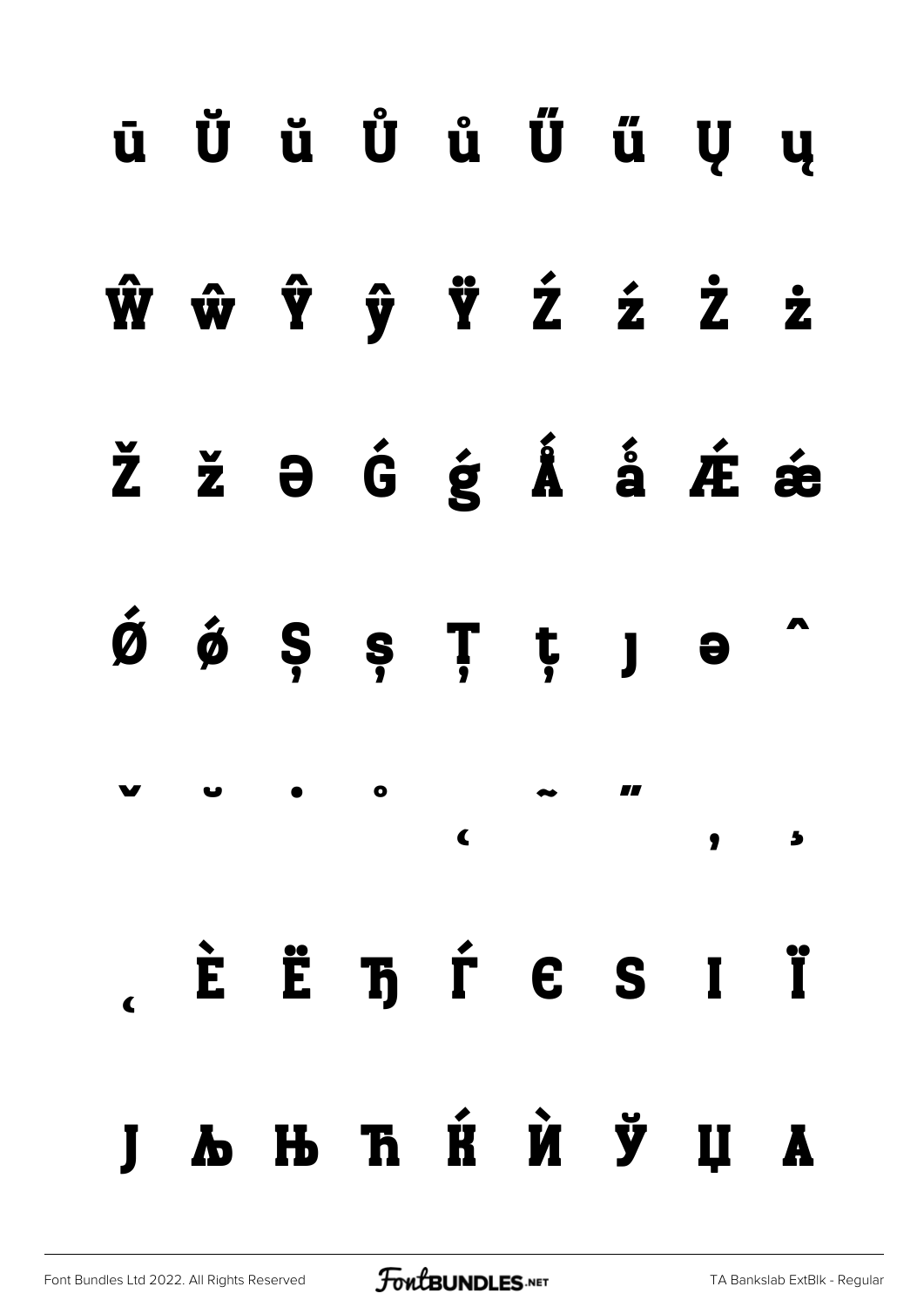# Б В Г Д Е Ж З И Й

#### К Л М Н О П Р С Т

#### У Ф Х Ц Ч Ш Щ Ъ Ы

# Ь Э Ю Я а б в г д

# е ж з и й к л м н

# о п р с т у ф х ц ч ш щ ъ ы ь э ю я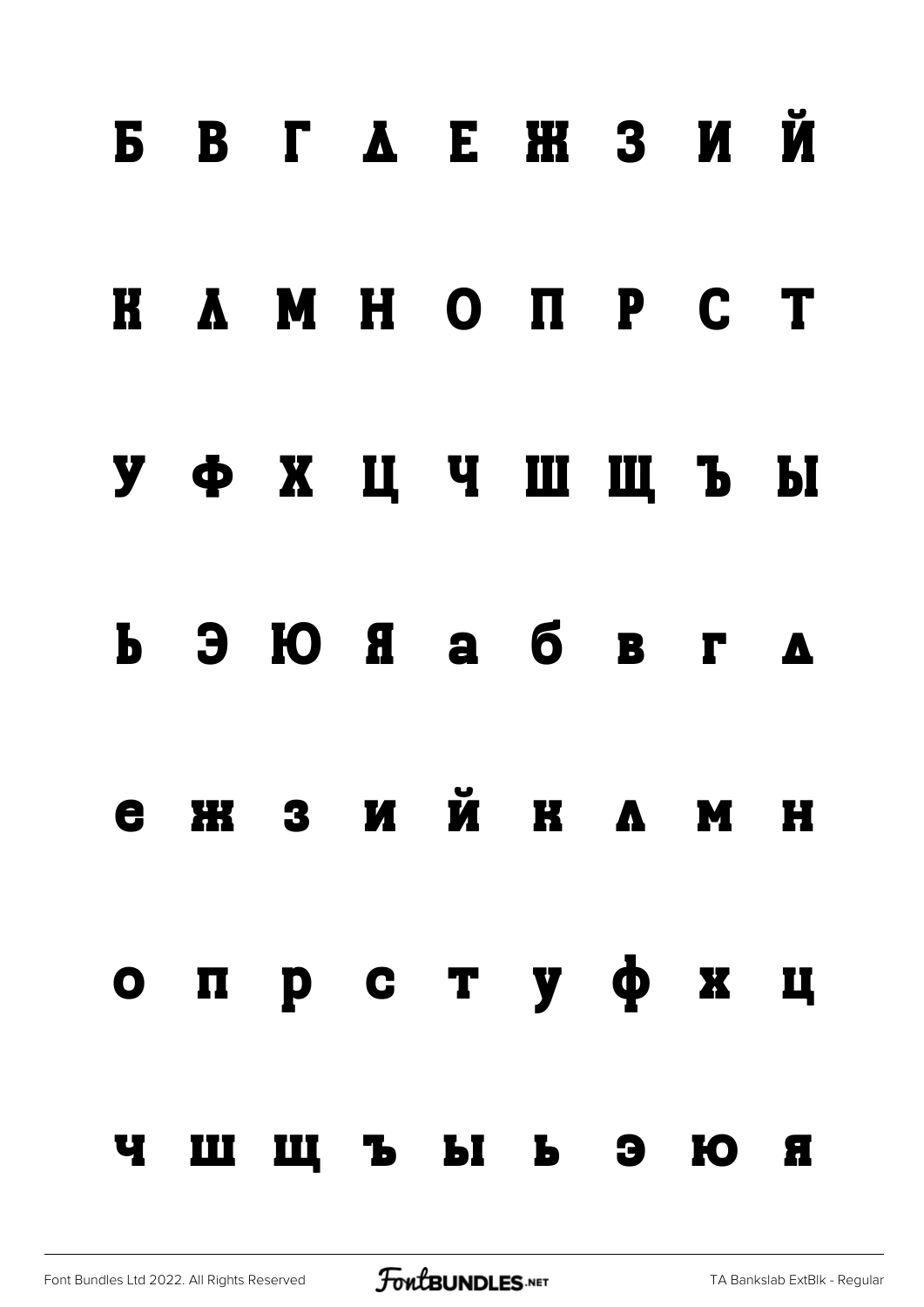#### èë h f e s i ï j **льћя́й ў џҐґ**  $\dot{W}$   $\dot{W}$   $\dot{W}$   $\dot{W}$   $\ddot{W}$   $I$ **66** — 99  $\blacklozenge$  $, +$   $+$  $\overline{\phantom{a}}$  $\bullet$  $\ddagger$ 6  $\bullet$ ...  $\frac{0}{00}$  < > / 5 8 9 7  $\mathbf{I}$  $\overline{\mathbf{4}}$  $\bullet$  $\overline{\mathbf{2}}$ 3  $\overline{\phantom{a}}$  $\bullet$   $\bullet$   $\bullet$   $\bullet$   $\bullet$   $\bullet$ **No**  $7<sub>8</sub>$ 6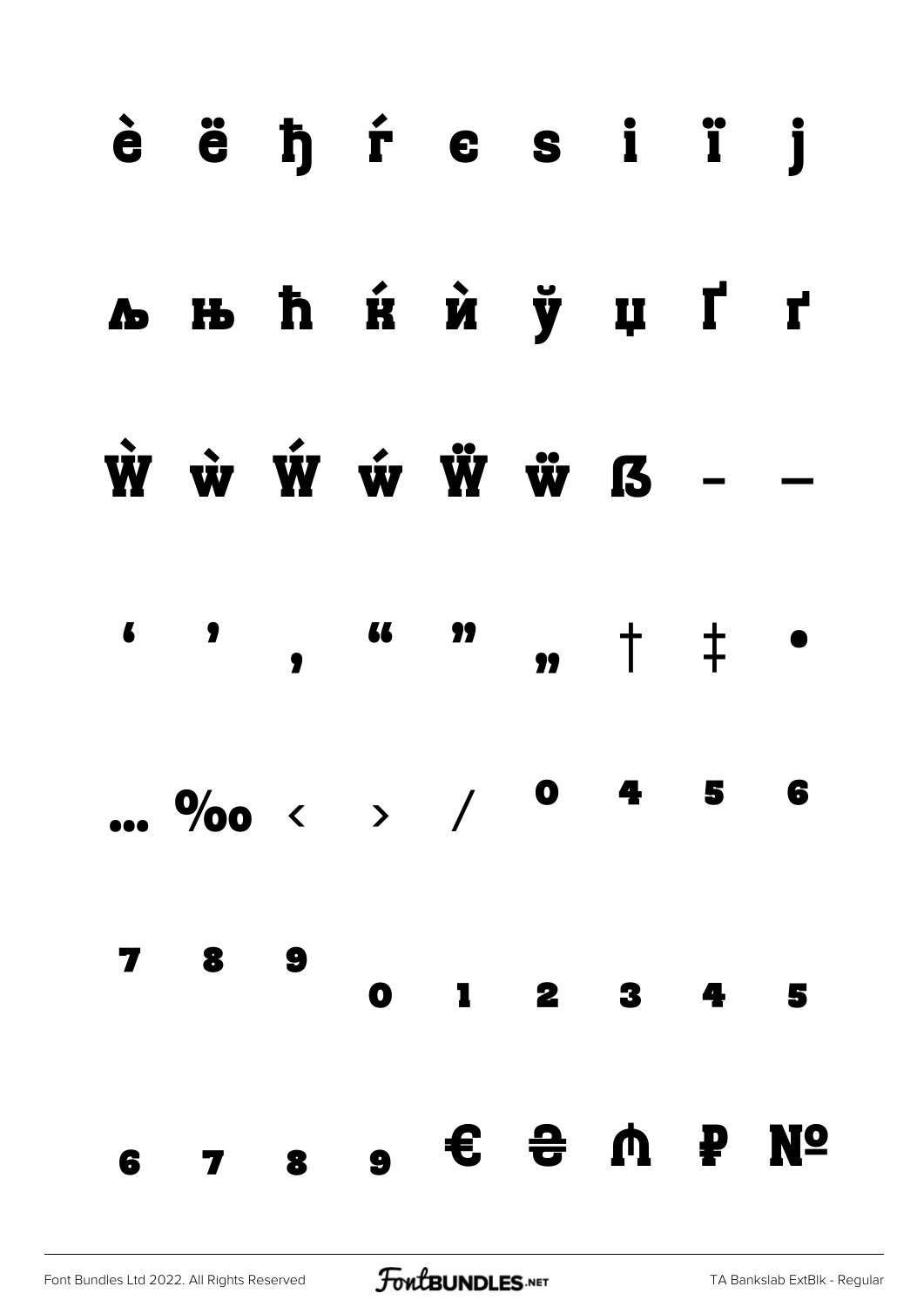## ™ − A Á Ă Â A Ä À ĀĄ Å Ã Ã Д А Л А М Љ Љ М V W Ŵ Ŵ Ѿ waá ă â a ä æ jöð ög ög ög  $\}$  [ ]  $ct$ <sup>ਂ</sup> ਪ੍ਰ in de  $\epsilon$  $\mathbf{\mathbf{\Pi}}$  $\overline{a}$ ца <sup>8</sup> 8 л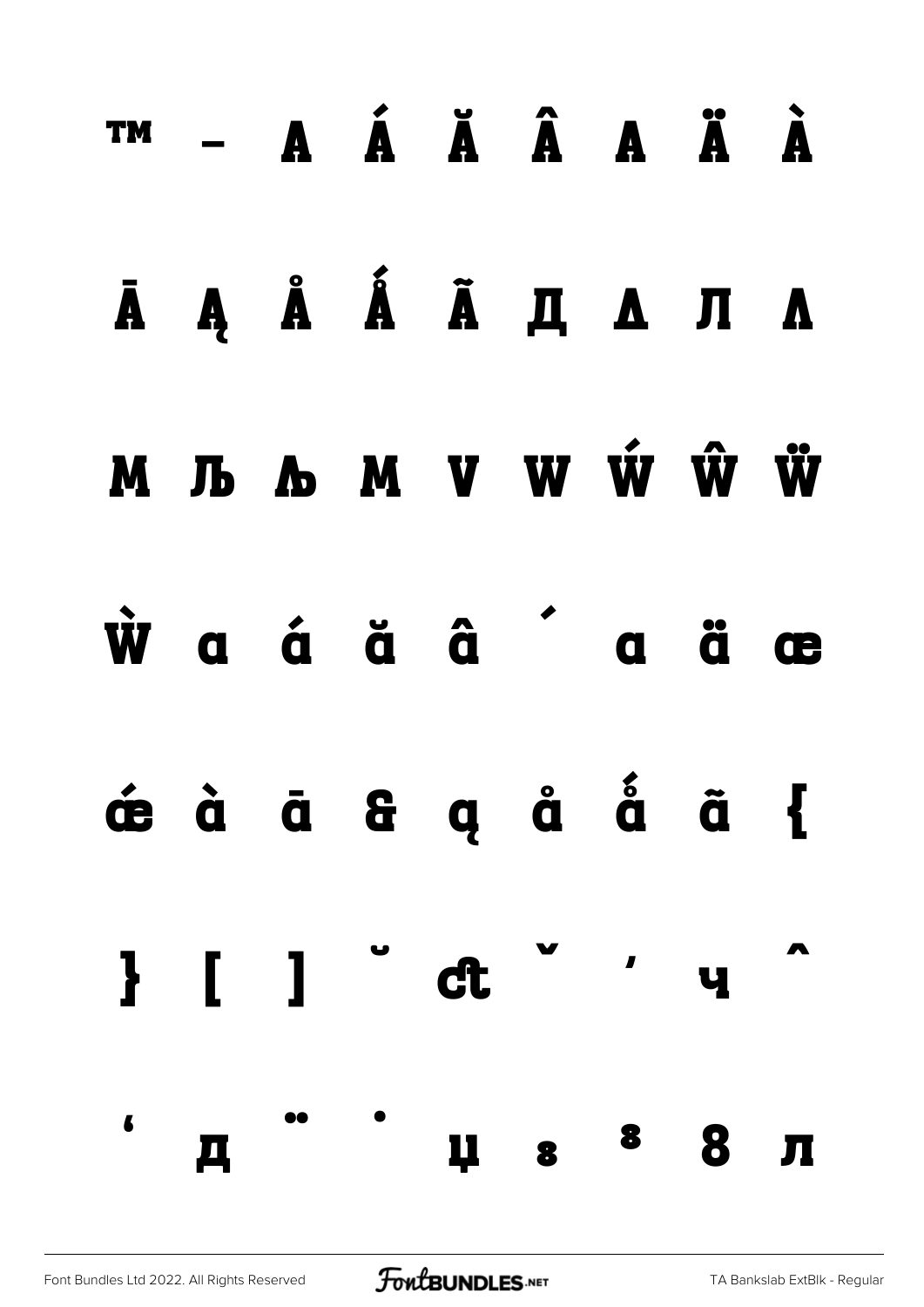|                         |                         |                         |                   |  | $- - i$ 5 5 4 4 4                                                                                                                                                                                                                                                                                                                                                                                                   |  |
|-------------------------|-------------------------|-------------------------|-------------------|--|---------------------------------------------------------------------------------------------------------------------------------------------------------------------------------------------------------------------------------------------------------------------------------------------------------------------------------------------------------------------------------------------------------------------|--|
|                         |                         |                         |                   |  | $g$ $\acute{g}$ $\ddot{g}$ $\acute{g}$ $\acute{g}$ $\ddot{g}$ $\rightarrow$ «                                                                                                                                                                                                                                                                                                                                       |  |
|                         |                         |                         |                   |  | $\mathbb{R} \times$ $\mathbb{R} \times \mathbb{R}$ $\mathbb{R} \times \mathbb{R}$ $\mathbb{R} \times \mathbb{R}$ $\mathbb{R} \times \mathbb{R}$ $\mathbb{R} \times \mathbb{R}$ $\mathbb{R} \times \mathbb{R}$ $\mathbb{R} \times \mathbb{R}$ $\mathbb{R} \times \mathbb{R}$ $\mathbb{R} \times \mathbb{R}$ $\mathbb{R} \times \mathbb{R}$ $\mathbb{R} \times \mathbb{R}$ $\mathbb{R} \times \mathbb{R}$ $\mathbb{R$ |  |
|                         |                         |                         | $9 9 1 1 1 ( ) 2$ |  |                                                                                                                                                                                                                                                                                                                                                                                                                     |  |
|                         |                         |                         |                   |  | sp 7 7 m m s 6 6                                                                                                                                                                                                                                                                                                                                                                                                    |  |
| $\overline{\mathbf{3}}$ | $\overline{\mathbf{3}}$ | $\overline{\mathbf{3}}$ |                   |  | $3 \quad 3 \quad 3 \quad 3 \quad 3/4 \quad 3$                                                                                                                                                                                                                                                                                                                                                                       |  |
| 3                       |                         |                         |                   |  | ц 2 <sup>2</sup> 2 у ў у                                                                                                                                                                                                                                                                                                                                                                                            |  |